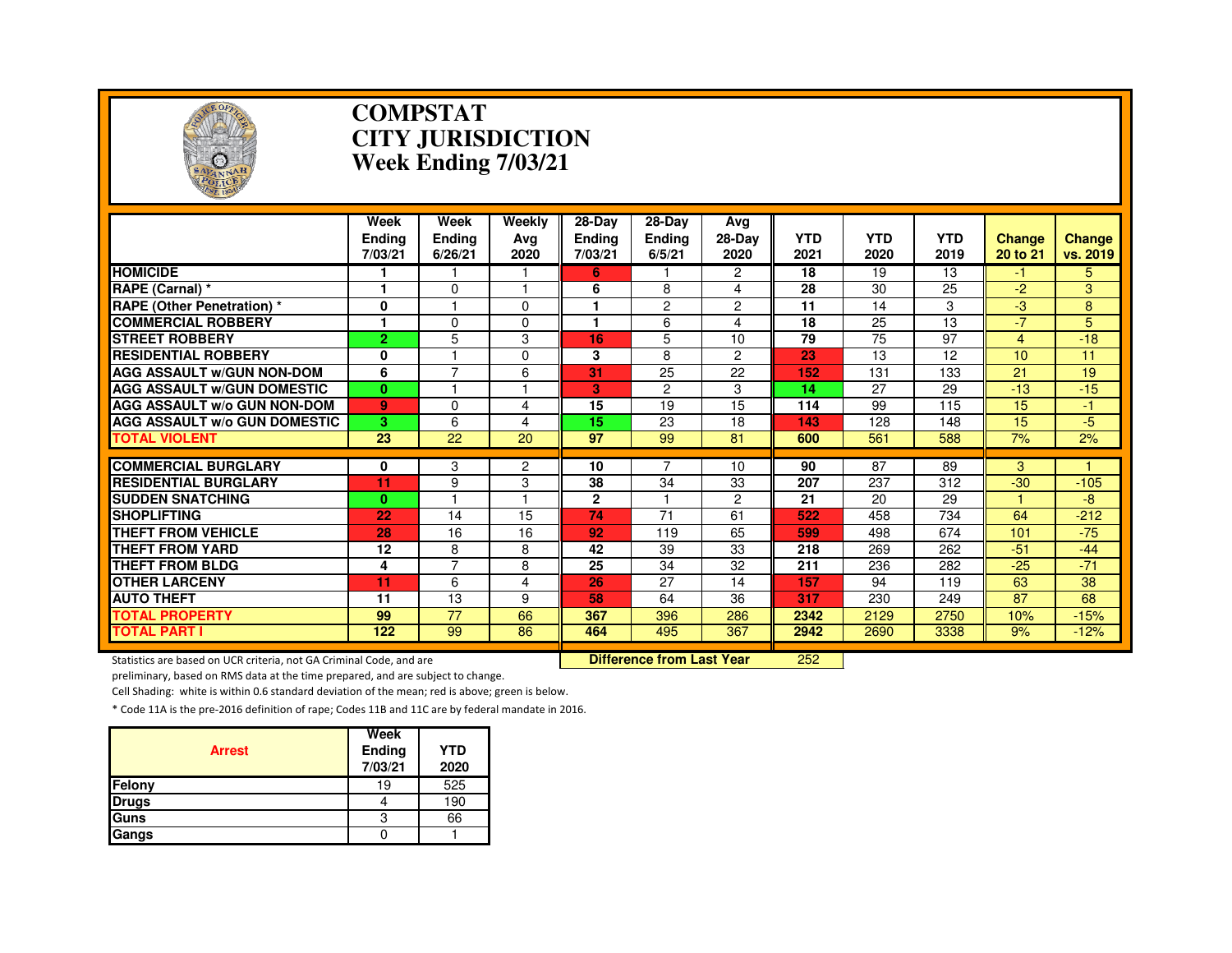

#### **COMPSTATNORTH PRECINCTWeek Ending 7/03/21**

#### **PRECINCT COMMANDER:**

**CAPT. BEN HERRON**



|                                     | Week<br><b>Endina</b> | Week<br>Ending  | Weekly<br>Avg  | $28-Dav$<br>Ending | 28-Day<br><b>Ending</b> | Avg<br>28-Day  | <b>YTD</b>   | <b>YTD</b>     | <b>YTD</b> | <b>Change</b> | Change          |
|-------------------------------------|-----------------------|-----------------|----------------|--------------------|-------------------------|----------------|--------------|----------------|------------|---------------|-----------------|
|                                     | 7/03/21               | 6/26/21         | 2020           | 7/03/21            | 6/5/21                  | 2020           | 2021         | 2020           | 2019       | 20 to 21      | vs. 2019        |
| <b>HOMICIDE</b>                     | 0                     |                 | 0              | 2.                 | 0                       |                | 3            | 3              | 3          | $\Omega$      | 0               |
| <b>RAPE (Carnal) *</b>              |                       | $\Omega$        | $\Omega$       | $\mathbf{2}$       | 3                       | 1              | 8            | 11             | 6          | -3            | $\overline{2}$  |
| <b>RAPE (Other Penetration) *</b>   | $\bf{0}$              |                 | 0              | ٠                  |                         | $\Omega$       | 3            | 3              | 1          | $\Omega$      | $\overline{2}$  |
| <b>COMMERCIAL ROBBERY</b>           | 0                     | $\Omega$        | 0              | 0                  | 4                       | 1              | 4            | 3              | н          |               | 3               |
| <b>STREET ROBBERY</b>               |                       | $\overline{c}$  |                | 7                  | 0                       | 3              | 33           | 23             | 28         | 10            | 5               |
| <b>RESIDENTIAL ROBBERY</b>          | $\mathbf{0}$          | $\Omega$        | 0              | 0                  | $\overline{7}$          | $\Omega$       | $\mathbf{2}$ | 3              | 3          | -1            | $-1$            |
| <b>AGG ASSAULT w/GUN NON-DOM</b>    | $\mathbf{2}$          | $\overline{2}$  | $\overline{2}$ | $\overline{7}$     | 9                       | 7              | 28           | 39             | 36         | $-11$         | -8              |
| <b>AGG ASSAULT W/GUN DOMESTIC</b>   | $\bf{0}$              | $\Omega$        | $\Omega$       | $\bf{0}$           | $\overline{2}$          | 1              | 5            | $\overline{7}$ |            | $-2$          | 4               |
| <b>AGG ASSAULT W/o GUN NON-DOM</b>  | 1                     | $\Omega$        |                | 3                  | 10                      | 4              | 38           | 28             | 40         | 10            | $-2$            |
| <b>AGG ASSAULT W/o GUN DOMESTIC</b> | 1                     |                 |                | 3                  | $\overline{7}$          | 4              | 28           | 20             | 35         | 8             | $-7$            |
| <b>TOTAL VIOLENT</b>                | 6                     | $\overline{7}$  | 5              | 25                 | 43                      | 22             | 152          | 140            | 154        | 9%            | $-1%$           |
|                                     |                       |                 |                |                    |                         |                |              |                |            |               |                 |
| <b>COMMERCIAL BURGLARY</b>          | 0                     |                 |                | 3                  | 0                       | $\overline{c}$ | 23           | 29             | 17         | $-6$          | 6               |
| <b>RESIDENTIAL BURGLARY</b>         | $\mathbf{2}$          |                 |                | 4                  | 4                       | $\overline{7}$ | 29           | 52             | 48         | $-23$         | $-19$           |
| <b>SUDDEN SNATCHING</b>             | $\bf{0}$              | $\Omega$        | 0              | $\bf{0}$           |                         | 1              | 15           | 12             | 11         | 3             | 4               |
| <b>SHOPLIFTING</b>                  | 3                     | $\overline{2}$  | 2              | 8                  | 3                       | 8              | 53           | 78             | 78         | $-25$         | $-25$           |
| <b>THEFT FROM VEHICLE</b>           | 6                     | 3               | 4              | 23                 | 51                      | 15             | 222          | 89             | 156        | 133           | 66              |
| <b>THEFT FROM YARD</b>              | 3                     | 5               | 2              | 13                 | 13                      | 9              | 66           | 72             | 62         | $-6$          | $\overline{4}$  |
| <b>THEFT FROM BLDG</b>              |                       | 5               | 2              | 8                  | 14                      | $\overline{7}$ | 61           | 42             | 64         | 19            | -3              |
| <b>OTHER LARCENY</b>                | 3                     | $\overline{c}$  |                | 6                  | $\overline{7}$          | 4              | 30           | 17             | 18         | 13            | 12 <sup>2</sup> |
| <b>AUTO THEFT</b>                   | $\bf{0}$              | 4               | 2              | 11                 | 21                      | 7              | 94           | 45             | 36         | 49            | 58              |
| <b>TOTAL PROPERTY</b>               | 18                    | 23              | 14             | 76                 | 114                     | 59             | 593          | 436            | 490        | 36%           | 21%             |
| <b>TOTAL PART I</b>                 | $\overline{24}$       | $\overline{30}$ | 19             | 101                | 157                     | 81             | 745          | 576            | 644        | 29%           | 16%             |

Statistics are based on UCR criteria, not GA Criminal Code, and are **Difference from Last Year** 

<sup>169</sup>

preliminary, based on RMS data at the time prepared, and are subject to change.

Cell Shading: white is within 0.6 standard deviation of the mean; red is above; green is below.

| <b>Arrests</b> | Week<br><b>Ending</b><br>7/03/21 | <b>YTD</b><br>2020 |
|----------------|----------------------------------|--------------------|
| Felony         |                                  | 103                |
| <b>Drugs</b>   |                                  | 24                 |
| Guns           |                                  |                    |
| Gangs          |                                  |                    |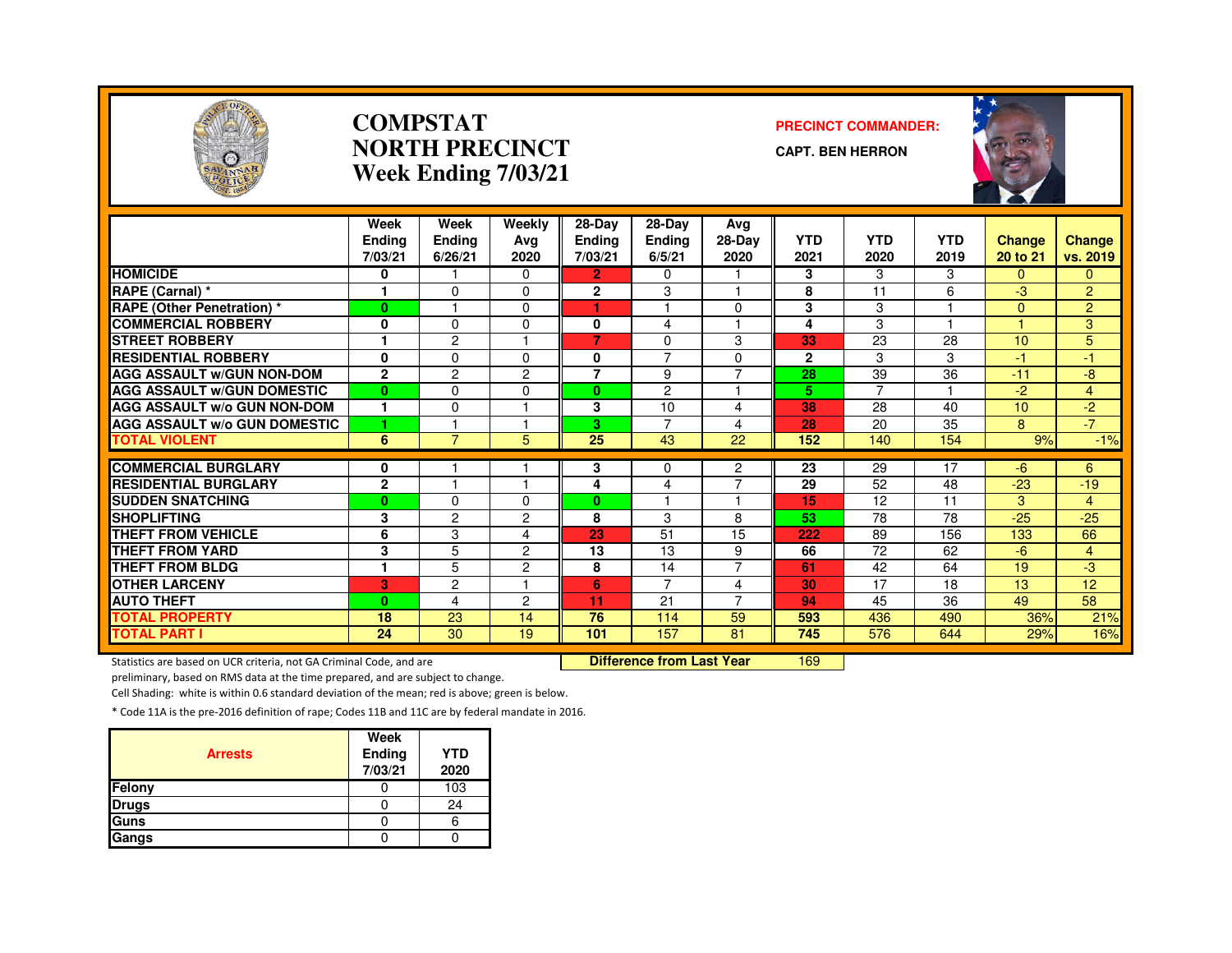

#### **COMPSTATCENTRAL PRECINCTWeek Ending 7/03/21**

#### **PRECINCT COMMANDER:**

**CAPT. TONYA REID**



|                                                           | Week<br>Ending<br>7/03/21 | Week<br><b>Ending</b><br>6/26/21 | Weekly<br>Ava<br>2020 | 28-Day<br><b>Ending</b><br>7/03/21 | $28-Dav$<br><b>Ending</b><br>6/5/21 | Avg<br>$28-Dav$<br>2020 | <b>YTD</b><br>2021   | <b>YTD</b><br>2020 | <b>YTD</b><br>2019 | <b>Change</b><br>20 to 21 | <b>Change</b><br>vs. 2019 |
|-----------------------------------------------------------|---------------------------|----------------------------------|-----------------------|------------------------------------|-------------------------------------|-------------------------|----------------------|--------------------|--------------------|---------------------------|---------------------------|
| <b>HOMICIDE</b>                                           | 0                         | $\Omega$                         | $\Omega$              | $\mathbf{0}$                       | 0                                   |                         | 5.                   | 10                 | $\overline{c}$     | -5                        | 3                         |
| RAPE (Carnal) *                                           | 0                         | $\Omega$                         | $\Omega$              | 0                                  |                                     | $\overline{4}$          | 5                    | 9                  | 6                  | -4                        | -1                        |
| <b>RAPE (Other Penetration) *</b>                         | $\bf{0}$                  | $\Omega$                         | $\Omega$              | $\bf{0}$                           | 0                                   | $\Omega$                | 3                    | 3                  |                    | $\Omega$                  | $\overline{2}$            |
| <b>COMMERCIAL ROBBERY</b>                                 | ٠                         | $\Omega$                         | $\Omega$              | 1                                  | 0                                   |                         | 4                    | 4                  | 4                  | $\Omega$                  | $\Omega$                  |
| <b>STREET ROBBERY</b>                                     | 1                         |                                  |                       | 4                                  |                                     | 3                       | 18                   | 24                 | 29                 | $-6$                      | $-11$                     |
| <b>RESIDENTIAL ROBBERY</b>                                | $\bf{0}$                  | $\Omega$                         | $\Omega$              | 0                                  | 0                                   |                         | 4                    | 5                  | 3                  | $-1$                      |                           |
| <b>AGG ASSAULT W/GUN NON-DOM</b>                          | 3                         |                                  | $\overline{2}$        | 12                                 | $\overline{7}$                      | 6                       | 57                   | 34                 | 44                 | 23                        | 13                        |
| <b>AGG ASSAULT W/GUN DOMESTIC</b>                         | $\bf{0}$                  |                                  | $\Omega$              | 3                                  | $\Omega$                            |                         | 5                    | 6                  | 9                  | $-1$                      | $-4$                      |
| <b>AGG ASSAULT W/o GUN NON-DOM</b>                        | 5                         | $\Omega$                         |                       | 5                                  | 3                                   | 4                       | 21                   | 20                 | 27                 |                           | -6                        |
| <b>AGG ASSAULT W/o GUN DOMESTIC</b>                       | $\overline{2}$            | $\Omega$                         |                       | 2.                                 | 7                                   | 5                       | 31                   | 37                 | 40                 | $-6$                      | -9                        |
| <b>TOTAL VIOLENT</b>                                      | 12                        | 3                                | 6                     | 27                                 | 19                                  | 24                      | 153                  | 152                | 165                | 1%                        | $-7%$                     |
|                                                           |                           |                                  |                       |                                    |                                     |                         |                      |                    |                    |                           |                           |
| <b>COMMERCIAL BURGLARY</b><br><b>RESIDENTIAL BURGLARY</b> | 0                         | 2                                |                       | 5                                  | 6                                   | 4                       | 28                   | 24                 | 23                 | $\overline{4}$<br>$-1$    | 5                         |
|                                                           | 4                         | 2                                |                       | 10                                 | 11                                  | 11                      | 75                   | 76                 | 98                 | $-1$                      | $-23$                     |
| <b>SUDDEN SNATCHING</b><br><b>SHOPLIFTING</b>             | $\bf{0}$                  | $\Omega$                         | $\Omega$              | $\mathbf{0}$                       | $\Omega$<br>15                      | 12                      | $\overline{2}$<br>87 | 3<br>88            | 4<br>120           | $\blacktriangleleft$      | $-2$<br>$-33$             |
|                                                           | 4                         | 4                                | 3                     | 14                                 |                                     |                         |                      |                    |                    |                           |                           |
| <b>THEFT FROM VEHICLE</b>                                 | 3                         | 4                                | 4                     | 14                                 | 21                                  | 16                      | 107                  | 109                | 156                | $-2$<br>$-15$             | $-49$                     |
| <b>THEFT FROM YARD</b>                                    | 5                         | $\overline{2}$                   | 3                     | 17                                 | 13                                  | 11                      | 70                   | 85                 | 99                 |                           | $-29$                     |
| <b>THEFT FROM BLDG</b>                                    | 1                         | $\Omega$                         | $\overline{2}$        | 6                                  | 6                                   | 8                       | 38                   | 59                 | 65                 | $-21$                     | $-27$                     |
| <b>OTHER LARCENY</b>                                      | 4                         | 3                                |                       | 10                                 | 5                                   | 5                       | 47                   | 28                 | 42                 | 19                        | 5                         |
| <b>AUTO THEFT</b>                                         | $\mathbf{2}$              | 3                                | 3                     | 13                                 | 22                                  | 12                      | 78                   | 77                 | 69                 |                           | 9                         |
| <b>TOTAL PROPERTY</b>                                     | 23                        | 20                               | 18                    | 89                                 | 99                                  | 80                      | 532                  | 549                | 676                | $-3%$                     | $-21%$                    |
| <b>TOTAL PART I</b>                                       | 35                        | 23                               | 24                    | 116                                | 118                                 | 104                     | 685                  | 701                | 841                | $-2%$                     | $-19%$                    |

Statistics are based on UCR criteria, not GA Criminal Code, and are **Difference from Last Year** 

 $-16$ 

preliminary, based on RMS data at the time prepared, and are subject to change.

Cell Shading: white is within 0.6 standard deviation of the mean; red is above; green is below.

| <b>Arrests</b> | Week<br>Ending<br>7/03/21 | <b>YTD</b><br>2020 |
|----------------|---------------------------|--------------------|
| Felony         | 10                        | 274                |
| <b>Drugs</b>   | 2                         | 92                 |
| Guns           | 2                         | 49                 |
| Gangs          |                           |                    |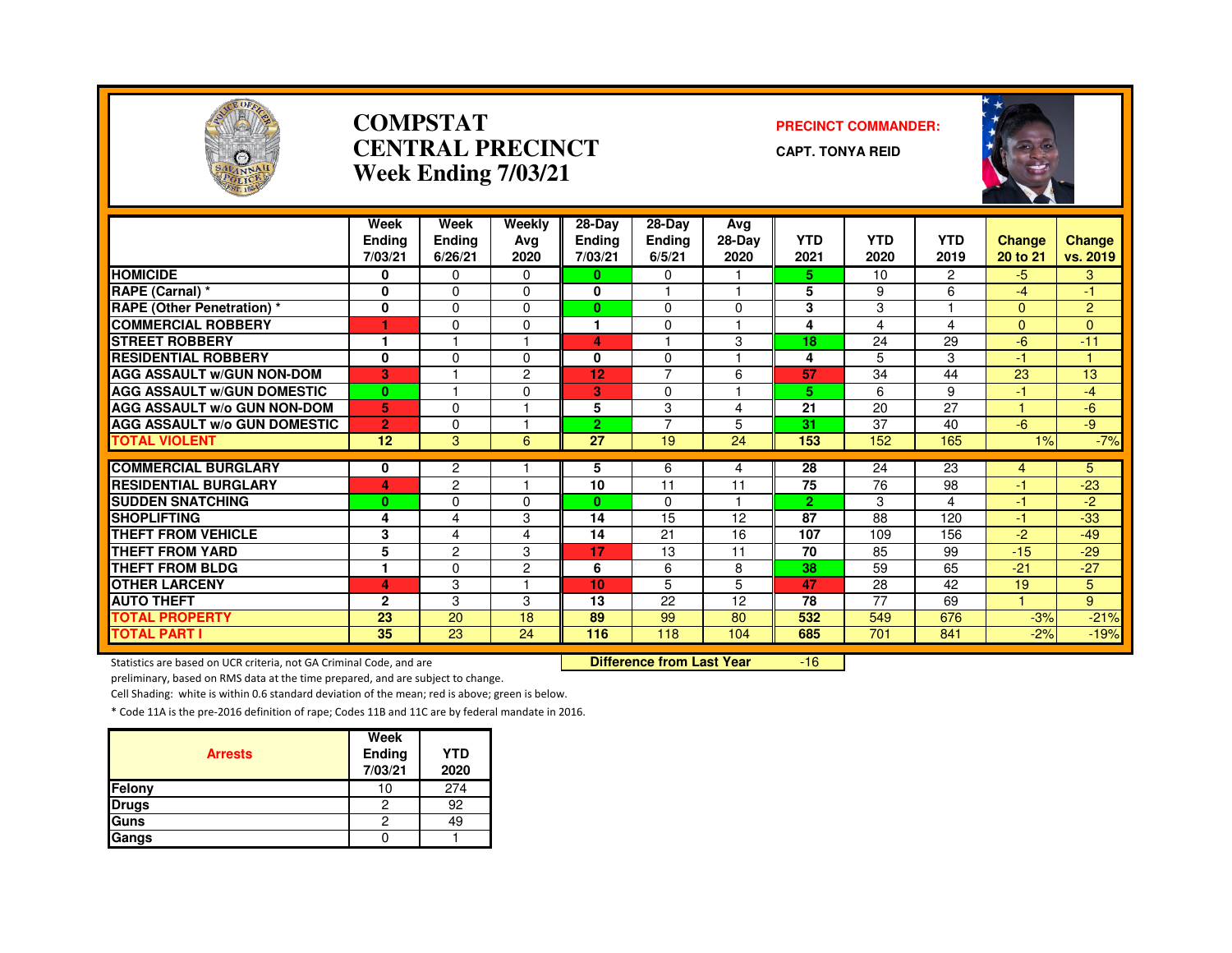

#### **COMPSTATSOUTH PRECINCTWeek Ending 7/03/21**

#### **PRECINCT COMMANDER:**

**CAPT. ALEX TOBAR**



|                                               | Week           | Week                    | Weekly         | $28-Dav$          | $28-Dav$       | Avg                      |                |            |                |                      |                |
|-----------------------------------------------|----------------|-------------------------|----------------|-------------------|----------------|--------------------------|----------------|------------|----------------|----------------------|----------------|
|                                               | <b>Endina</b>  | Ending                  | Ava            | <b>Ending</b>     | <b>Ending</b>  | $28-Dav$                 | <b>YTD</b>     | <b>YTD</b> | <b>YTD</b>     | <b>Change</b>        | <b>Change</b>  |
|                                               | 7/03/21        | 6/26/21                 | 2020           | 7/03/21           | 6/5/21         | 2020                     | 2021           | 2020       | 2019           | 20 to 21             | vs. 2019       |
| <b>HOMICIDE</b>                               | 0              | $\Omega$                | 0              | 0                 |                | 0                        | 4              | 3          | 5              |                      | -1             |
| RAPE (Carnal) *                               | 0              | $\Omega$                | 0              | 3                 |                |                          | $\overline{7}$ | 10         | $\overline{7}$ | -3                   | $\mathbf{0}$   |
| <b>RAPE (Other Penetration) *</b>             | $\bf{0}$       | $\Omega$                | $\Omega$       | $\mathbf{0}$      |                | $\overline{\phantom{a}}$ | 4              | 5          | $\Omega$       | $-1$                 | $\overline{4}$ |
| <b>COMMERCIAL ROBBERY</b>                     | 0              | $\Omega$                | 0              | 0                 |                |                          | 5              | 14         | 6              | -9                   | -1             |
| <b>STREET ROBBERY</b>                         | $\bf{0}$       |                         |                | 4                 | 2              | 2                        | 14             | 15         | 17             | $-1$                 | -3             |
| <b>RESIDENTIAL ROBBERY</b>                    | 0              | $\Omega$                | $\Omega$       |                   | $\Omega$       |                          | 8              | 4          | 3              | 4                    | 5              |
| <b>AGG ASSAULT W/GUN NON-DOM</b>              | $\bf{0}$       | 3                       |                | 5                 | 4              | 3                        | 28             | 31         | 23             | -3                   | 5              |
| <b>AGG ASSAULT W/GUN DOMESTIC</b>             | $\bf{0}$       | $\Omega$                | $\Omega$       | $\mathbf{0}$      | 0              | 0                        | $\overline{2}$ | 4          | 8              | $-2$                 | $-6$           |
| AGG ASSAULT w/o GUN NON-DOM                   | $\overline{2}$ | $\Omega$                |                | 4                 | $\overline{c}$ | 3                        | 25             | 16         | 17             | 9                    | 8              |
| <b>AGG ASSAULT W/o GUN DOMESTIC</b>           | $\bf{0}$       | 3                       |                | 6                 | 5              | 3                        | 49             | 24         | 29             | 25                   | 20             |
| <b>TOTAL VIOLENT</b>                          | $\overline{2}$ | 7                       | 4              | 20                | 17             | 16                       | 146            | 126        | 115            | 16%                  | 27%            |
| <b>COMMERCIAL BURGLARY</b>                    |                |                         |                |                   |                |                          | 30             | 18         | 38             | 12                   | -8             |
| <b>RESIDENTIAL BURGLARY</b>                   | 0              | $\Omega$                |                | $\mathbf{2}$<br>6 | 8              | $\overline{c}$<br>6      | 30             | 44         | 49             | $-14$                | $-19$          |
|                                               | 3              | $\overline{\mathbf{1}}$ |                |                   |                |                          |                |            | $\overline{7}$ | $\blacktriangleleft$ |                |
| <b>SUDDEN SNATCHING</b><br><b>SHOPLIFTING</b> | $\bf{0}$       |                         | 0              | $\overline{2}$    | $\Omega$       | 0                        | 4              | 3          |                |                      | -3             |
|                                               | 12             | 6                       | 6              | 30                | 31             | 25                       | 239            | 155        | 372            | 84                   | $-133$         |
| <b>THEFT FROM VEHICLE</b>                     | 9              | 5                       | 5              | 26                | 29             | 19                       | 158            | 166        | 191            | -8                   | $-33$          |
| <b>THEFT FROM YARD</b>                        | 1              |                         | 2              | 5                 | 8              | 6                        | 41             | 48         | 41             | $-7$                 | $\Omega$       |
| THEFT FROM BLDG                               | $\bf{0}$       | $\overline{c}$          | $\overline{c}$ | 6                 | 8              | 9                        | 64             | 57         | 84             | $\overline{7}$       | $-20$          |
| <b>OTHER LARCENY</b>                          | $\overline{2}$ | $\Omega$                |                | 6                 | $\overline{7}$ | 3                        | 39             | 21         | 25             | 18                   | 14             |
| <b>AUTO THEFT</b>                             | 3              | $\overline{c}$          | $\overline{c}$ | 12                | 9              | 8                        | 65             | 60         | 71             | 5                    | -6             |
| <b>TOTAL PROPERTY</b>                         | 30             | 18                      | 19             | 95                | 101            | 79                       | 670            | 572        | 878            | 17%                  | $-24%$         |
| <b>TOTAL PART I</b>                           | 32             | 25                      | 23             | 115               | 118            | 95                       | 816            | 698        | 993            | 17%                  | $-18%$         |

Statistics are based on UCR criteria, not GA Criminal Code, and are **Difference from Last Year** 

<sup>118</sup>

preliminary, based on RMS data at the time prepared, and are subject to change.

Cell Shading: white is within 0.6 standard deviation of the mean; red is above; green is below.

| <b>Arrests</b> | Week<br><b>Ending</b><br>7/03/21 | <b>YTD</b><br>2020 |
|----------------|----------------------------------|--------------------|
| Felony         |                                  | 148                |
| <b>Drugs</b>   | 2                                | 74                 |
| <b>Guns</b>    |                                  |                    |
| Gangs          |                                  |                    |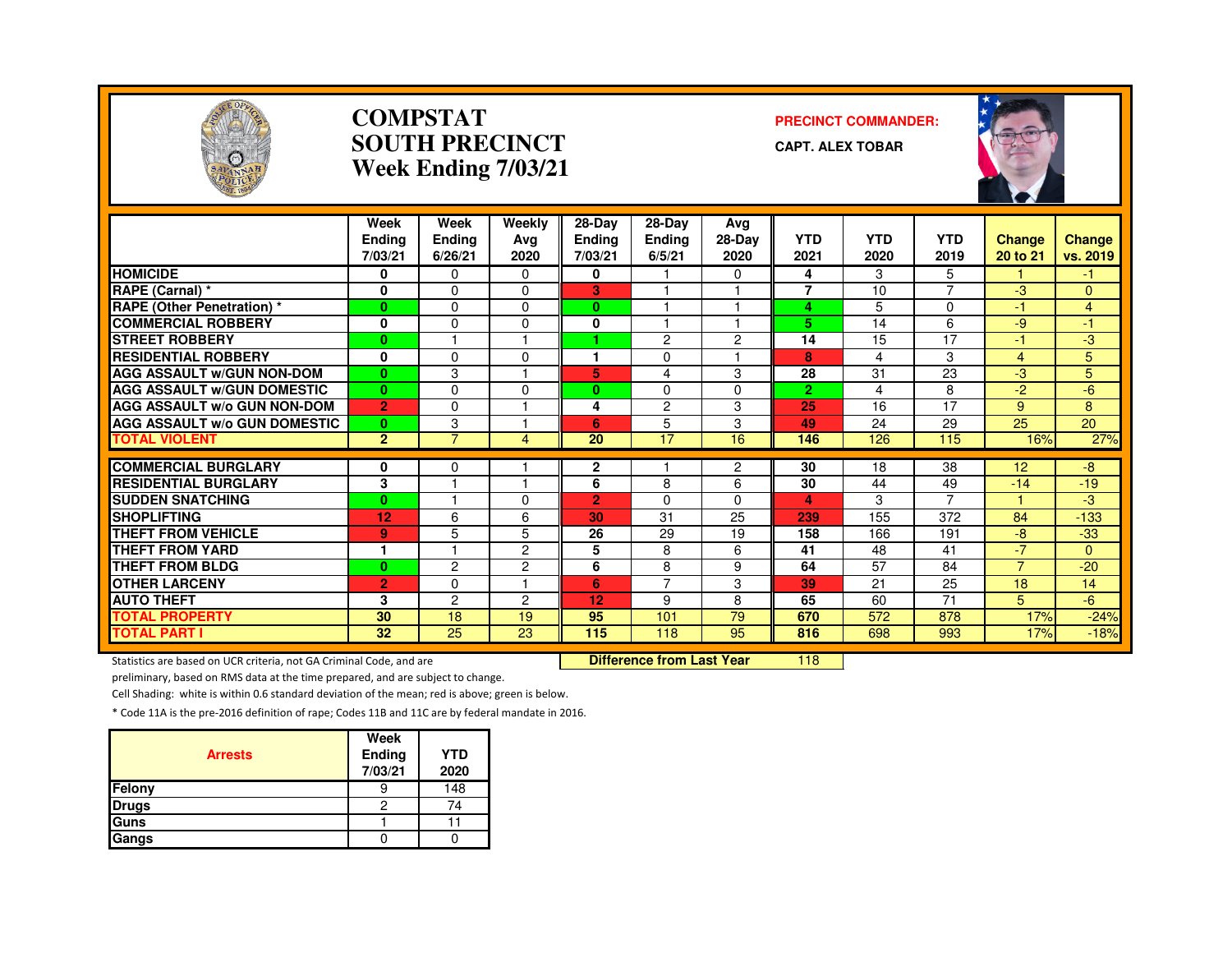

#### **COMPSTATEAST PRECINCTWeek Ending 7/03/21**

#### **PRECINCT COMMANDER:**

**CAPT. SHINITA YOUNG**



|                                     | Week<br><b>Ending</b><br>7/03/21 | Week<br><b>Ending</b><br>6/26/21 | Weekly<br>Avg<br>2020 | $28-Dav$<br><b>Ending</b><br>7/03/21 | $28-Dav$<br><b>Ending</b><br>6/5/21 | Ava<br>$28-Dav$<br>2020 | <b>YTD</b><br>2021 | <b>YTD</b><br>2020 | <b>YTD</b><br>2019 | <b>Change</b><br>20 to 21 | <b>Change</b><br>vs. 2019 |
|-------------------------------------|----------------------------------|----------------------------------|-----------------------|--------------------------------------|-------------------------------------|-------------------------|--------------------|--------------------|--------------------|---------------------------|---------------------------|
| <b>HOMICIDE</b>                     |                                  | 0                                | $\Omega$              | 4                                    | 0                                   | $\Omega$                | 6                  | 3                  | 3                  | 3.                        | 3                         |
| RAPE (Carnal) *                     | 0                                | 0                                | $\Omega$              |                                      | 3                                   | $\Omega$                | 8                  | $\mathbf{0}$       | 6                  | 8                         | $\overline{2}$            |
| <b>RAPE (Other Penetration) *</b>   | $\mathbf{0}$                     | 0                                | $\Omega$              | $\mathbf{0}$                         | $\Omega$                            | н                       | ٠                  | 3                  |                    | $-2$                      | $\Omega$                  |
| <b>COMMERCIAL ROBBERY</b>           | 0                                | 0                                | $\Omega$              | 0                                    |                                     | 1                       | 5                  | 4                  | $\overline{2}$     |                           | 3                         |
| <b>STREET ROBBERY</b>               | $\bf{0}$                         |                                  | $\Omega$              | 4                                    | 2                                   | $\overline{c}$          | 14                 | 13                 | 23                 |                           | -9                        |
| <b>RESIDENTIAL ROBBERY</b>          | 0                                |                                  | $\Omega$              | $\overline{2}$                       |                                     | 0                       | 9                  |                    | 3                  | 8                         | 6                         |
| <b>AGG ASSAULT W/GUN NON-DOM</b>    | 1                                | 1                                | 2                     | $\overline{7}$                       | 5                                   | 6                       | 39                 | 27                 | 30                 | 12                        | 9                         |
| <b>AGG ASSAULT W/GUN DOMESTIC</b>   | $\mathbf{0}$                     | 0                                | $\Omega$              | 0                                    | $\Omega$                            |                         | $\overline{2}$     | 10                 | 11                 | -8                        | -9                        |
| <b>AGG ASSAULT W/o GUN NON-DOM</b>  | 1                                | 0                                |                       | 3                                    | 4                                   | 4                       | 30                 | 35                 | 31                 | $-5$                      | $\overline{\mathbf{1}}$   |
| <b>AGG ASSAULT W/o GUN DOMESTIC</b> | $\mathbf{0}$                     | 2                                |                       | 4                                    | 4                                   | 5                       | 35                 | 47                 | 44                 | $-12$                     | -9                        |
| <b>TOTAL VIOLENT</b>                | 3                                | 5                                | 5                     | 25                                   | 20                                  | 20                      | 149                | 143                | 154                | 4%                        | $-3%$                     |
|                                     |                                  |                                  |                       |                                      |                                     |                         |                    |                    |                    |                           |                           |
| <b>COMMERCIAL BURGLARY</b>          | 0                                | 0                                | 0                     | 0                                    | 0                                   | $\overline{c}$          | 9                  | 16                 | 11                 | $-7$                      | $-2$                      |
| <b>RESIDENTIAL BURGLARY</b>         | $\mathbf{2}$                     | 5                                |                       | 18                                   | 11                                  | 9                       | 73                 | 65                 | 117                | 8                         | $-44$                     |
| <b>SUDDEN SNATCHING</b>             | 0                                | 0                                | $\Omega$              | 0                                    | 0                                   | $\Omega$                | $\bf{0}$           | $\mathcal{P}$      | 7                  | $-2$                      | $-7$                      |
| <b>SHOPLIFTING</b>                  | 3                                | 2                                | 4                     | 22                                   | 22                                  | 16                      | 143                | 137                | 164                | 6                         | $-21$                     |
| <b>THEFT FROM VEHICLE</b>           | 10                               | 4                                | 4                     | 29                                   | 18                                  | 15                      | 112                | 134                | 171                | $-22$                     | $-59$                     |
| <b>THEFT FROM YARD</b>              | 3                                | 0                                | 2                     | 7                                    | 5                                   | $\overline{7}$          | 41                 | 64                 | 60                 | $-23$                     | $-19$                     |
| <b>THEFT FROM BLDG</b>              | $\overline{2}$                   | 0                                | $\overline{c}$        | 5                                    | 6                                   | 8                       | 48                 | 78                 | 69                 | $-30$                     | $-21$                     |
| <b>OTHER LARCENY</b>                | $\overline{2}$                   | $\overline{1}$                   | ٠                     | 4                                    | 8                                   | 3                       | 41                 | 28                 | 34                 | 13                        | $\overline{7}$            |
| <b>AUTO THEFT</b>                   | 6                                | 4                                | 2                     | 22                                   | 12                                  | 8                       | 80                 | 48                 | 73                 | 32                        | $\overline{7}$            |
| <b>TOTAL PROPERTY</b>               | 28                               | 16                               | 15                    | 107                                  | 82                                  | 68                      | 547                | 572                | 706                | $-4%$                     | $-23%$                    |
| <b>TOTAL PART I</b>                 | 31                               | 21                               | 20                    | 132                                  | 102                                 | 88                      | 696                | 715                | 860                | $-3%$                     | $-19%$                    |

Statistics are based on UCR criteria, not GA Criminal Code, and are **Difference from Last Year** 

-19

preliminary, based on RMS data at the time prepared, and are subject to change.

Cell Shading: white is within 0.6 standard deviation of the mean; red is above; green is below.

| <b>Arrests</b> | Week<br><b>Ending</b><br>7/03/21 | <b>YTD</b><br>2020 |
|----------------|----------------------------------|--------------------|
| Felony         |                                  |                    |
| <b>Drugs</b>   |                                  |                    |
| Guns           |                                  |                    |
| Gangs          |                                  |                    |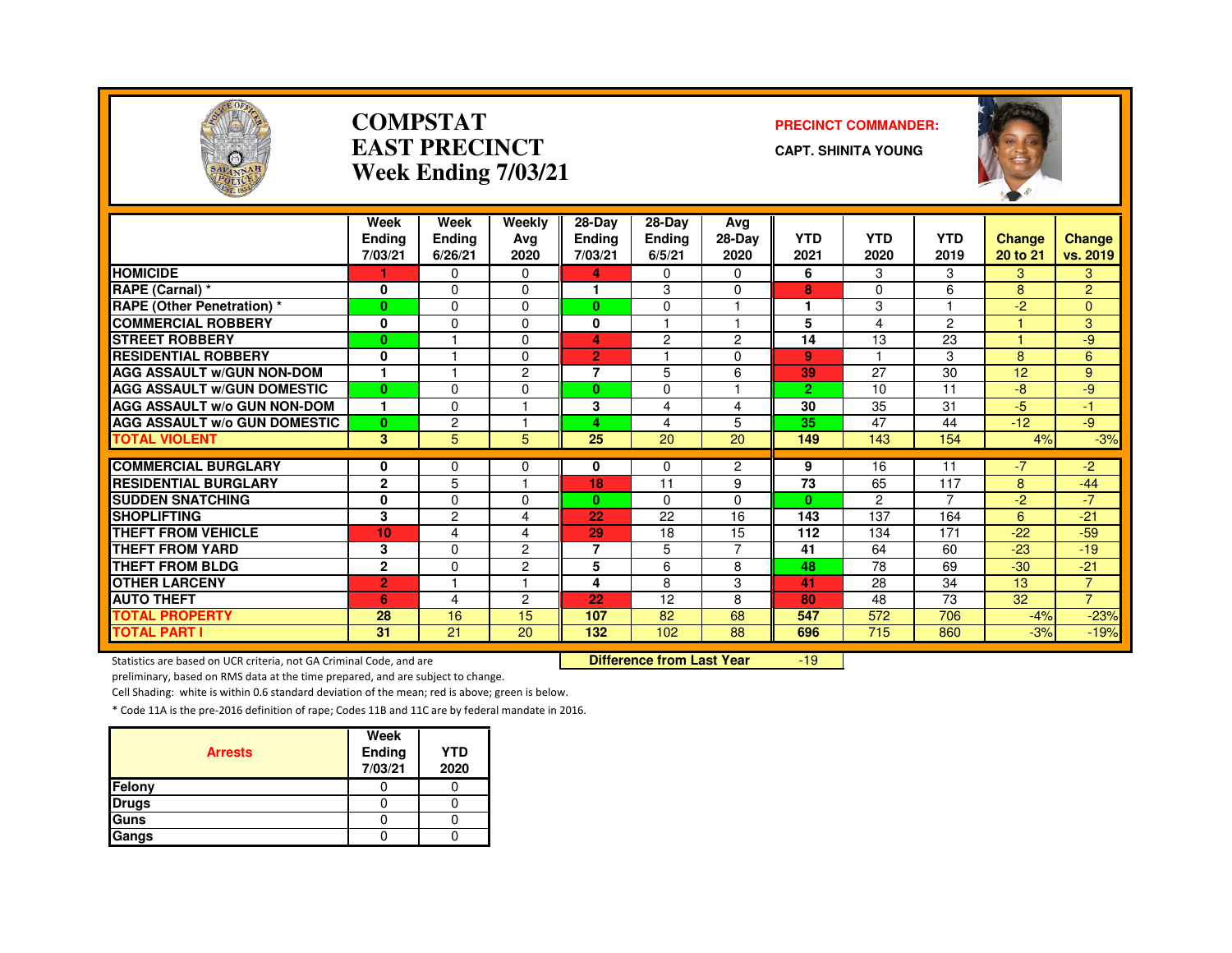# **BEAT 21 North PrecinctWeek Ending 7/03/21**

|                                     |                |                                  | <b>Last 4 Weeks</b> |                | 28 Days        | 28 Day  |                |                |                |                      |                |
|-------------------------------------|----------------|----------------------------------|---------------------|----------------|----------------|---------|----------------|----------------|----------------|----------------------|----------------|
|                                     | <b>Endina</b>  | Ending                           | Ending              | <b>Endina</b>  | <b>Endina</b>  | Average | <b>YTD</b>     | <b>YTD</b>     | <b>YTD</b>     | <b>Change</b>        | <b>Change</b>  |
|                                     | 6/12/21        | 6/19/21                          | 6/26/21             | 7/03/21        | 7/03/21        | 2020    | 2021           | 2020           | 2019           | 20 to 21             | vs. 2019       |
| <b>HOMICIDE</b>                     | 0              | 0                                | 0                   | 0              | 0              | 0.0     | 0              | $\Omega$       | 0              | $\Omega$             | $\mathbf{0}$   |
| RAPE (Carnal) *                     | 0              | $\Omega$                         | $\Omega$            | $\mathbf{1}$   | 1              | 0.2     | $\overline{2}$ | $\mathbf{1}$   | $\mathbf{1}$   | $\blacktriangleleft$ | $\mathbf{1}$   |
| RAPE (Other Penetration) *          | $\Omega$       | $\Omega$                         | $\Omega$            | $\Omega$       | $\Omega$       | 0.0     | $\Omega$       | $\Omega$       | $\Omega$       | $\Omega$             | $\Omega$       |
| <b>COMMERCIAL ROBBERY</b>           | $\Omega$       | $\Omega$                         | $\Omega$            | $\Omega$       | $\Omega$       | 0.0     | $\Omega$       | $\Omega$       | $\Omega$       | $\Omega$             | $\Omega$       |
| <b>STREET ROBBERY</b>               | 0              | $\Omega$                         | $\mathbf{1}$        | $\Omega$       | $\mathbf{1}$   | 0.4     | $\overline{2}$ | $\overline{2}$ | $\Omega$       | $\Omega$             | $\overline{2}$ |
| <b>RESIDENTIAL ROBBERY</b>          | $\Omega$       | $\Omega$                         | $\Omega$            | $\Omega$       | $\Omega$       | 0.0     | $\Omega$       | $\Omega$       | $\Omega$       | $\Omega$             | $\Omega$       |
| <b>AGG ASSAULT W/GUN NON-DOM</b>    | $\mathbf{1}$   | $\Omega$                         | $\Omega$            | $\Omega$       | $\mathbf{1}$   | 0.4     | $\mathbf{1}$   | $\overline{2}$ | $\overline{2}$ | $-1$                 | $-1$           |
| <b>AGG ASSAULT W/GUN DOMESTIC</b>   | $\Omega$       | $\Omega$                         | $\Omega$            | $\Omega$       | $\Omega$       | 0.2     | $\Omega$       | $\overline{2}$ | $\Omega$       | $-2$                 | $\Omega$       |
| <b>AGG ASSAULT W/o GUN NON-DOM</b>  | $\Omega$       | $\Omega$                         | $\Omega$            | $\Omega$       | $\Omega$       | 0.1     | $\Omega$       | $\mathbf{1}$   | $\mathbf{1}$   | $-1$                 | $-1$           |
| <b>AGG ASSAULT W/o GUN DOMESTIC</b> | $\Omega$       | 0                                | $\Omega$            | $\Omega$       | $\Omega$       | 1.2     | 4              | 5              | $\overline{2}$ | $-1$                 | $\overline{2}$ |
| <b>TOTAL VIOLENT</b>                | $\mathbf{1}$   | $\Omega$                         | $\mathbf{1}$        | $\mathbf{1}$   | $\overline{3}$ | 2.5     | $\overline{9}$ | 13             | 6              | $-31%$               | 50%            |
| <b>COMMERCIAL BURGLARY</b>          | 0              | 0                                | 0                   | $\Omega$       | 0              | 0.2     | 1              | 1              | 1              | $\Omega$             | $\mathbf{0}$   |
| <b>RESIDENTIAL BURGLARY</b>         | $\Omega$       | $\Omega$                         | $\Omega$            | $\Omega$       | $\Omega$       | 0.8     | 4              | 3              | 11             | $\blacktriangleleft$ | $-7$           |
| <b>SUDDEN SNATCHING</b>             | $\Omega$       | $\Omega$                         | $\Omega$            | $\Omega$       | $\Omega$       | 0.2     | $\mathbf{1}$   | $\Omega$       | $\Omega$       | $\blacktriangleleft$ | $\mathbf{1}$   |
| <b>SHOPLIFTING</b>                  | 0              | 0                                | 0                   | 0              | 0              | 0.2     | $\overline{2}$ | $\overline{2}$ | 5              | $\mathbf{0}$         | $-3$           |
| <b>THEFT FROM VEHICLE</b>           | $\mathbf{1}$   | $\mathbf{1}$                     | $\Omega$            | $\Omega$       | $\overline{2}$ | 1.0     | 14             | 3              | 32             | 11                   | $-18$          |
| <b>THEFT FROM YARD</b>              | $\mathbf{1}$   | $\Omega$                         | $\Omega$            | $\Omega$       | $\mathbf{1}$   | 0.5     | $\overline{7}$ | $\mathbf{1}$   | 3              | 6                    | $\overline{4}$ |
| <b>THEFT FROM BLDG</b>              | $\Omega$       | $\Omega$                         | $\mathbf{1}$        | $\Omega$       | $\mathbf{1}$   | 0.7     | 10             | 5              | $\overline{2}$ | 5                    | 8              |
| <b>OTHER LARCENY</b>                | 0              | $\Omega$                         | $\Omega$            | $\mathbf{1}$   | $\mathbf{1}$   | 0.2     | $\overline{2}$ | $\Omega$       | $\mathbf{1}$   | $\overline{2}$       | $\overline{1}$ |
| <b>AUTO THEFT</b>                   | $\Omega$       | $\Omega$                         | $\Omega$            | $\Omega$       | $\Omega$       | 0.6     | 5              | $\mathbf{1}$   | 12             | $\overline{4}$       | $-7$           |
| <b>TOTAL PROPERTY</b>               | $\overline{2}$ | $\mathbf{1}$                     | $\mathbf{1}$        | $\mathbf{1}$   | 5              | 4.4     | 46             | 16             | 67             | 188%                 | $-31%$         |
| <b>TOTAL PART I</b>                 | $\overline{3}$ | $\mathbf{1}$                     | $\overline{2}$      | $\overline{2}$ | 8              | 6.8     | 55             | 29             | 73             | 90%                  | $-25%$         |
|                                     |                | <b>Difference from Last Year</b> |                     | 26             |                |         |                |                |                |                      |                |

 **Difference from Last Year**

Statistics are based on UCR criteria, not GA Criminal Code.

\* Rape Code 11A is the historical definition of rape (aka Legacy Rape); Rape Codes 11B and 11C are those moved from Part II to Part I in 2017.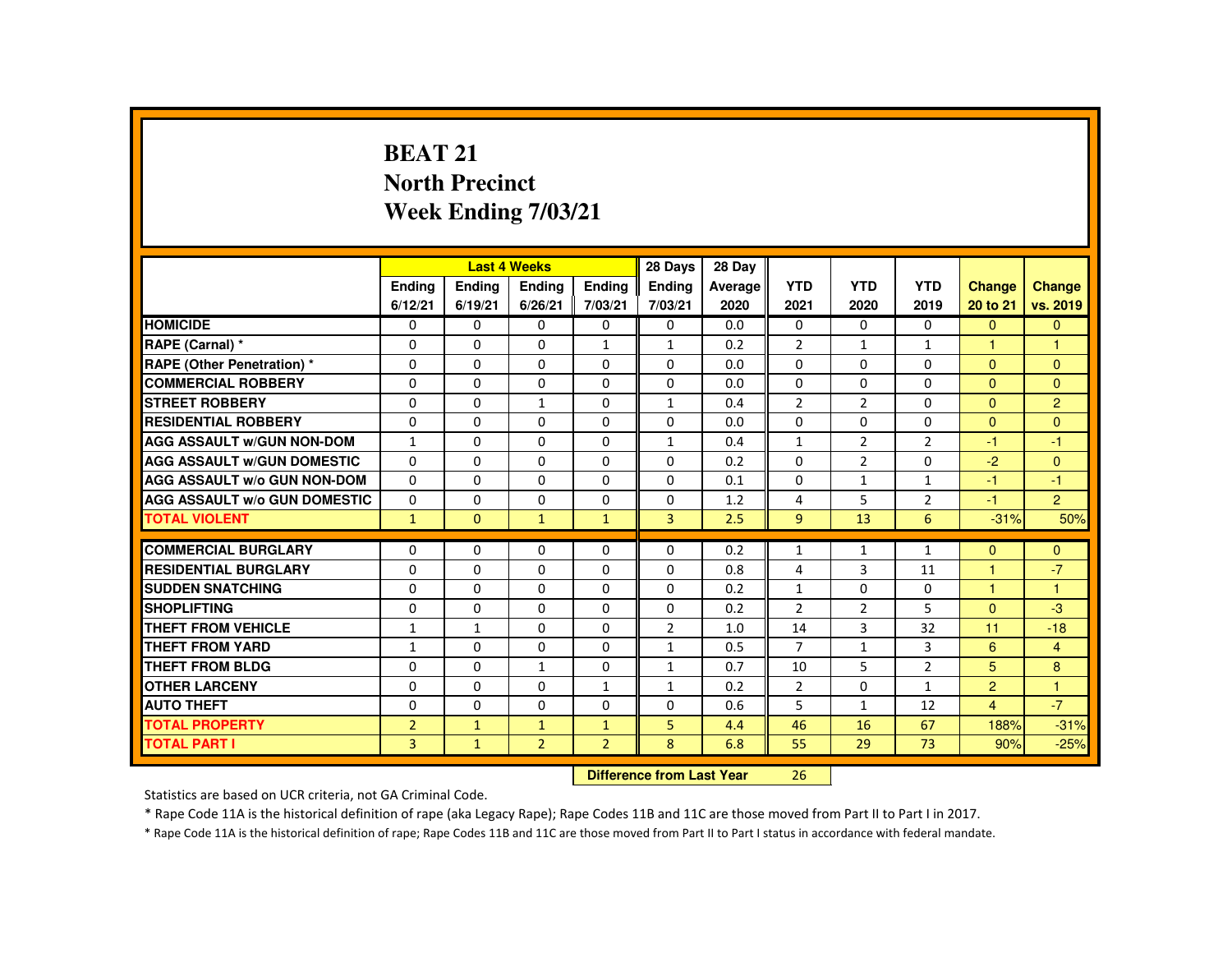# **BEAT 22 North PrecinctWeek Ending 7/03/21**

|                                     |                |                | <b>Last 4 Weeks</b> |                | 28 Days        | 28 Day  |                |                |                |                |                |
|-------------------------------------|----------------|----------------|---------------------|----------------|----------------|---------|----------------|----------------|----------------|----------------|----------------|
|                                     | Ending         | Ending         | Ending              | <b>Endina</b>  | Ending         | Average | <b>YTD</b>     | <b>YTD</b>     | <b>YTD</b>     | Change         | <b>Change</b>  |
|                                     | 6/12/21        | 6/19/21        | 6/26/21             | 7/03/21        | 7/03/21        | 2020    | 2021           | 2020           | 2019           | 20 to 21       | vs. 2019       |
| <b>HOMICIDE</b>                     | 0              | $\Omega$       | 0                   | $\mathbf{0}$   | 0              | 0.2     | $\mathbf{0}$   | $\mathbf{1}$   | $\mathbf{1}$   | $-1$           | $-1$           |
| RAPE (Carnal) *                     | $\Omega$       | $\Omega$       | $\Omega$            | $\Omega$       | $\Omega$       | 0.2     | $\Omega$       | $\overline{2}$ | $\mathbf{1}$   | $-2$           | $-1$           |
| <b>RAPE (Other Penetration) *</b>   | 0              | $\Omega$       | $\Omega$            | $\Omega$       | 0              | 0.1     | $\Omega$       | $\mathbf{1}$   | $\Omega$       | $-1$           | $\mathbf{0}$   |
| <b>COMMERCIAL ROBBERY</b>           | $\Omega$       | $\Omega$       | $\Omega$            | $\Omega$       | $\Omega$       | 0.1     | $\Omega$       | $\mathbf{1}$   | $\Omega$       | $-1$           | $\mathbf{0}$   |
| <b>STREET ROBBERY</b>               | $\Omega$       | $\Omega$       | $\Omega$            | $\Omega$       | $\Omega$       | 0.5     | $\mathbf{1}$   | $\overline{2}$ | 5              | $-1$           | $-4$           |
| <b>RESIDENTIAL ROBBERY</b>          | 0              | $\mathbf{0}$   | 0                   | 0              | 0              | 0.1     | 0              | $\mathbf{1}$   | $\mathbf{1}$   | $-1$           | $-1$           |
| <b>AGG ASSAULT W/GUN NON-DOM</b>    | $\mathbf{1}$   | $\Omega$       | $\Omega$            | $\mathbf{1}$   | $\overline{2}$ | 2.6     | 13             | 18             | 11             | $-5$           | $\overline{2}$ |
| <b>AGG ASSAULT W/GUN DOMESTIC</b>   | $\Omega$       | $\Omega$       | $\Omega$            | $\Omega$       | $\Omega$       | 0.2     | $\overline{2}$ | $\overline{2}$ | $\Omega$       | $\Omega$       | $\overline{2}$ |
| <b>AGG ASSAULT W/o GUN NON-DOM</b>  | $\Omega$       | $\Omega$       | $\Omega$            | $\Omega$       | $\Omega$       | 0.5     | 4              | 3              | 8              | $\mathbf{1}$   | $-4$           |
| <b>AGG ASSAULT W/o GUN DOMESTIC</b> | $\Omega$       | $\Omega$       | $\mathbf{1}$        | $\Omega$       | $\mathbf{1}$   | 0.7     | 5              | 2              | 15             | 3              | $-10$          |
| <b>TOTAL VIOLENT</b>                | $\mathbf{1}$   | $\mathbf{0}$   | $\mathbf{1}$        | $\mathbf{1}$   | $\overline{3}$ | 5.0     | 25             | 33             | 42             | $-24%$         | $-40%$         |
| <b>COMMERCIAL BURGLARY</b>          | $\Omega$       | $\mathbf{1}$   | $\Omega$            | $\Omega$       | $\mathbf{1}$   | 0.3     | 8              | 2              | $\overline{3}$ | 6              | 5              |
| <b>RESIDENTIAL BURGLARY</b>         | $\Omega$       | $\Omega$       | 0                   | 0              | 0              | 2.3     | 5              | 24             | 8              | $-19$          | $-3$           |
| <b>SUDDEN SNATCHING</b>             | $\Omega$       | $\mathbf{0}$   | $\Omega$            | $\Omega$       | $\Omega$       | 0.1     | $\Omega$       | $\mathbf{1}$   | $\overline{2}$ | $-1$           | $-2$           |
| <b>SHOPLIFTING</b>                  | $\Omega$       | $\Omega$       | $\Omega$            | $\Omega$       | $\Omega$       | 0.5     | $\overline{2}$ | 4              | 6              | $-2$           | $-4$           |
| <b>THEFT FROM VEHICLE</b>           | $\Omega$       | $\Omega$       | $\Omega$            | $\mathbf{1}$   | $\mathbf{1}$   | 2.3     | 20             | 13             | 13             | $\overline{7}$ | $\overline{7}$ |
| <b>THEFT FROM YARD</b>              | $\Omega$       | $\mathbf{1}$   | $\Omega$            | $\Omega$       | $\mathbf{1}$   | 0.9     | 11             | 9              | $\overline{7}$ | $\overline{2}$ | $\overline{4}$ |
| THEFT FROM BLDG                     | $\mathbf{1}$   | $\mathbf{0}$   | 0                   | $\Omega$       | $\mathbf{1}$   | 1.1     | 10             | $\overline{7}$ | 12             | 3              | $-2$           |
| <b>OTHER LARCENY</b>                | $\Omega$       | $\mathbf{0}$   | $\Omega$            | $\Omega$       | $\Omega$       | 0.6     | $\overline{2}$ | $\mathbf{1}$   | 0              | $\mathbf{1}$   | $\overline{2}$ |
| <b>AUTO THEFT</b>                   | $\Omega$       | $\Omega$       | $\mathbf{1}$        | $\Omega$       | $\mathbf{1}$   | 1.7     | 10             | 9              | 5              | $\mathbf{1}$   | 5              |
| <b>TOTAL PROPERTY</b>               | $\mathbf{1}$   | $\overline{2}$ | $\mathbf{1}$        | $\mathbf{1}$   | 5              | 9.8     | 68             | 70             | 56             | $-3%$          | 21%            |
| <b>TOTAL PART I</b>                 | $\overline{2}$ | $2^{\circ}$    | $\overline{2}$      | $\overline{2}$ | 8              | 14.8    | 93             | 103            | 98             |                |                |
|                                     |                |                |                     |                |                |         |                |                |                | $-10%$         | $-5%$          |

 **Difference from Last Year**-10

Statistics are based on UCR criteria, not GA Criminal Code.

\* Rape Code 11A is the historical definition of rape (aka Legacy Rape); Rape Codes 11B and 11C are those moved from Part II to Part I in 2017.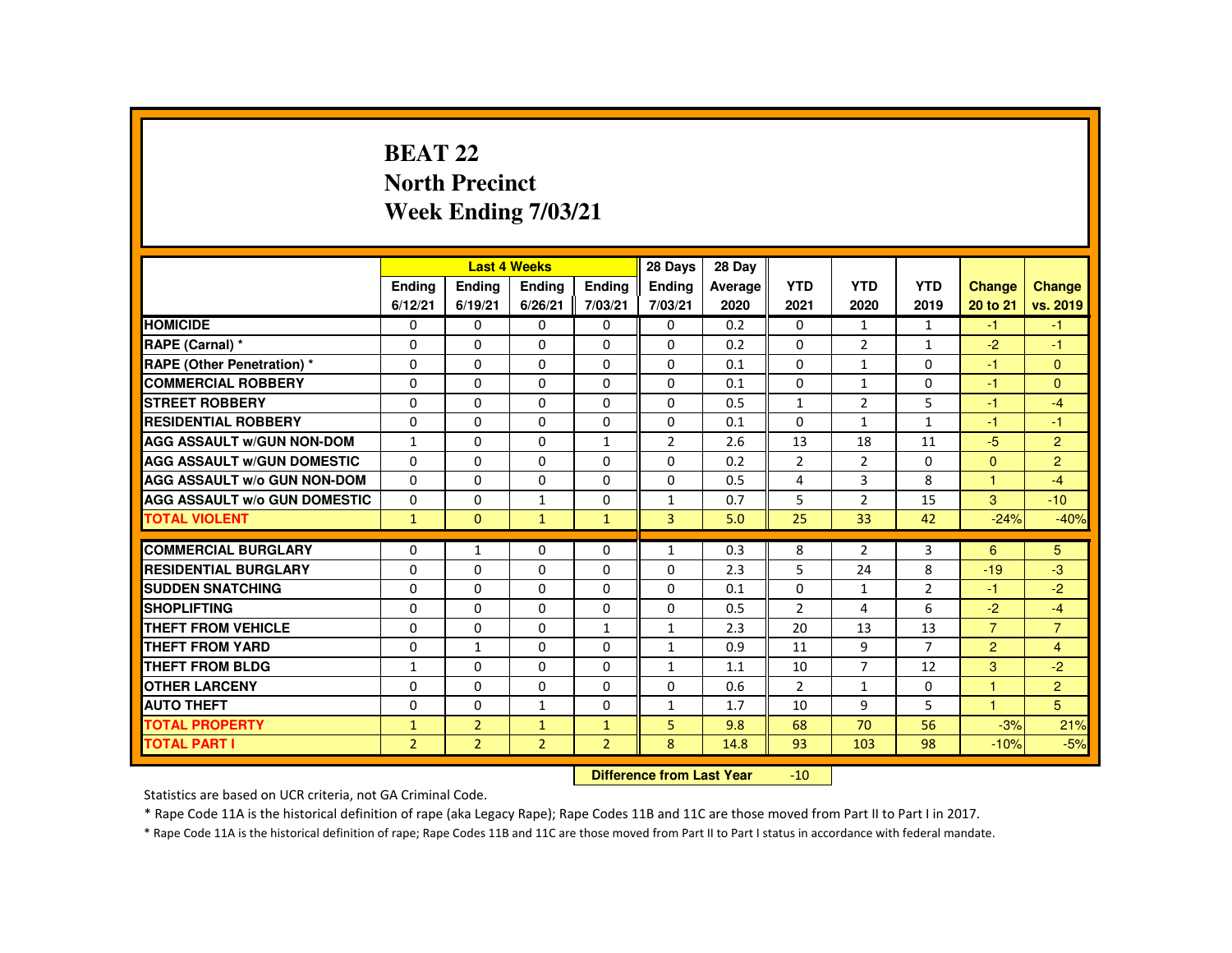# **BEAT 23 North PrecinctWeek Ending 7/03/21**

|                                     |              |                           | <b>Last 4 Weeks</b> |                | 28 Days        | 28 Day  |                |                |                |                |                |
|-------------------------------------|--------------|---------------------------|---------------------|----------------|----------------|---------|----------------|----------------|----------------|----------------|----------------|
|                                     | Ending       | Ending                    | Ending              | <b>Endina</b>  | <b>Endina</b>  | Average | <b>YTD</b>     | <b>YTD</b>     | <b>YTD</b>     | Change         | Change         |
|                                     | 6/12/21      | 6/19/21                   | 6/26/21             | 7/03/21        | 7/03/21        | 2020    | 2021           | 2020           | 2019           | 20 to 21       | vs. 2019       |
| <b>HOMICIDE</b>                     | $\Omega$     | $\mathbf{0}$              | $\mathbf{1}$        | 0              | $\mathbf{1}$   | 0.3     | $\mathbf{1}$   | $\mathbf{1}$   | $\overline{2}$ | $\mathbf{0}$   | $-1$           |
| RAPE (Carnal) *                     | 0            | $\Omega$                  | $\Omega$            | $\Omega$       | $\Omega$       | 0.2     | $\mathbf{1}$   | $\Omega$       | $\mathbf{1}$   | 1              | $\mathbf{0}$   |
| <b>RAPE (Other Penetration) *</b>   | $\Omega$     | $\Omega$                  | $\Omega$            | $\Omega$       | $\Omega$       | 0.2     | $\Omega$       | $\overline{2}$ | $\Omega$       | $-2$           | $\Omega$       |
| <b>COMMERCIAL ROBBERY</b>           | 0            | $\Omega$                  | $\Omega$            | $\Omega$       | $\Omega$       | 0.0     | $\Omega$       | $\Omega$       | $\Omega$       | $\Omega$       | $\mathbf{0}$   |
| <b>STREET ROBBERY</b>               | 0            | $\Omega$                  | $\Omega$            | $\Omega$       | 0              | 0.3     | $\overline{7}$ | 8              | $\overline{2}$ | $-1$           | 5              |
| <b>RESIDENTIAL ROBBERY</b>          | $\Omega$     | $\Omega$                  | $\Omega$            | $\Omega$       | $\Omega$       | 0.0     | $\mathbf{1}$   | $\mathbf{1}$   | $\Omega$       | $\mathbf{0}$   | $\mathbf{1}$   |
| <b>AGG ASSAULT W/GUN NON-DOM</b>    | $\Omega$     | $\Omega$                  | $\mathbf{1}$        | $\Omega$       | $\mathbf{1}$   | 1.6     | 4              | 3              | 8              | $\mathbf{1}$   | $-4$           |
| <b>AGG ASSAULT W/GUN DOMESTIC</b>   | $\Omega$     | $\Omega$                  | $\Omega$            | $\Omega$       | $\Omega$       | 0.2     | $\mathbf{1}$   | 2              | $\Omega$       | $-1$           | $\mathbf{1}$   |
| <b>AGG ASSAULT W/o GUN NON-DOM</b>  | $\Omega$     | $\Omega$                  | $\Omega$            | $\Omega$       | $\Omega$       | 0.4     | 3              | $\mathbf{1}$   | 9              | $\overline{2}$ | $-6$           |
| <b>AGG ASSAULT W/o GUN DOMESTIC</b> | $\Omega$     | $\Omega$                  | $\Omega$            | $\mathbf{1}$   | $\mathbf{1}$   | 0.8     | 8              | $\overline{2}$ | 4              | 6              | $\overline{4}$ |
| <b>TOTAL VIOLENT</b>                | $\Omega$     | $\Omega$                  | $\overline{2}$      | $\mathbf{1}$   | $\overline{3}$ | 3.9     | 26             | 20             | 26             | 30%            | 0%             |
| <b>COMMERCIAL BURGLARY</b>          | $\Omega$     | $\Omega$                  | 1                   | $\Omega$       | 1              | 0.7     | $\overline{7}$ | 5              | 5              | $\overline{2}$ | $\overline{2}$ |
| <b>RESIDENTIAL BURGLARY</b>         | $\Omega$     | $\mathbf{1}$              | $\mathbf{1}$        | $\mathbf{1}$   | 3              | 1.6     | 6              | 9              | 6              | $-3$           | $\mathbf{0}$   |
| <b>SUDDEN SNATCHING</b>             | $\Omega$     | $\Omega$                  | $\Omega$            | $\Omega$       | $\Omega$       | 0.2     | 3              | $\overline{2}$ | $\mathbf{1}$   | 1              | $\overline{2}$ |
| <b>SHOPLIFTING</b>                  | $\mathbf{1}$ | 0                         | 0                   | 0              | $\mathbf{1}$   | 1.2     | $\overline{2}$ | 8              | 4              | $-6$           | $-2$           |
| <b>THEFT FROM VEHICLE</b>           | $\Omega$     | $\Omega$                  | $\mathbf{1}$        | $\mathbf{1}$   | 2              | 2.5     | 17             | 17             | 16             | $\Omega$       | $\mathbf{1}$   |
| <b>THEFT FROM YARD</b>              | $\Omega$     | $\Omega$                  | $\mathbf{1}$        | $\mathbf{1}$   | $\overline{2}$ | 2.3     | 11             | 16             | 5              | $-5$           | 6              |
| <b>THEFT FROM BLDG</b>              | $\Omega$     | $\Omega$                  | $\overline{2}$      | $\Omega$       | $\overline{2}$ | 0.9     | 4              | 3              | 5              | 1              | $-1$           |
| <b>OTHER LARCENY</b>                | 0            | $\Omega$                  | $\Omega$            | $\Omega$       | $\Omega$       | 0.4     | 4              | $\overline{2}$ | $\overline{2}$ | $\overline{2}$ | $\overline{c}$ |
| <b>AUTO THEFT</b>                   | $\Omega$     | $\mathbf{1}$              | $\Omega$            | $\Omega$       | $\mathbf{1}$   | 1.5     | 13             | 5              | 6              | 8              | $\overline{7}$ |
| <b>TOTAL PROPERTY</b>               | $\mathbf{1}$ | $\overline{2}$            | 6                   | $\overline{3}$ | 12             | 11.4    | 67             | 67             | 50             | 0%             | 34%            |
| <b>TOTAL PART I</b>                 | $\mathbf{1}$ | $\overline{2}$            | 8                   | $\overline{4}$ | 15             | 15.4    | 93             | 87             | 76             | 7%             | 22%            |
|                                     |              | Difference from Last Year |                     | 6              |                |         |                |                |                |                |                |

 **Difference from Last Year**

Statistics are based on UCR criteria, not GA Criminal Code.

\* Rape Code 11A is the historical definition of rape (aka Legacy Rape); Rape Codes 11B and 11C are those moved from Part II to Part I in 2017.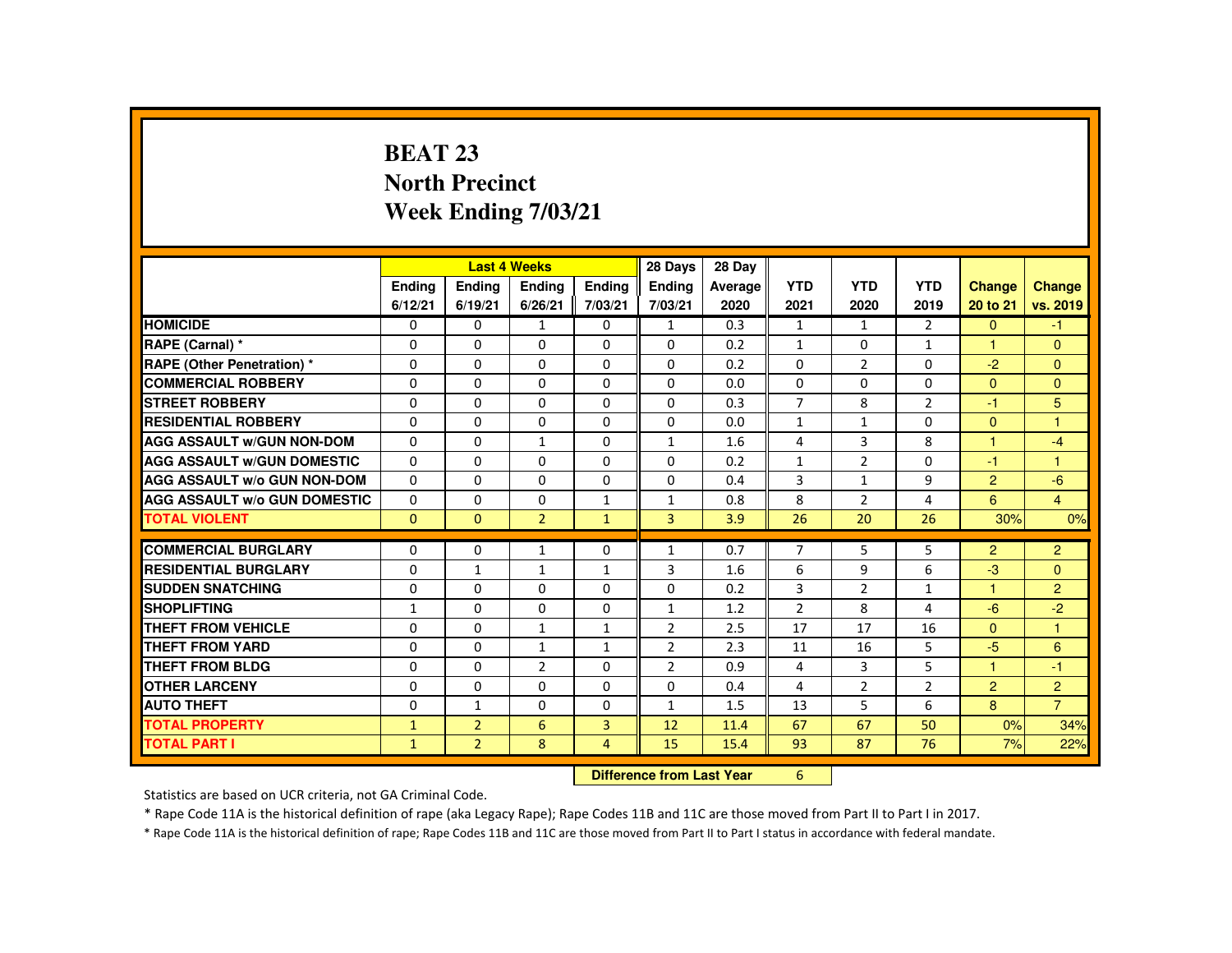# **BEAT 24 North PrecinctWeek Ending 7/03/21**

|                                     |                |              | <b>Last 4 Weeks</b> |                | 28 Days                   | 28 Day  |                |                |                |                |                |
|-------------------------------------|----------------|--------------|---------------------|----------------|---------------------------|---------|----------------|----------------|----------------|----------------|----------------|
|                                     | Ending         | Ending       | <b>Ending</b>       | <b>Endina</b>  | <b>Endina</b>             | Average | <b>YTD</b>     | <b>YTD</b>     | <b>YTD</b>     | <b>Change</b>  | Change         |
|                                     | 6/12/21        | 6/19/21      | 6/26/21             | 7/03/21        | 7/03/21                   | 2020    | 2021           | 2020           | 2019           | 20 to 21       | vs. 2019       |
| <b>HOMICIDE</b>                     | $\Omega$       | $\Omega$     | $\Omega$            | $\Omega$       | 0                         | 0.1     | 0              | $\mathbf{1}$   | 0              | $-1$           | $\mathbf{0}$   |
| RAPE (Carnal) *                     | $\Omega$       | $\Omega$     | $\Omega$            | $\Omega$       | 0                         | 0.2     | $\mathbf{1}$   | $\mathbf{1}$   | $\mathbf{1}$   | $\Omega$       | $\mathbf{0}$   |
| <b>RAPE (Other Penetration) *</b>   | $\mathbf{0}$   | $\mathbf{0}$ | $\mathbf{0}$        | $\Omega$       | 0                         | 0.0     | $\Omega$       | 0              | $\mathbf{1}$   | $\Omega$       | $-1$           |
| <b>COMMERCIAL ROBBERY</b>           | $\mathbf{0}$   | $\Omega$     | $\Omega$            | $\Omega$       | $\Omega$                  | 0.6     | $\Omega$       | $\mathbf{1}$   | $\Omega$       | $-1$           | $\Omega$       |
| <b>STREET ROBBERY</b>               | $\mathbf{1}$   | $\Omega$     | $\Omega$            | $\Omega$       | $\mathbf{1}$              | 0.4     | 6              | 4              | $\overline{2}$ | $\overline{2}$ | $\overline{4}$ |
| <b>RESIDENTIAL ROBBERY</b>          | $\mathbf{0}$   | $\Omega$     | $\mathbf{0}$        | 0              | 0                         | 0.0     | $\Omega$       | $\Omega$       | $\mathbf{1}$   | $\Omega$       | $-1$           |
| <b>AGG ASSAULT W/GUN NON-DOM</b>    | $\mathbf{0}$   | $\Omega$     | $\Omega$            | $\Omega$       | 0                         | 0.6     | 1              | 4              | $\overline{2}$ | $-3$           | $-1$           |
| <b>AGG ASSAULT W/GUN DOMESTIC</b>   | $\Omega$       | $\Omega$     | $\Omega$            | $\Omega$       | $\Omega$                  | 0.0     | $\Omega$       | $\Omega$       | $\Omega$       | $\Omega$       | $\mathbf{0}$   |
| <b>AGG ASSAULT W/o GUN NON-DOM</b>  | $\Omega$       | $\Omega$     | $\Omega$            | $\Omega$       | $\Omega$                  | 0.5     | $\overline{2}$ | $\overline{2}$ | $\overline{2}$ | $\mathbf{0}$   | $\Omega$       |
| <b>AGG ASSAULT W/o GUN DOMESTIC</b> | 0              | $\Omega$     | $\mathbf{0}$        | 0              | 0                         | 0.3     | $\overline{2}$ | $\overline{2}$ | 0              | $\Omega$       | 2 <sup>1</sup> |
| <b>TOTAL VIOLENT</b>                | $\mathbf{1}$   | $\mathbf{0}$ | $\Omega$            | $\Omega$       | $\mathbf{1}$              | 2.7     | 12             | 15             | 9              | $-20%$         | 33%            |
| <b>COMMERCIAL BURGLARY</b>          | $\mathbf{1}$   | $\Omega$     | $\Omega$            | $\Omega$       | $\mathbf{1}$              | 0.2     | $\mathbf{1}$   | $\mathbf{1}$   | $\mathbf{1}$   | $\Omega$       | $\Omega$       |
| <b>RESIDENTIAL BURGLARY</b>         | $\Omega$       | $\Omega$     | $\Omega$            | $\Omega$       | $\Omega$                  | 0.8     | 8              | 5              | 6              | 3              | $\overline{2}$ |
| <b>SUDDEN SNATCHING</b>             | $\Omega$       | $\Omega$     | $\Omega$            | $\Omega$       | $\Omega$                  | 0.1     | $\Omega$       | $\mathbf{1}$   | $\Omega$       | -1             | $\Omega$       |
| <b>SHOPLIFTING</b>                  | $\Omega$       | $\Omega$     | $\mathbf{1}$        | $\mathbf{1}$   | $\overline{2}$            | 2.2     | 13             | 17             | 19             | $-4$           | $-6$           |
| <b>THEFT FROM VEHICLE</b>           | $\Omega$       | $\mathbf{1}$ | $\mathbf{1}$        | $\Omega$       | $\overline{2}$            | 3.5     | 18             | 15             | 28             | 3              | $-10$          |
| <b>THEFT FROM YARD</b>              | $\Omega$       | $\Omega$     | $\mathbf{1}$        | $\overline{2}$ | 3                         | 1.7     | 8              | 12             | 25             | $-4$           | $-17$          |
| THEFT FROM BLDG                     | $\mathbf{0}$   | $\Omega$     | $\Omega$            | $\mathbf{1}$   | $\mathbf{1}$              | 0.8     | 3              | 6              | 4              | $-3$           | $-1$           |
| <b>OTHER LARCENY</b>                | $\Omega$       | $\Omega$     | $\Omega$            | $\Omega$       | $\Omega$                  | 1.2     | $\overline{7}$ | 8              | $\overline{7}$ | -1             | $\Omega$       |
| <b>AUTO THEFT</b>                   | $\mathbf{0}$   | $\Omega$     | $\Omega$            | $\Omega$       | $\Omega$                  | 1.3     | 10             | 8              | 4              | $\overline{2}$ | 6              |
| <b>TOTAL PROPERTY</b>               | $\mathbf{1}$   | $\mathbf{1}$ | 3                   | $\overline{4}$ | $\overline{9}$            | 11.8    | 68             | 73             | 94             | $-7%$          | $-28%$         |
| <b>TOTAL PART I</b>                 | $\overline{2}$ | $\mathbf{1}$ | $\overline{3}$      | $\overline{4}$ | 10                        | 14.5    | 80             | 88             | 103            | $-9%$          | $-22%$         |
|                                     |                |              |                     |                | Difference from Loot Vear |         | $\circ$        |                |                |                |                |

 **Difference from Last Year**r -8

Statistics are based on UCR criteria, not GA Criminal Code.

\* Rape Code 11A is the historical definition of rape (aka Legacy Rape); Rape Codes 11B and 11C are those moved from Part II to Part I in 2017.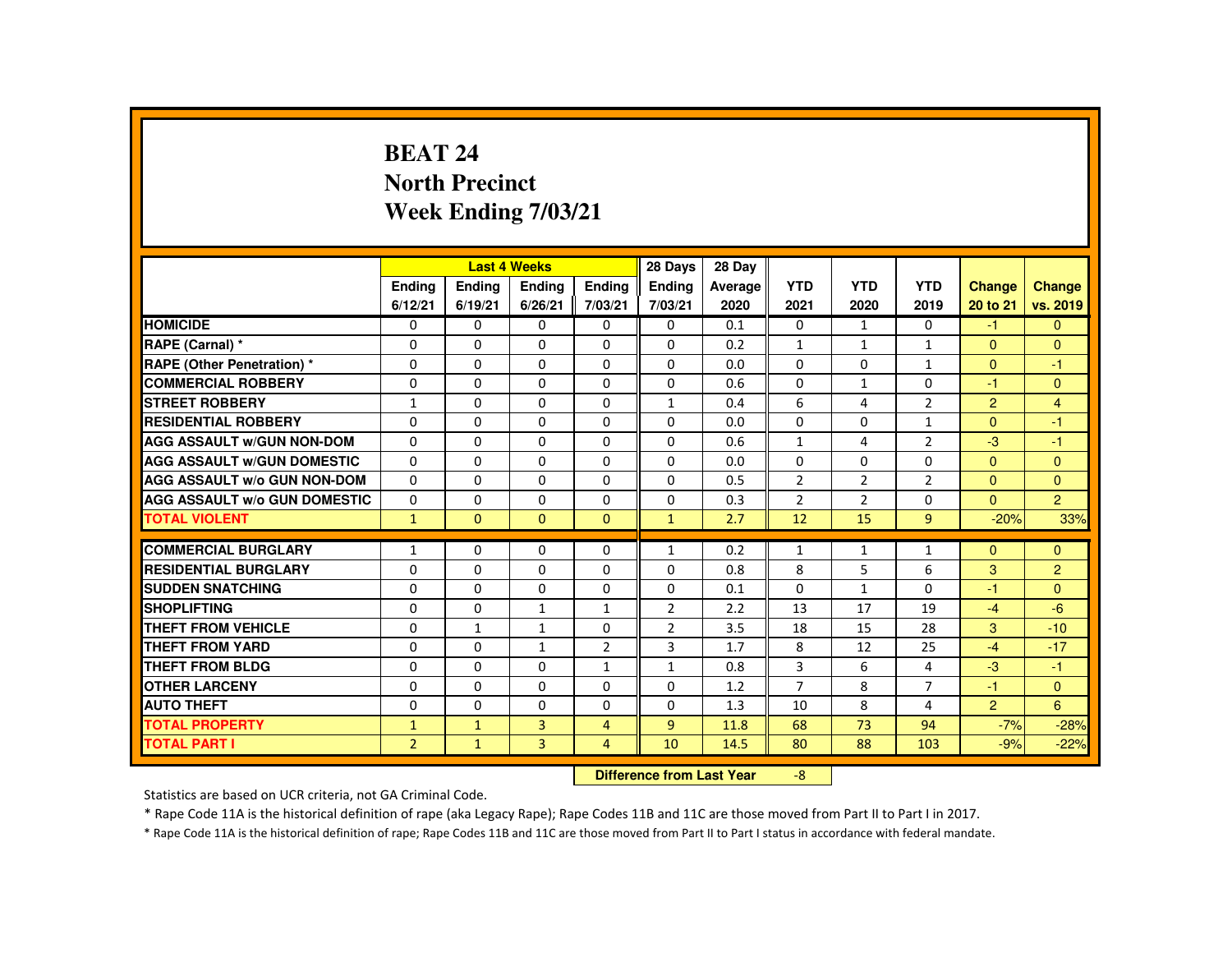## **BEAT 25 North PrecinctWeek Ending 7/03/21**

|                                     |                   | <b>Last 4 Weeks</b> |                                  |                | 28 Days        | 28 Day  |                |                |                |                     |                |
|-------------------------------------|-------------------|---------------------|----------------------------------|----------------|----------------|---------|----------------|----------------|----------------|---------------------|----------------|
|                                     | Ending            | Ending              | Ending                           | <b>Endina</b>  | <b>Endina</b>  | Average | <b>YTD</b>     | <b>YTD</b>     | <b>YTD</b>     | <b>Change</b>       | <b>Change</b>  |
|                                     | 6/12/21           | 6/19/21             | 6/26/21                          | 7/03/21        | 7/03/21        | 2020    | 2021           | 2020           | 2019           | 20 to 21            | vs. 2019       |
| <b>HOMICIDE</b>                     | 0                 | $\mathbf{0}$        | $\mathbf{0}$                     | $\mathbf{0}$   | 0              | 0.1     | 0              | $\Omega$       | 0              | $\Omega$            | $\mathbf{0}$   |
| RAPE (Carnal) *                     | $\mathbf{0}$      | $\mathbf{1}$        | $\Omega$                         | $\Omega$       | $\mathbf{1}$   | 0.2     | $\overline{2}$ | $\overline{2}$ | $\mathbf{1}$   | $\mathbf{0}$        | $\mathbf{1}$   |
| RAPE (Other Penetration) *          | $\mathbf{0}$      | $\Omega$            | $\Omega$                         | $\Omega$       | $\Omega$       | 0.0     | $\Omega$       | $\Omega$       | $\Omega$       | $\Omega$            | $\Omega$       |
| <b>COMMERCIAL ROBBERY</b>           | $\Omega$          | $\Omega$            | $\Omega$                         | $\Omega$       | $\Omega$       | 0.0     | $\Omega$       | $\Omega$       | $\mathbf{1}$   | $\Omega$            | $-1$           |
| <b>STREET ROBBERY</b>               | $\mathbf 0$       | $\Omega$            | $\Omega$                         | $\mathbf{1}$   | $\mathbf{1}$   | 0.2     | 5              | $\Omega$       | 3              | 5                   | $\overline{2}$ |
| <b>RESIDENTIAL ROBBERY</b>          | $\Omega$          | $\Omega$            | $\Omega$                         | $\Omega$       | $\Omega$       | 0.2     | $\mathbf{1}$   | $\mathbf{1}$   | $\Omega$       | $\Omega$            | $\mathbf{1}$   |
| <b>AGG ASSAULT W/GUN NON-DOM</b>    | $\mathbf{1}$      | $\Omega$            | $\Omega$                         | $\Omega$       | $\mathbf{1}$   | 0.0     | 4              | $\Omega$       | $\overline{2}$ | $\overline{4}$      | $\overline{2}$ |
| <b>AGG ASSAULT W/GUN DOMESTIC</b>   | $\Omega$          | $\Omega$            | $\Omega$                         | $\Omega$       | $\Omega$       | 0.0     | $\Omega$       | $\Omega$       | $\Omega$       | $\Omega$            | $\Omega$       |
| <b>AGG ASSAULT W/o GUN NON-DOM</b>  | $\Omega$          | $\mathbf{1}$        | $\mathbf{0}$                     | 0              | $\mathbf{1}$   | 0.5     | $\overline{2}$ | 5              | $\overline{2}$ | $-3$                | $\Omega$       |
| <b>AGG ASSAULT W/o GUN DOMESTIC</b> | 0                 | $\Omega$            | $\Omega$                         | $\Omega$       | 0              | 0.5     | $\mathbf{1}$   | 4              | $\mathbf{1}$   | $-3$                | $\Omega$       |
| <b>TOTAL VIOLENT</b>                | $\mathbf{1}$      | $\overline{2}$      | $\Omega$                         | $\mathbf{1}$   | $\overline{4}$ | 1.5     | 15             | 12             | 10             | 25%                 | 50%            |
| <b>COMMERCIAL BURGLARY</b>          | $\mathbf{0}$      | $\Omega$            | $\mathbf{0}$                     | $\Omega$       | 0              | 0.6     | $\overline{2}$ | 6              | $\mathbf{1}$   | $-4$                |                |
| <b>RESIDENTIAL BURGLARY</b>         | $\Omega$          | $\Omega$            | $\Omega$                         | $\Omega$       | $\Omega$       | 0.8     | $\overline{4}$ | $\overline{7}$ | 12             | $-3$                | $-8$           |
| <b>SUDDEN SNATCHING</b>             | $\Omega$          | $\Omega$            | $\Omega$                         | $\Omega$       | $\Omega$       | 0.2     | $\overline{2}$ | $\overline{2}$ | $\mathbf{1}$   | $\Omega$            | $\mathbf{1}$   |
| <b>SHOPLIFTING</b>                  | 0                 | $\mathbf{1}$        | 1                                | $\overline{2}$ | 4              | 1.5     | 18             | 14             | 11             | $\overline{4}$      | $\overline{7}$ |
| <b>THEFT FROM VEHICLE</b>           | $\overline{2}$    | $\mathbf{1}$        | $\Omega$                         | $\overline{2}$ | 5              | 3.1     | 43             | 15             | 30             | 28                  | 13             |
| <b>THEFT FROM YARD</b>              |                   | $\mathbf{1}$        | $\Omega$                         | $\Omega$       | $\overline{2}$ | 1.3     | 16             | 11             | 11             | 5                   | 5 <sup>5</sup> |
| <b>THEFT FROM BLDG</b>              | 1<br>$\mathbf{1}$ | $\Omega$            | $\Omega$                         | $\Omega$       | $\mathbf{1}$   | 0.8     | 14             | 5              | 10             | 9                   | $\overline{4}$ |
| <b>OTHER LARCENY</b>                |                   |                     |                                  |                |                |         |                | 5              |                |                     | $\overline{7}$ |
|                                     | $\mathbf{0}$      | $\Omega$            | $\overline{2}$                   | $\overline{2}$ | 4              | 1.1     | 11             |                | 4              | 6<br>$\overline{7}$ |                |
| <b>AUTO THEFT</b>                   | $\Omega$          | $\Omega$            | $\Omega$                         | $\Omega$       | $\Omega$       | 0.8     | 13             | 6              | 4              |                     | 9 <sup>°</sup> |
| <b>TOTAL PROPERTY</b>               | $\overline{4}$    | $\overline{3}$      | $\overline{3}$                   | 6              | 16             | 10.0    | 123            | 71             | 84             | 73%                 | 46%            |
| <b>TOTAL PART I</b>                 | 5.                | 5                   | $\overline{3}$                   | $\overline{7}$ | 20             | 11.4    | 138            | 83             | 94             | 66%                 | 47%            |
|                                     |                   |                     | <b>Difference from Last Year</b> |                | 55             |         |                |                |                |                     |                |

Statistics are based on UCR criteria, not GA Criminal Code.

\* Rape Code 11A is the historical definition of rape (aka Legacy Rape); Rape Codes 11B and 11C are those moved from Part II to Part I in 2017.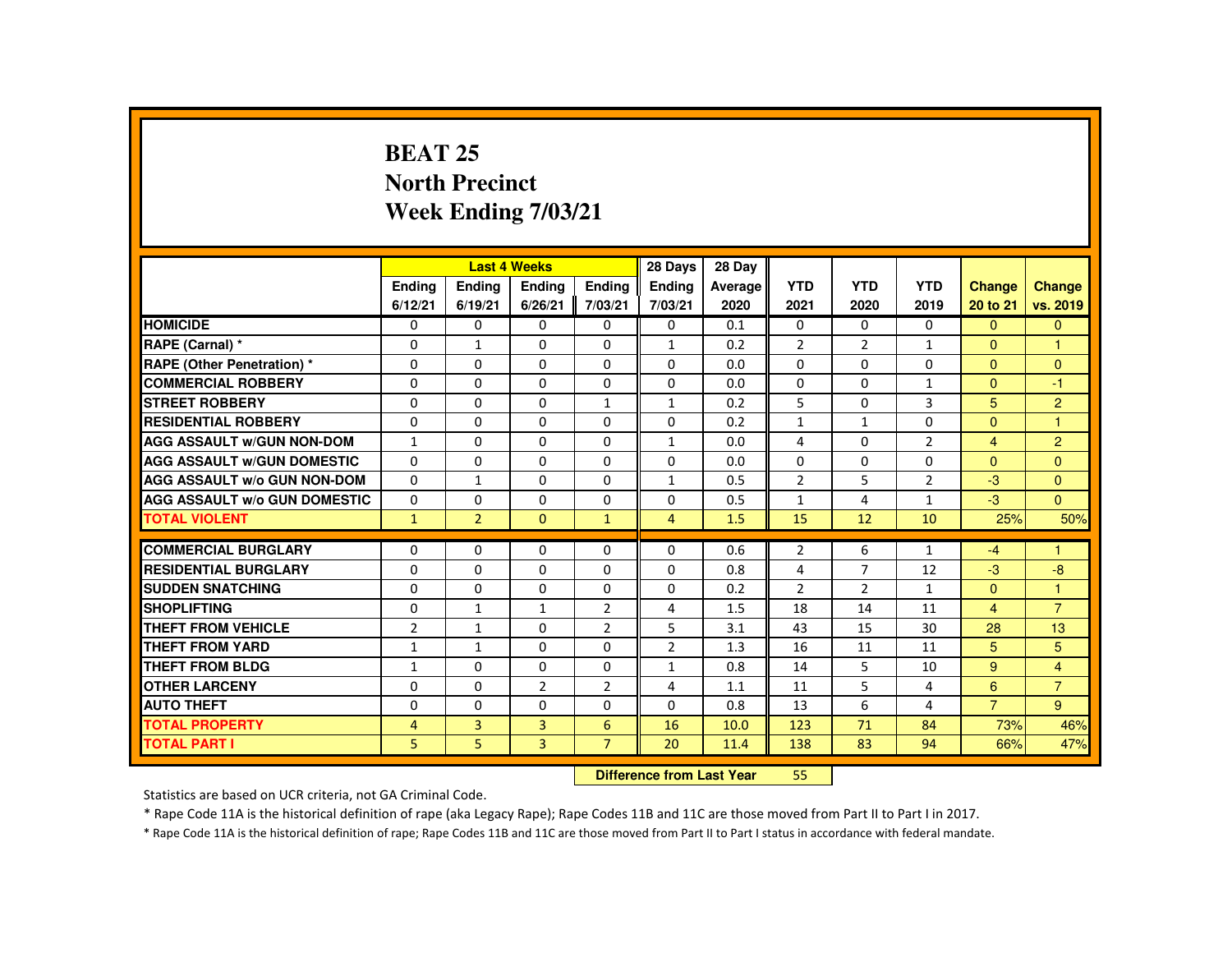## **BEAT 26 North PrecinctWeek Ending 7/03/21**

|                                     |                |                | <b>Last 4 Weeks</b> |               | 28 Days        | 28 Day        |                |              |                |                |                |
|-------------------------------------|----------------|----------------|---------------------|---------------|----------------|---------------|----------------|--------------|----------------|----------------|----------------|
|                                     | <b>Ending</b>  | Ending         | Ending              | Ending        | <b>Ending</b>  | Average       | <b>YTD</b>     | <b>YTD</b>   | <b>YTD</b>     | Change         | <b>Change</b>  |
|                                     | 6/12/21        | 6/19/21        | 6/26/21             | 7/03/21       | 7/03/21        | 2020          | 2021           | 2020         | 2019           | 20 to 21       | vs. 2019       |
| <b>HOMICIDE</b>                     | $\mathbf{0}$   | $\Omega$       | 0                   | $\mathbf{0}$  | 0              | 0.0           | $\mathbf{0}$   | 0            | $\mathbf{0}$   | $\mathbf{0}$   | $\mathbf{0}$   |
| RAPE (Carnal) *                     | 0              | $\Omega$       | $\Omega$            | $\Omega$      | $\Omega$       | 0.1           | $\Omega$       | 3            | $\mathbf{1}$   | $-3$           | $-1$           |
| <b>RAPE (Other Penetration) *</b>   | $\Omega$       | $\Omega$       | $\Omega$            | $\Omega$      | $\Omega$       | 0.0           | $\mathbf{1}$   | $\Omega$     | $\Omega$       | $\mathbf{1}$   | $\mathbf{1}$   |
| <b>COMMERCIAL ROBBERY</b>           | $\Omega$       | $\Omega$       | $\Omega$            | $\Omega$      | $\Omega$       | 0.0           | 4              | $\mathbf{1}$ | $\Omega$       | 3              | $\overline{4}$ |
| <b>STREET ROBBERY</b>               | $\mathbf{1}$   | $\mathbf{1}$   | $\mathbf{1}$        | $\Omega$      | 3              | 0.1           | 5              | 4            | 6              | $\mathbf{1}$   | $-1$           |
| <b>RESIDENTIAL ROBBERY</b>          | 0              | $\mathbf{0}$   | 0                   | 0             | 0              | 0.0           | 0              | 0            | 0              | $\mathbf{0}$   | $\mathbf{0}$   |
| <b>AGG ASSAULT W/GUN NON-DOM</b>    | $\Omega$       | $\Omega$       | $\Omega$            | $\Omega$      | $\Omega$       | 0.1           | $\Omega$       | 2            | 3              | $-2$           | $-3$           |
| <b>AGG ASSAULT W/GUN DOMESTIC</b>   | $\Omega$       | $\Omega$       | $\Omega$            | $\Omega$      | $\Omega$       | 0.0           | $\Omega$       | $\Omega$     | $\Omega$       | $\Omega$       | $\Omega$       |
| <b>AGG ASSAULT W/o GUN NON-DOM</b>  | $\Omega$       | $\Omega$       | $\Omega$            | $\Omega$      | $\Omega$       | 0.3           | 10             | 8            | 9              | $\overline{2}$ | $\mathbf{1}$   |
| <b>AGG ASSAULT W/o GUN DOMESTIC</b> | $\Omega$       | $\Omega$       | $\Omega$            | $\Omega$      | $\Omega$       | 0.1           | $\overline{2}$ | 3            | $\overline{2}$ | $-1$           | $\Omega$       |
| <b>TOTAL VIOLENT</b>                | $\mathbf{1}$   | $\mathbf{1}$   | $\mathbf{1}$        | $\mathbf{0}$  | $\overline{3}$ | 0.6           | 22             | 21           | 21             | 5%             | 5%             |
|                                     |                |                |                     |               |                |               |                |              |                |                |                |
| <b>COMMERCIAL BURGLARY</b>          | $\Omega$       | $\Omega$       | $\Omega$            | 0             | $\Omega$       | 0.1           | $\overline{2}$ | 12           | 3              | $-10$          | $-1$           |
| <b>RESIDENTIAL BURGLARY</b>         | $\Omega$       | $\Omega$       | $\Omega$            | $\Omega$      | $\Omega$       | 0.0           | $\Omega$       | $\Omega$     | $\mathbf{1}$   | $\Omega$       | $-1$           |
| <b>SUDDEN SNATCHING</b>             | 0              | $\mathbf{0}$   | 0                   | 0             | 0              | 0.1           | 6              | 2            | 5              | $\overline{4}$ | 1              |
| <b>SHOPLIFTING</b>                  | $\mathbf{1}$   | $\mathbf{0}$   | $\Omega$            | $\Omega$      | $\mathbf{1}$   | 0.3           | 10             | 18           | 17             | $-8$           | $-7$           |
| <b>THEFT FROM VEHICLE</b>           | $\mathbf{1}$   | $\mathbf{1}$   | $\Omega$            | $\mathbf{1}$  | 3              | 0.4           | 48             | 13           | 17             | 35             | 31             |
| <b>THEFT FROM YARD</b>              | $\Omega$       | $\mathbf{1}$   | $\overline{3}$      | $\Omega$      | $\overline{4}$ | 0.2           | 9              | 13           | 9              | $-4$           | $\Omega$       |
| <b>THEFT FROM BLDG</b>              | $\Omega$       | $\Omega$       | $\mathbf{1}$        | 0             | $\mathbf{1}$   | 0.2           | 13             | 5            | 12             | 8              | $\mathbf{1}$   |
| <b>OTHER LARCENY</b>                | $\Omega$       | $\mathbf{1}$   | $\Omega$            | $\Omega$      | $\mathbf{1}$   | 0.0           | 4              | $\mathbf{1}$ | $\overline{2}$ | 3              | $\overline{2}$ |
| <b>AUTO THEFT</b>                   | $\Omega$       | $\mathbf{1}$   | 3                   | $\Omega$      | 4              | 0.2           | 21             | 5            | $\overline{2}$ | 16             | 19             |
| <b>TOTAL PROPERTY</b>               | $\overline{2}$ | $\overline{4}$ | $\overline{7}$      | $\mathbf{1}$  | 14             | 1.6           | 113            | 69           | 68             | 64%            | 66%            |
| <b>TOTAL PART I</b>                 | 3              | 5              | 8                   | $\mathbf{1}$  | 17             | 2.2           | 135            | 90           | 89             | 50%            | 52%            |
|                                     |                |                |                     | <b>CARLES</b> |                | $-1 - -1$ M/s | $\sim$         |              |                |                |                |

 **Difference from Last Year**<sup>45</sup>

Statistics are based on UCR criteria, not GA Criminal Code.

\* Rape Code 11A is the historical definition of rape (aka Legacy Rape); Rape Codes 11B and 11C are those moved from Part II to Part I in 2017.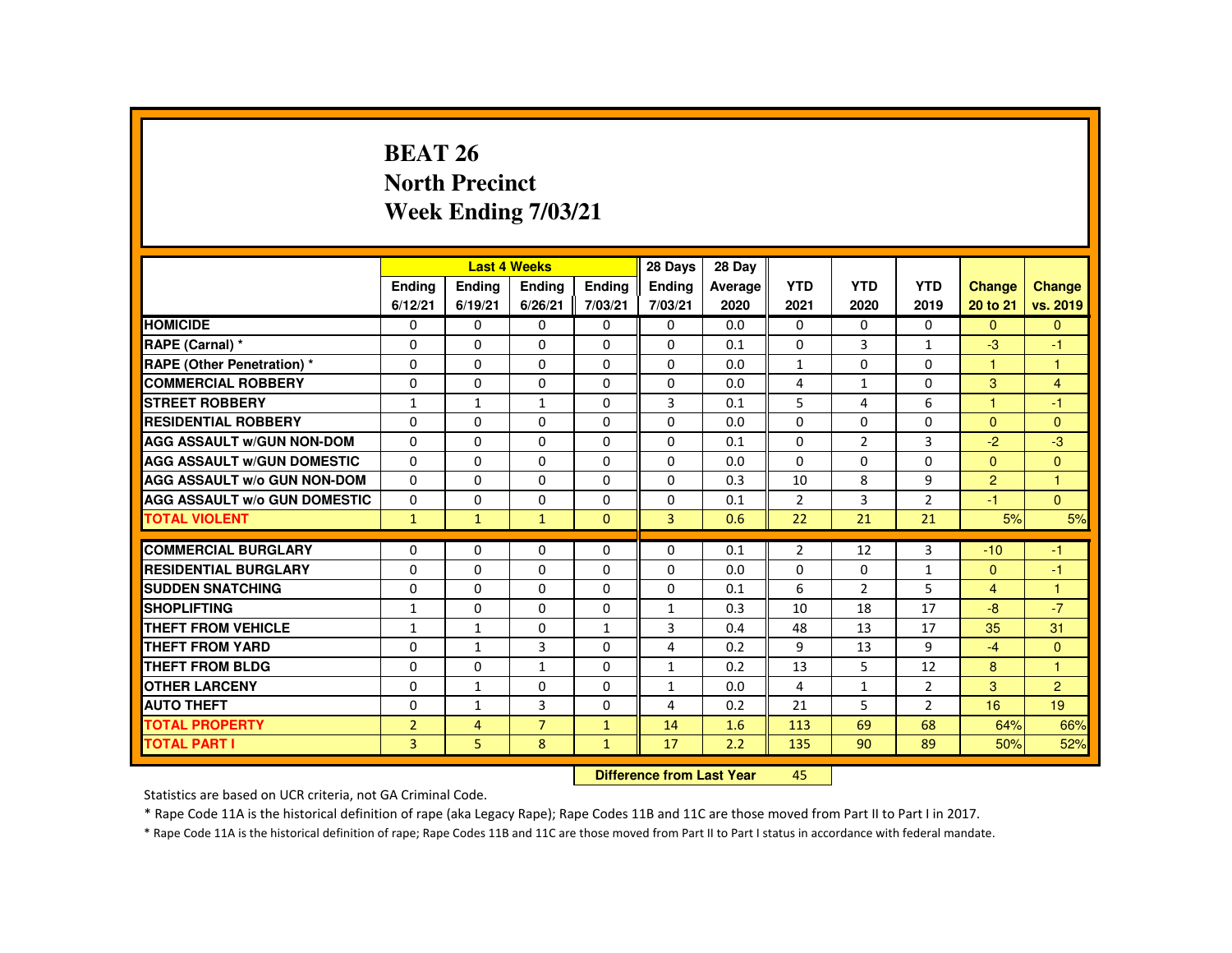# **BEAT 27 North PrecinctWeek Ending 7/03/21**

|                                     |                |                           | <b>Last 4 Weeks</b> |                | 28 Days        | 28 Day  |                |                |                |                |                |
|-------------------------------------|----------------|---------------------------|---------------------|----------------|----------------|---------|----------------|----------------|----------------|----------------|----------------|
|                                     | <b>Endina</b>  | Ending                    | <b>Ending</b>       | <b>Endina</b>  | <b>Endina</b>  | Average | <b>YTD</b>     | <b>YTD</b>     | <b>YTD</b>     | <b>Change</b>  | <b>Change</b>  |
|                                     | 6/12/21        | 6/19/21                   | 6/26/21             | 7/03/21        | 7/03/21        | 2020    | 2021           | 2020           | 2019           | 20 to 21       | vs. 2019       |
| <b>HOMICIDE</b>                     | $\mathbf{1}$   | 0                         | 0                   | 0              | $\mathbf{1}$   | 0.0     | $\overline{2}$ | $\Omega$       | $\Omega$       | $\overline{2}$ | $\overline{2}$ |
| RAPE (Carnal) *                     | 0              | $\Omega$                  | $\Omega$            | $\Omega$       | $\Omega$       | 0.3     | $\overline{2}$ | $\overline{2}$ | $\Omega$       | $\mathbf{0}$   | $\overline{2}$ |
| <b>RAPE (Other Penetration) *</b>   | $\Omega$       | $\Omega$                  | $\mathbf{1}$        | $\Omega$       | $\mathbf{1}$   | 0.1     | $\overline{2}$ | $\Omega$       | $\Omega$       | $\overline{2}$ | $\overline{2}$ |
| <b>COMMERCIAL ROBBERY</b>           | $\Omega$       | $\Omega$                  | $\Omega$            | $\Omega$       | $\Omega$       | 0.1     | $\Omega$       | $\Omega$       | $\Omega$       | $\Omega$       | $\Omega$       |
| <b>STREET ROBBERY</b>               | $\Omega$       | $\mathbf{1}$              | $\Omega$            | $\Omega$       | $\mathbf{1}$   | 1.2     | $\overline{7}$ | $\overline{3}$ | 10             | $\overline{4}$ | $-3$           |
| <b>RESIDENTIAL ROBBERY</b>          | 0              | 0                         | $\Omega$            | $\Omega$       | 0              | 0.0     | $\Omega$       | $\Omega$       | 1              | $\Omega$       | $-1$           |
| <b>AGG ASSAULT W/GUN NON-GUN</b>    | $\Omega$       | $\Omega$                  | $\mathbf{1}$        | $\mathbf{1}$   | $\overline{2}$ | 1.3     | 5              | 10             | 8              | $-5$           | $-3$           |
| <b>AGG ASSAULT W/GUN DOMESTIC</b>   | $\Omega$       | $\Omega$                  | $\Omega$            | $\Omega$       | $\Omega$       | 0.1     | $\overline{2}$ | $\mathbf{1}$   | $\mathbf{1}$   | $\overline{1}$ | $\mathbf{1}$   |
| <b>AGG ASSAULT W/o GUN NON-DOM</b>  | $\mathbf{1}$   | $\Omega$                  | $\Omega$            | $\mathbf{1}$   | $\overline{2}$ | 1.8     | 17             | 8              | 9              | 9              | 8              |
| <b>AGG ASSAULT W/o GUN DOMESTIC</b> | $\mathbf{1}$   | $\Omega$                  | 0                   | $\Omega$       | 1              | 0.6     | 6              | $\overline{2}$ | 11             | $\overline{4}$ | $-5$           |
| <b>TOTAL VIOLENT</b>                | $\overline{3}$ | $\mathbf{1}$              | $\overline{2}$      | $\overline{2}$ | 8              | 5.4     | 43             | 26             | 40             | 65%            | 8%             |
| <b>COMMERCIAL BURGLARY</b>          | $\Omega$       | $\Omega$                  | $\Omega$            | $\Omega$       | $\Omega$       | 0.3     | $\overline{2}$ | $\overline{2}$ | 3              | $\Omega$       | $-1$           |
| <b>RESIDENTIAL BURGLARY</b>         | $\Omega$       | $\Omega$                  | $\Omega$            | $\mathbf{1}$   | $\mathbf{1}$   | 0.4     | $\overline{2}$ | 4              | 4              | $-2$           | $-2$           |
| <b>SUDDEN SNATCHING</b>             | 0              | 0                         | 0                   | $\Omega$       | $\Omega$       | 0.5     | $\overline{3}$ | 4              | $\overline{2}$ | -1             |                |
| <b>SHOPLIFTING</b>                  | $\Omega$       | $\Omega$                  | $\Omega$            | $\Omega$       | $\Omega$       | 1.8     | 6              | 15             | 16             | $-9$           | $-10$          |
| <b>THEFT FROM VEHICLE</b>           | 3              | 3                         | $\mathbf{1}$        | $\mathbf{1}$   | 8              | 1.9     | 62             | 13             | 20             | 49             | 42             |
| <b>THEFT FROM YARD</b>              | $\Omega$       | $\Omega$                  | $\Omega$            | $\Omega$       | 0              | 1.6     | 4              | 10             | $\overline{2}$ | $-6$           | $\overline{2}$ |
| THEFT FROM BLDG                     | $\Omega$       | $\Omega$                  | $\mathbf{1}$        | $\Omega$       | $\mathbf{1}$   | 2.1     | $\overline{7}$ | 11             | 19             | $-4$           | $-12$          |
| <b>OTHER LARCENY</b>                | 0              | $\Omega$                  | $\Omega$            | $\Omega$       | 0              | 0.0     | $\Omega$       | $\Omega$       | $\overline{2}$ | $\mathbf{0}$   | $-2$           |
| <b>AUTO THEFT</b>                   | $\overline{2}$ | 3                         | $\Omega$            | $\Omega$       | 5              | 1.4     | 22             | 11             | 3              | 11             | 19             |
| <b>TOTAL PROPERTY</b>               | 5              | 6                         | $\overline{2}$      | $\overline{2}$ | 15             | 10.0    | 108            | 70             | 71             | 54%            | 52%            |
| <b>TOTAL PART I</b>                 | 8              | $\overline{7}$            | $\overline{4}$      | $\overline{4}$ | 23             | 15.5    | 151            | 96             | 111            | 57%            | 36%            |
|                                     |                | Difference from Last Vear |                     | 55.            |                |         |                |                |                |                |                |

 **Difference from Last Year**r 55

Statistics are based on UCR criteria, not GA Criminal Code.

\* Rape Code 11A is the historical definition of rape (aka Legacy Rape); Rape Codes 11B and 11C are those moved from Part II to Part I in 2017.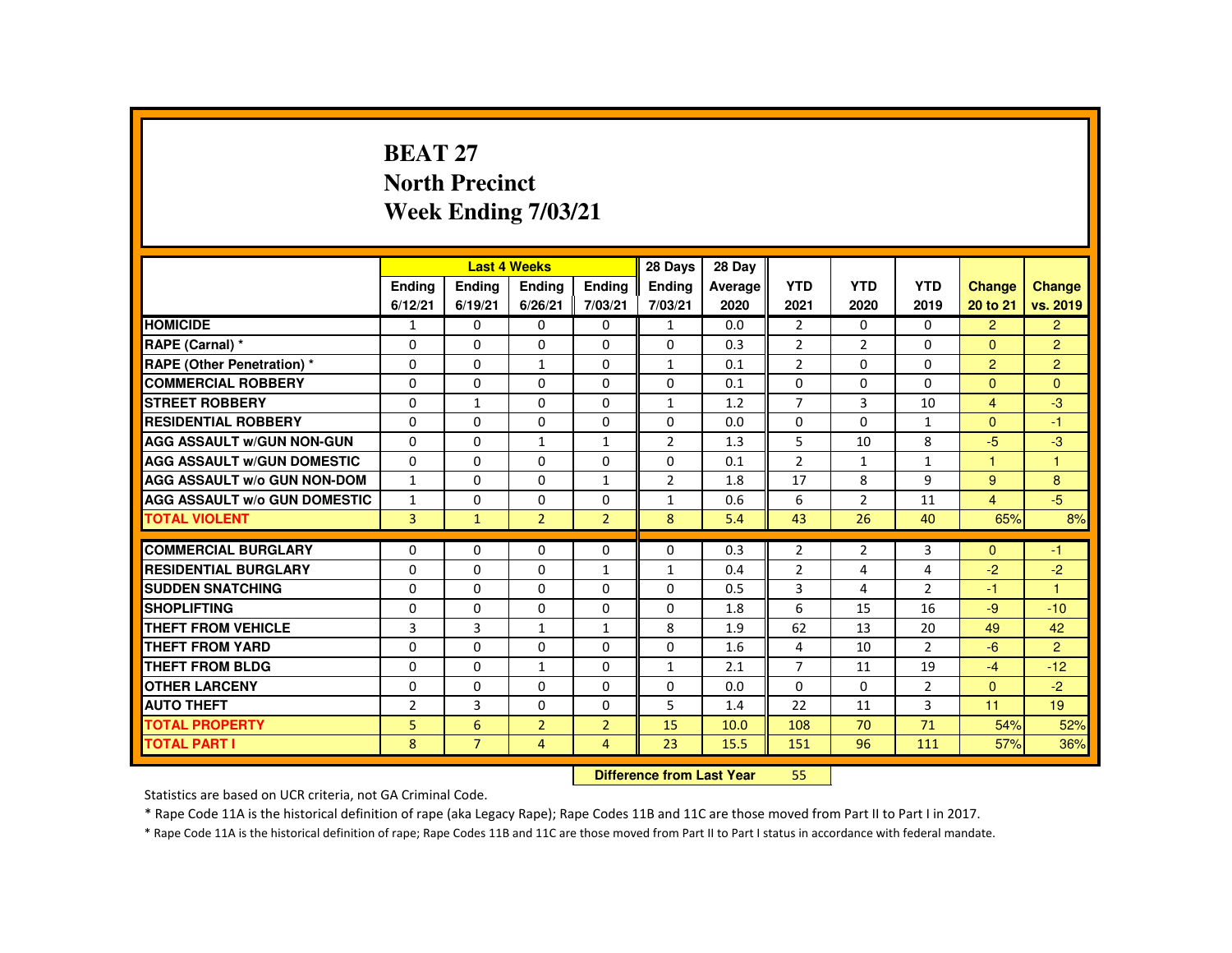## **BEAT 31 Central PrecinctWeek Ending 7/03/21**

|                                     |                |                | <b>Last 4 Weeks</b>              |                | 28 Days        | 28 Day  |                |                |                |                |               |
|-------------------------------------|----------------|----------------|----------------------------------|----------------|----------------|---------|----------------|----------------|----------------|----------------|---------------|
|                                     | <b>Endina</b>  | Ending         | Ending                           | <b>Endina</b>  | <b>Endina</b>  | Average | <b>YTD</b>     | <b>YTD</b>     | <b>YTD</b>     | <b>Change</b>  | <b>Change</b> |
|                                     | 6/12/21        | 6/19/21        | 6/26/21                          | 7/03/21        | 7/03/21        | 2020    | 2021           | 2020           | 2019           | 20 to 21       | vs. 2019      |
| <b>HOMICIDE</b>                     | 0              | 0              | 0                                | 0              | 0              | 0.1     | 0              | $\mathbf{1}$   | $\mathbf{1}$   | $-1$           | $-1$          |
| RAPE (Carnal) *                     | 0              | $\Omega$       | $\Omega$                         | $\Omega$       | $\Omega$       | 0.3     | $\overline{2}$ | $\overline{3}$ | $\overline{3}$ | -1             | -1            |
| RAPE (Other Penetration) *          | $\Omega$       | $\Omega$       | $\Omega$                         | $\Omega$       | $\Omega$       | 0.1     | $\Omega$       | $\mathbf{1}$   | $\Omega$       | $-1$           | $\Omega$      |
| <b>COMMERCIAL ROBBERY</b>           | 0              | $\Omega$       | $\Omega$                         | $\Omega$       | $\Omega$       | 0.1     | $\Omega$       | $\Omega$       | $\Omega$       | $\Omega$       | $\Omega$      |
| <b>STREET ROBBERY</b>               | 0              | $\Omega$       | $\mathbf{1}$                     | $\Omega$       | $\mathbf{1}$   | 0.3     | 5              | 4              | $\overline{2}$ | 1              | 3             |
| <b>RESIDENTIAL ROBBERY</b>          | $\Omega$       | $\Omega$       | $\Omega$                         | $\Omega$       | $\Omega$       | 0.3     | $\mathbf{1}$   | $\mathbf{1}$   | $\Omega$       | $\Omega$       | $\mathbf{1}$  |
| <b>AGG ASSAULT W/GUN NON-DOM</b>    | $\overline{2}$ | $\Omega$       | $\mathbf{1}$                     | $\overline{2}$ | 5              | 1.2     | 14             | 6              | 8              | 8              | 6             |
| <b>AGG ASSAULT W/GUN DOMESTIC</b>   | $\Omega$       | $\Omega$       | $\Omega$                         | $\Omega$       | $\Omega$       | 0.2     | $\Omega$       | $\overline{2}$ | $\mathbf{1}$   | $-2$           | $-1$          |
| <b>AGG ASSAULT W/o GUN NON-DOM</b>  | $\Omega$       | $\Omega$       | $\Omega$                         | $\mathbf{1}$   | $\mathbf{1}$   | 0.5     | $\mathbf{1}$   | $\mathbf{1}$   | 4              | $\mathbf{0}$   | $-3$          |
| <b>AGG ASSAULT W/o GUN DOMESTIC</b> | $\Omega$       | 0              | $\Omega$                         | $\mathbf{1}$   | $\mathbf{1}$   | 0.8     | 4              | 4              | 9              | $\Omega$       | $-5$          |
| <b>TOTAL VIOLENT</b>                | $\overline{2}$ | $\Omega$       | $\overline{2}$                   | $\overline{4}$ | 8              | 3.7     | 27             | 23             | 28             | 17%            | $-4%$         |
| <b>COMMERCIAL BURGLARY</b>          | 0              | 0              | 1                                | 0              | 1              | 0.6     | 4              | 3              | 6              | 1              | $-2$          |
| <b>RESIDENTIAL BURGLARY</b>         | $\mathbf{1}$   | $\Omega$       | $\Omega$                         | $\mathbf{1}$   | $\overline{2}$ | 2.6     | 18             | 19             | 21             | $-1$           | $-3$          |
| <b>SUDDEN SNATCHING</b>             | $\Omega$       | $\Omega$       | $\Omega$                         | $\Omega$       | $\Omega$       | 0.1     | $\Omega$       | $\Omega$       | $\overline{2}$ | $\Omega$       | $-2$          |
| <b>SHOPLIFTING</b>                  | 0              | 0              | 0                                | 0              | 0              | 0.5     | 0              | 6              | $\mathbf{1}$   | $-6$           | $-1$          |
| <b>THEFT FROM VEHICLE</b>           | $\overline{2}$ | $\Omega$       | $\mathbf{1}$                     | $\Omega$       | 3              | 2.8     | 22             | 16             | 25             | 6              | $-3$          |
| <b>THEFT FROM YARD</b>              | $\overline{2}$ | $\Omega$       | $\mathbf{1}$                     | $\mathbf{1}$   | 4              | 2.7     | 13             | 20             | 28             | $-7$           | $-15$         |
| <b>THEFT FROM BLDG</b>              | $\Omega$       | $\mathbf{1}$   | $\Omega$                         | $\Omega$       | $\mathbf{1}$   | 1.4     | $\overline{7}$ | 5              | 11             | $\overline{2}$ | $-4$          |
| <b>OTHER LARCENY</b>                | 0              | $\Omega$       | $\mathbf{1}$                     | $\mathbf{1}$   | $\overline{2}$ | 1.5     | 13             | $\overline{7}$ | 10             | 6              | 3             |
| <b>AUTO THEFT</b>                   | $\Omega$       | $\mathbf{1}$   | $\mathbf{1}$                     | $\mathbf{1}$   | 3              | 2.0     | 16             | 12             | $\overline{7}$ | $\overline{4}$ | 9             |
| <b>TOTAL PROPERTY</b>               | 5 <sup>5</sup> | $\overline{2}$ | 5                                | $\overline{4}$ | 16             | 14.1    | 93             | 88             | 111            | 6%             | $-16%$        |
| <b>TOTAL PART I</b>                 | $\overline{7}$ | $\overline{2}$ | $\overline{7}$                   | 8              | 24             | 17.8    | 120            | 111            | 139            | 8%             | $-14%$        |
|                                     |                |                | <b>Difference from Last Year</b> |                | 9              |         |                |                |                |                |               |

 **Difference from Last Year**

Statistics are based on UCR criteria, not GA Criminal Code.

\* Rape Code 11A is the historical definition of rape (aka Legacy Rape); Rape Codes 11B and 11C are those moved from Part II to Part I in 2017.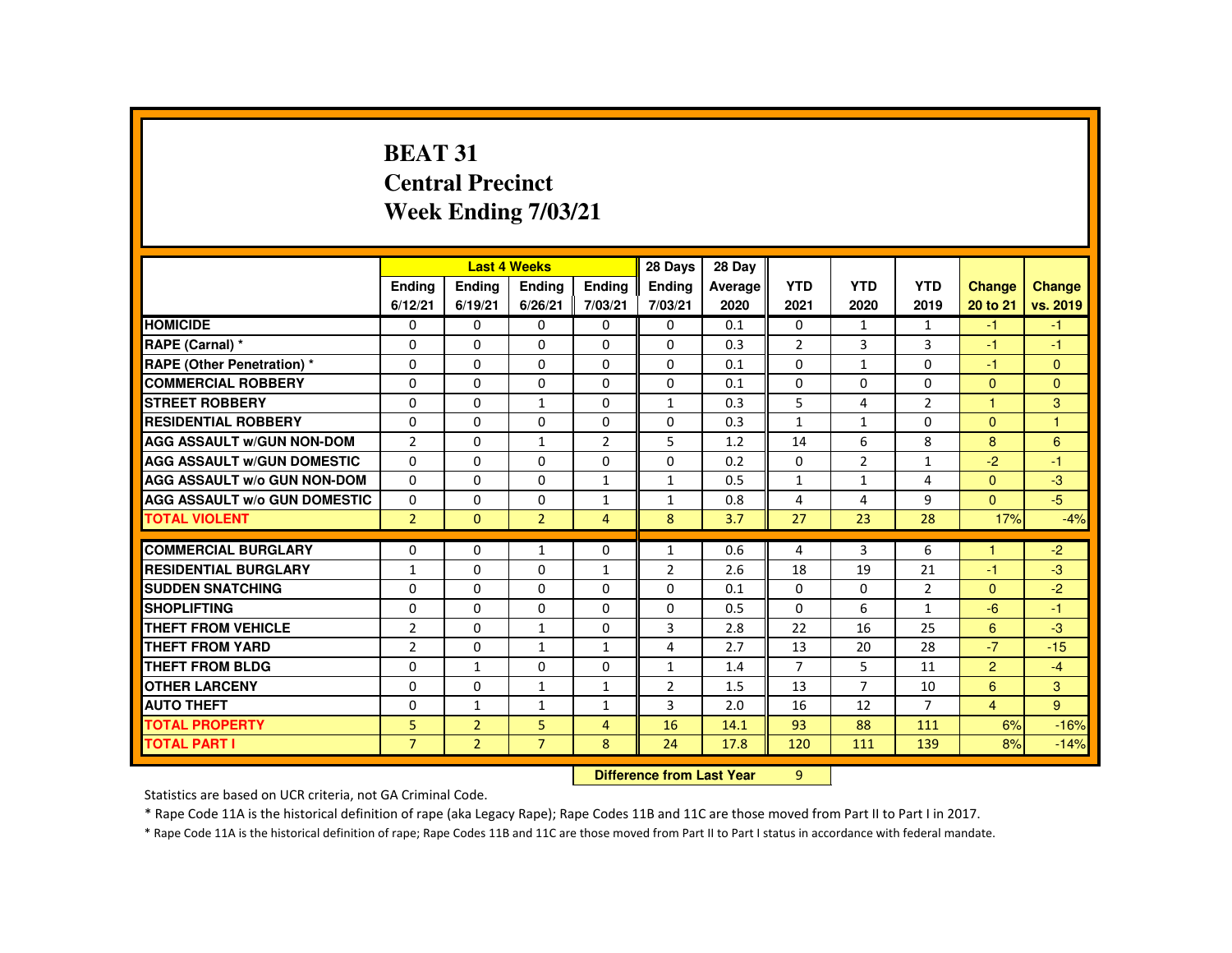# **BEAT 32 Central PrecinctWeek Ending 7/03/21**

|                                     |                | <b>Last 4 Weeks</b> |                |                | 28 Days                   | 28 Day  |                |                |                |                |                |
|-------------------------------------|----------------|---------------------|----------------|----------------|---------------------------|---------|----------------|----------------|----------------|----------------|----------------|
|                                     | Ending         | Ending              | Ending         | Ending         | Ending                    | Average | <b>YTD</b>     | <b>YTD</b>     | <b>YTD</b>     | <b>Change</b>  | Change         |
|                                     | 6/12/21        | 6/19/21             | 6/26/21        | 7/03/21        | 7/03/21                   | 2020    | 2021           | 2020           | 2019           | 20 to 21       | vs. 2019       |
| <b>HOMICIDE</b>                     | $\Omega$       | $\Omega$            | $\Omega$       | $\Omega$       | 0                         | 0.0     | 0              | $\Omega$       | $\Omega$       | $\Omega$       | $\mathbf{0}$   |
| RAPE (Carnal) *                     | $\Omega$       | $\Omega$            | $\Omega$       | $\Omega$       | $\Omega$                  | 0.1     | $\Omega$       | $\Omega$       | $\Omega$       | $\mathbf{0}$   | $\Omega$       |
| <b>RAPE (Other Penetration) *</b>   | 0              | $\Omega$            | $\Omega$       | $\Omega$       | $\Omega$                  | 0.0     | $\overline{2}$ | $\Omega$       | $\Omega$       | $\overline{2}$ | $\overline{2}$ |
| <b>COMMERCIAL ROBBERY</b>           | $\Omega$       | $\Omega$            | $\Omega$       | $\Omega$       | $\Omega$                  | 0.5     | $\Omega$       | $\overline{2}$ | $\overline{2}$ | $-2$           | $-2$           |
| <b>STREET ROBBERY</b>               | $\Omega$       | $\Omega$            | $\Omega$       | $\Omega$       | $\Omega$                  | 0.2     | $\Omega$       | $\Omega$       | $\overline{2}$ | $\Omega$       | $-2$           |
| <b>RESIDENTIAL ROBBERY</b>          | $\mathbf{0}$   | $\Omega$            | $\mathbf{0}$   | $\mathbf{0}$   | 0                         | 0.0     | $\mathbf{1}$   | 0              | 0              | 1              | $\overline{1}$ |
| <b>AGG ASSAULT W/GUN NON-DOM</b>    | $\Omega$       | $\Omega$            | $\Omega$       | $\Omega$       | 0                         | 0.5     | $\overline{2}$ | 3              | $\overline{2}$ | -1             | $\Omega$       |
| <b>AGG ASSAULT W/GUN DOMESTIC</b>   | $\Omega$       | $\Omega$            | $\Omega$       | $\Omega$       | $\Omega$                  | 0.1     | $\Omega$       | $\mathbf{1}$   | $\Omega$       | $-1$           | $\overline{0}$ |
| <b>AGG ASSAULT W/o GUN NON-DOM</b>  | $\Omega$       | $\Omega$            | $\Omega$       | $\Omega$       | $\Omega$                  | 0.4     | $\overline{2}$ | $\mathbf{1}$   | $\overline{3}$ | $\mathbf{1}$   | $-1$           |
| <b>AGG ASSAULT W/o GUN DOMESTIC</b> | 0              | $\Omega$            | $\Omega$       | $\Omega$       | $\Omega$                  | 0.3     | $\overline{2}$ | $\overline{2}$ | 4              | $\mathbf{0}$   | $-2$           |
| <b>TOTAL VIOLENT</b>                | $\Omega$       | $\mathbf{0}$        | $\Omega$       | $\Omega$       | $\Omega$                  | 2.1     | 9 <sup>°</sup> | $\overline{9}$ | 13             | 0%             | $-31%$         |
| <b>COMMERCIAL BURGLARY</b>          | $\mathbf{0}$   | $\Omega$            | $\Omega$       | $\Omega$       | $\Omega$                  | 0.6     | 5              | 5              | $\overline{3}$ | $\Omega$       | $\overline{2}$ |
| <b>RESIDENTIAL BURGLARY</b>         | $\overline{2}$ | $\Omega$            | $\Omega$       | $\mathbf{1}$   | 3                         | 1.9     | 12             | 9              | 12             | 3              | $\mathbf{0}$   |
| <b>SUDDEN SNATCHING</b>             | $\mathbf{0}$   | $\Omega$            | $\Omega$       | $\Omega$       | $\Omega$                  | 0.0     | $\Omega$       | $\Omega$       | $\mathbf{1}$   | $\mathbf{0}$   | $-1$           |
| <b>SHOPLIFTING</b>                  | $\overline{2}$ | $\mathbf{1}$        | $\overline{2}$ | $\mathbf{1}$   | 6                         | 2.4     | 26             | 16             | 23             | 10             | 3              |
| <b>THEFT FROM VEHICLE</b>           | $\mathbf{0}$   | $\Omega$            | $\Omega$       | $\overline{2}$ | $\overline{2}$            | 2.5     | 18             | 24             | 29             | $-6$           | $-11$          |
| <b>THEFT FROM YARD</b>              | $\overline{2}$ | $\Omega$            | $\Omega$       | $\Omega$       | $\overline{2}$            | 2.1     | 11             | 18             | 16             | $-7$           | $-5$           |
| THEFT FROM BLDG                     | 0              | $\overline{2}$      | $\mathbf{0}$   | $\Omega$       | $\overline{2}$            | 1.2     | 6              | 9              | 14             | $-3$           | $-8$           |
| <b>OTHER LARCENY</b>                | $\Omega$       | $\Omega$            | $\Omega$       | $\Omega$       | 0                         | 1.5     | 6              | 12             | $\overline{2}$ | $-6$           | $\overline{4}$ |
| <b>AUTO THEFT</b>                   | $\overline{2}$ | $\Omega$            | 2              | $\mathbf{1}$   | 5                         | 1.1     | 13             | 6              | 9              | $\overline{7}$ | $\overline{4}$ |
| <b>TOTAL PROPERTY</b>               | 8              | $\overline{3}$      | $\overline{4}$ | 5              | 20                        | 13.4    | 97             | 99             | 109            | $-2%$          | $-11%$         |
| <b>TOTAL PART I</b>                 | 8              | 3                   | 4              | 5.             | 20                        | 15.6    | 106            | 108            | 122            | $-2%$          | $-13%$         |
|                                     |                |                     |                |                | Difference from Leat Vacu |         | $\sim$         |                |                |                |                |

 **Difference from Last Year**-2

Statistics are based on UCR criteria, not GA Criminal Code.

\* Rape Code 11A is the historical definition of rape (aka Legacy Rape); Rape Codes 11B and 11C are those moved from Part II to Part I in 2017.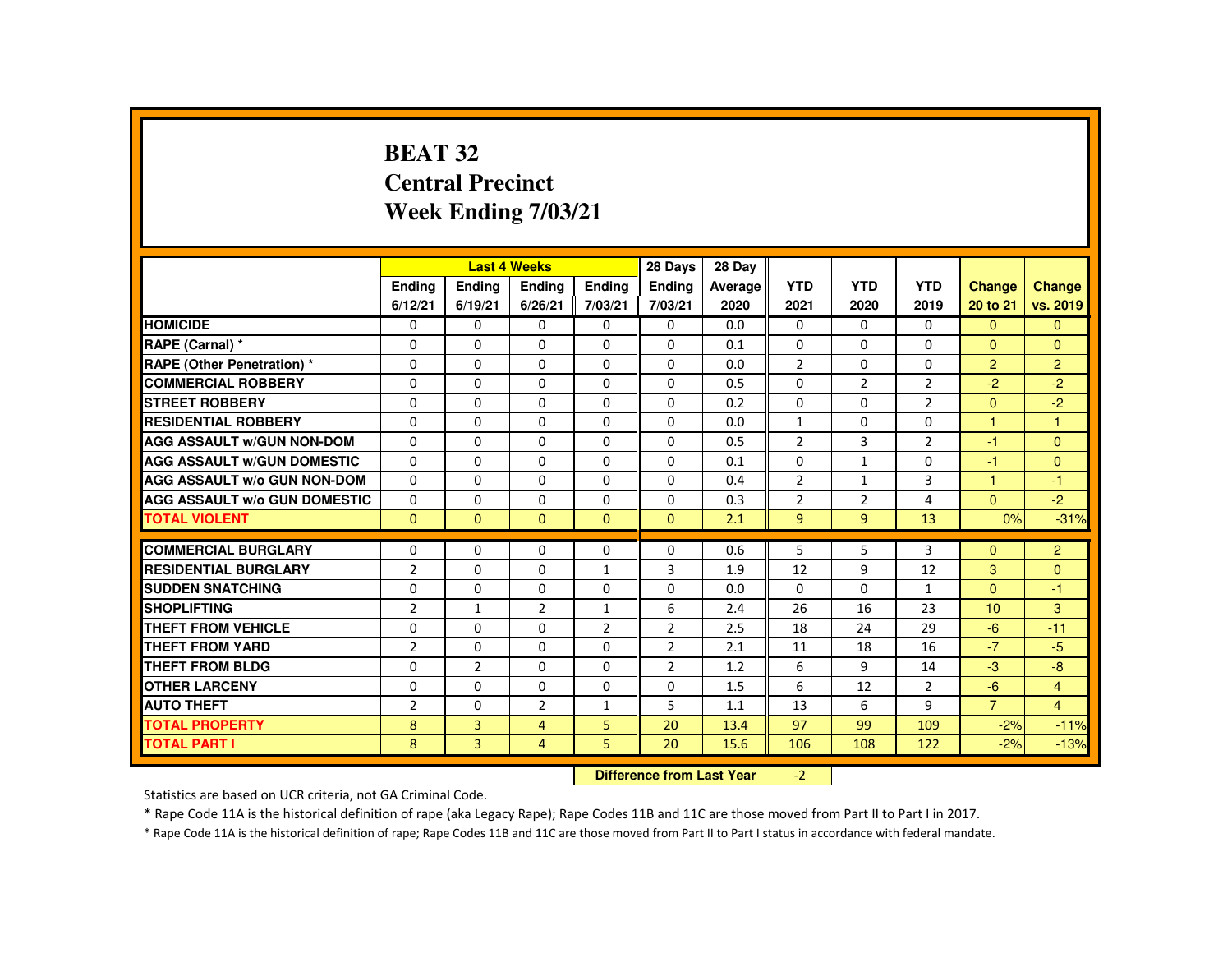### **BEAT 33 Central PrecinctWeek Ending 7/03/21**

|                                     |                |                | <b>Last 4 Weeks</b> |                | 28 Days                   | 28 Day  |                |                |                |                |               |
|-------------------------------------|----------------|----------------|---------------------|----------------|---------------------------|---------|----------------|----------------|----------------|----------------|---------------|
|                                     | <b>Ending</b>  | <b>Ending</b>  | <b>Ending</b>       | Ending         | <b>Ending</b>             | Average | <b>YTD</b>     | <b>YTD</b>     | <b>YTD</b>     | <b>Change</b>  | <b>Change</b> |
|                                     | 6/12/21        | 6/19/21        | 6/26/21             | 7/03/21        | 7/03/21                   | 2020    | 2021           | 2020           | 2019           | 20 to 21       | vs. 2019      |
| <b>HOMICIDE</b>                     | 0              | 0              | 0                   | 0              | 0                         | 0.2     | $\mathbf{1}$   | 1              | $\mathbf{1}$   | $\Omega$       | $\mathbf{0}$  |
| RAPE (Carnal) *                     | 0              | $\Omega$       | $\Omega$            | $\Omega$       | $\Omega$                  | 0.2     | $\mathbf{1}$   | 0              | 0              | 1              | $\mathbf{1}$  |
| <b>RAPE (Other Penetration) *</b>   | $\Omega$       | $\Omega$       | $\Omega$            | $\Omega$       | $\Omega$                  | 0.0     | $\Omega$       | $\Omega$       | $\Omega$       | $\Omega$       | $\mathbf{0}$  |
| <b>COMMERCIAL ROBBERY</b>           | 0              | $\Omega$       | $\Omega$            | $\mathbf{1}$   | $\mathbf{1}$              | 0.3     | $\mathbf{1}$   | $\mathbf{1}$   | $\overline{2}$ | $\mathbf{0}$   | $-1$          |
| <b>STREET ROBBERY</b>               | $\Omega$       | $\overline{2}$ | $\Omega$            | $\Omega$       | $\overline{2}$            | 1.0     | 5              | 6              | $\overline{7}$ | $-1$           | $-2$          |
| <b>RESIDENTIAL ROBBERY</b>          | 0              | 0              | 0                   | 0              | 0                         | 0.0     | 0              | 0              | 0              | $\mathbf{0}$   | $\mathbf{0}$  |
| <b>AGG ASSAULT W/GUN NON-DOM</b>    | $\Omega$       | $\mathbf{1}$   | $\Omega$            | $\Omega$       | $\mathbf{1}$              | 0.7     | $\overline{7}$ | 5              | $\overline{7}$ | $\overline{2}$ | $\mathbf{0}$  |
| <b>AGG ASSAULT W/GUN DOMESTIC</b>   | $\mathbf{1}$   | $\Omega$       | $\Omega$            | $\Omega$       | $\mathbf{1}$              | 0.1     | 3              | $\mathbf{1}$   | $\overline{2}$ | 2              | $\mathbf{1}$  |
| <b>AGG ASSAULT W/o GUN NON-DOM</b>  | $\Omega$       | $\Omega$       | $\Omega$            | $\overline{2}$ | $\overline{2}$            | 0.6     | 5              | 5              | 10             | $\Omega$       | $-5$          |
| <b>AGG ASSAULT W/o GUN DOMESTIC</b> | $\Omega$       | $\Omega$       | $\Omega$            | $\Omega$       | $\Omega$                  | 0.8     | $\mathbf{1}$   | 6              | $\overline{7}$ | $-5$           | $-6$          |
| <b>TOTAL VIOLENT</b>                | $\mathbf{1}$   | 3              | $\mathbf{0}$        | 3              | $\overline{7}$            | 3.8     | 24             | 25             | 36             | $-4%$          | $-33%$        |
| <b>COMMERCIAL BURGLARY</b>          | $\mathbf{1}$   | 0              | $\Omega$            | $\Omega$       | $\mathbf{1}$              | 0.8     | 5              | $\overline{7}$ | 3              | $-2$           | 2             |
| <b>RESIDENTIAL BURGLARY</b>         | 0              | $\Omega$       | 0                   | $\Omega$       | $\Omega$                  | 1.2     | 8              | 9              | 17             | $-1$           | -9            |
| <b>SUDDEN SNATCHING</b>             | 0              | $\Omega$       | $\Omega$            | 0              | 0                         | 0.2     | $\Omega$       | $\mathbf{1}$   | 0              | $-1$           | $\Omega$      |
| <b>SHOPLIFTING</b>                  | $\overline{2}$ | $\Omega$       | $\mathbf{1}$        | $\overline{2}$ | 5                         | 2.4     | 16             | 19             | 48             | $-3$           | $-32$         |
| <b>THEFT FROM VEHICLE</b>           | $\overline{2}$ | $\overline{2}$ | $\mathbf{1}$        | $\Omega$       | 5                         | 2.9     | 15             | 17             | 26             | $-2$           | $-11$         |
| <b>THEFT FROM YARD</b>              | $\mathbf{1}$   | $\mathbf{1}$   | $\Omega$            | $\mathbf{1}$   | 3                         | 3.3     | 15             | 27             | 31             | $-12$          | $-16$         |
| <b>THEFT FROM BLDG</b>              | 1              | 0              | $\Omega$            | 0              | $\mathbf{1}$              | 1.2     | 5              | 12             | 9              | $-7$           | $-4$          |
| <b>OTHER LARCENY</b>                | $\Omega$       | $\Omega$       | $\Omega$            | $\overline{2}$ | $\overline{2}$            | 1.0     | 9              | 3              | 20             | 6              | $-11$         |
| <b>AUTO THEFT</b>                   | $\Omega$       | $\Omega$       | $\Omega$            | $\Omega$       | $\Omega$                  | 1.5     | 11             | 12             | 11             | $-1$           | $\Omega$      |
| <b>TOTAL PROPERTY</b>               | $\overline{7}$ | $\overline{3}$ | $\overline{2}$      | 5              | 17                        | 14.4    | 84             | 107            | 165            | $-21%$         | $-49%$        |
| <b>TOTAL PART I</b>                 | 8              | 6              | $\overline{2}$      | 8              | 24                        | 18.3    | 108            | 132            | 201            | $-18%$         | $-46%$        |
|                                     |                |                |                     |                | Difference from Loot Voor |         | 21             |                |                |                |               |

 **Difference from Last Year**-24

Statistics are based on UCR criteria, not GA Criminal Code.

\* Rape Code 11A is the historical definition of rape (aka Legacy Rape); Rape Codes 11B and 11C are those moved from Part II to Part I in 2017.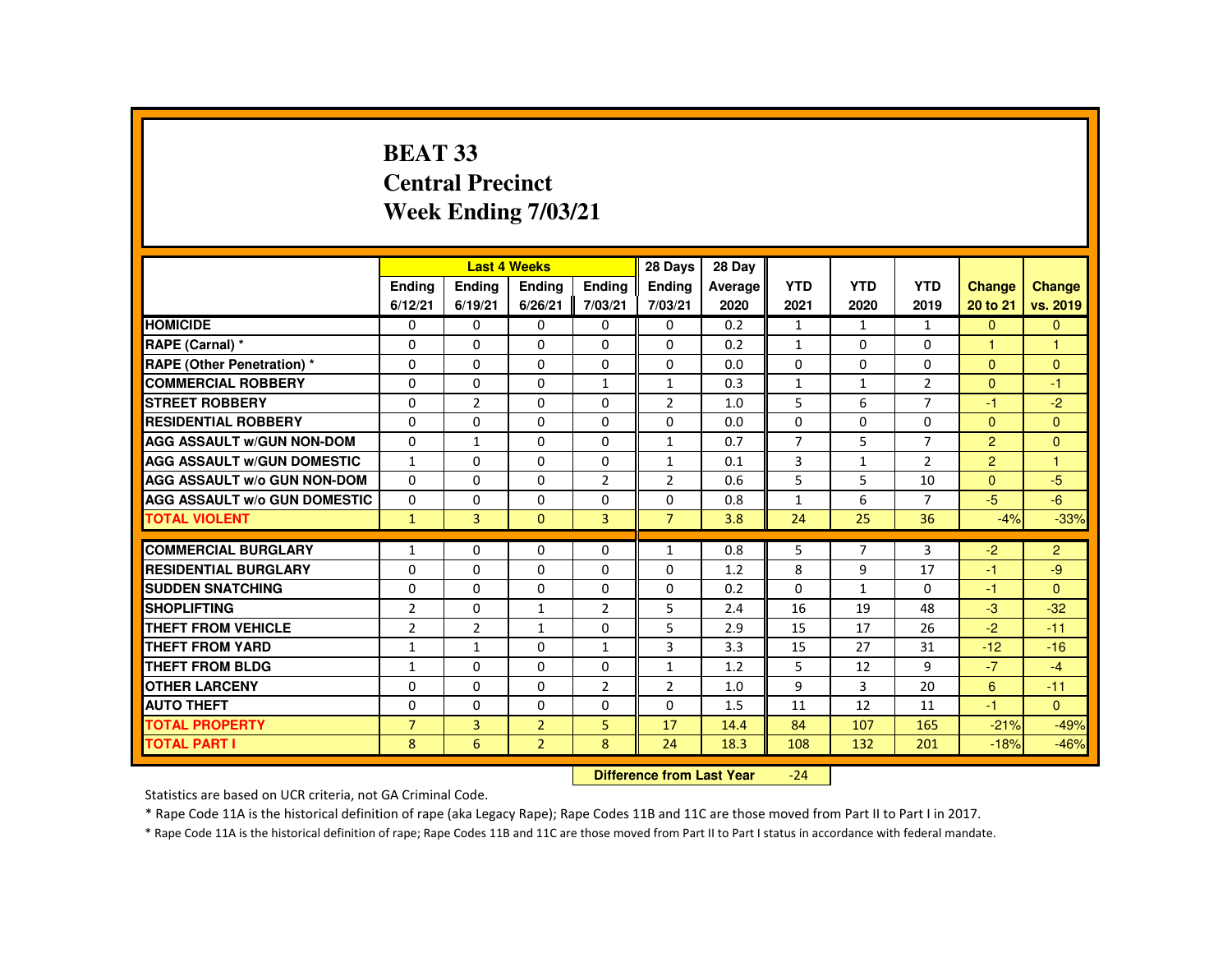## **BEAT 34 Central PrecinctWeek Ending 7/03/21**

|                                     |                | <b>Last 4 Weeks</b> |                                  |                | 28 Days        | 28 Day  |                |                |                |                      |          |
|-------------------------------------|----------------|---------------------|----------------------------------|----------------|----------------|---------|----------------|----------------|----------------|----------------------|----------|
|                                     | <b>Ending</b>  | Ending              | <b>Ending</b>                    | Ending         | Ending         | Average | <b>YTD</b>     | <b>YTD</b>     | <b>YTD</b>     | <b>Change</b>        | Change   |
|                                     | 6/12/21        | 6/19/21             | 6/26/21                          | 7/03/21        | 7/03/21        | 2020    | 2021           | 2020           | 2019           | 20 to 21             | vs. 2019 |
| <b>HOMICIDE</b>                     | 0              | 0                   | 0                                | 0              | 0              | 0.2     | $\mathbf{1}$   | $\overline{2}$ | $\Omega$       | $-1$                 | 1        |
| RAPE (Carnal) *                     | $\Omega$       | $\Omega$            | $\Omega$                         | $\Omega$       | $\Omega$       | 0.4     | $\overline{2}$ | $\overline{2}$ | $\overline{2}$ | $\Omega$             | $\Omega$ |
| <b>RAPE (Other Penetration)*</b>    | $\Omega$       | $\Omega$            | $\Omega$                         | $\Omega$       | $\Omega$       | 0.2     | $\Omega$       | $\mathbf{1}$   | $\mathbf{1}$   | $-1$                 | $-1$     |
| <b>COMMERCIAL ROBBERY</b>           | 0              | $\Omega$            | $\Omega$                         | $\Omega$       | $\Omega$       | 0.1     | $\Omega$       | $\Omega$       | $\Omega$       | $\Omega$             | $\Omega$ |
| <b>STREET ROBBERY</b>               | 0              | $\Omega$            | $\Omega$                         | $\Omega$       | $\Omega$       | 1.1     | 3              | 10             | $\overline{7}$ | $-7$                 | $-4$     |
| <b>RESIDENTIAL ROBBERY</b>          | $\Omega$       | $\Omega$            | $\Omega$                         | $\Omega$       | $\Omega$       | 0.0     | $\Omega$       | $\Omega$       | $\overline{2}$ | $\Omega$             | $-2$     |
| <b>AGG ASSAULT W/GUN NON-DOM</b>    | $\mathbf{1}$   | $\mathbf{1}$        | $\Omega$                         | $\Omega$       | $\overline{2}$ | 1.8     | 11             | 10             | 5              | $\overline{1}$       | 6        |
| <b>AGG ASSAULT W/GUN DOMESTIC</b>   | $\mathbf{1}$   | $\Omega$            | $\Omega$                         | $\Omega$       | $\mathbf{1}$   | 0.0     | $\mathbf{1}$   | $\Omega$       | 4              | $\blacktriangleleft$ | $-3$     |
| <b>AGG ASSAULT W/o GUN NON-DOM</b>  | $\Omega$       | 0                   | 0                                | $\mathbf{1}$   | $\mathbf{1}$   | 1.1     | 5              | 10             | 6              | $-5$                 | $-1$     |
| <b>AGG ASSAULT W/o GUN DOMESTIC</b> | $\Omega$       | $\Omega$            | $\Omega$                         | $\mathbf{1}$   | $\mathbf{1}$   | 1.4     | 9              | 10             | 11             | -1                   | $-2$     |
| <b>TOTAL VIOLENT</b>                | 2 <sup>1</sup> | $\mathbf{1}$        | $\mathbf{0}$                     | $\overline{2}$ | 5              | 6.1     | 32             | 45             | 38             | $-29%$               | $-16%$   |
| <b>COMMERCIAL BURGLARY</b>          | $\Omega$       | 0                   | $\Omega$                         | 0              | $\Omega$       | 0.5     | $\overline{2}$ | 1              | $\overline{2}$ |                      | $\Omega$ |
| <b>RESIDENTIAL BURGLARY</b>         | $\Omega$       | $\mathbf{1}$        | $\Omega$                         | $\mathbf{1}$   | $\overline{2}$ | 2.0     | 17             | 15             | 21             | 2                    | $-4$     |
| <b>SUDDEN SNATCHING</b>             | $\Omega$       | $\Omega$            | $\Omega$                         | $\Omega$       | $\Omega$       | 0.1     | $\mathbf{1}$   | $\mathbf{1}$   | $\mathbf{1}$   | $\Omega$             | $\Omega$ |
| <b>SHOPLIFTING</b>                  | 0              | 0                   | 0                                | $\mathbf{1}$   | $\mathbf{1}$   | 0.6     | 3              | 4              | 6              | -1                   | $-3$     |
| <b>THEFT FROM VEHICLE</b>           | 1              | $\Omega$            | $\Omega$                         | $\Omega$       | 1              | 2.3     | 14             | 13             | 14             | $\blacktriangleleft$ | $\Omega$ |
| <b>THEFT FROM YARD</b>              | $\mathbf{1}$   | $\mathbf{1}$        | $\Omega$                         | $\overline{2}$ | 4              | 1.3     | 11             | 9              | 15             | $\overline{2}$       | $-4$     |
| <b>THEFT FROM BLDG</b>              | $\Omega$       | $\mathbf{1}$        | $\Omega$                         | $\mathbf{1}$   | $\overline{2}$ | 1.4     | 11             | 11             | 8              | $\Omega$             | 3        |
| <b>OTHER LARCENY</b>                | $\mathbf{1}$   | $\overline{2}$      | $\Omega$                         | $\Omega$       | $\overline{3}$ | 0.4     | 10             | $\mathbf{1}$   | $\overline{2}$ | 9 <sup>°</sup>       | 8        |
| <b>AUTO THEFT</b>                   | $\overline{2}$ | $\Omega$            | $\Omega$                         | $\Omega$       | $\overline{2}$ | 2.1     | 12             | 13             | 12             | $-1$                 | $\Omega$ |
| <b>TOTAL PROPERTY</b>               | 5              | 5                   | $\Omega$                         | 5              | 15             | 10.7    | 81             | 68             | 81             | 19%                  | 0%       |
| <b>TOTAL PART I</b>                 | $\overline{7}$ | 6                   | $\mathbf{0}$                     | $\overline{7}$ | 20             | 16.8    | 113            | 113            | 119            | 0%                   | $-5%$    |
|                                     |                |                     | <b>Difference from Last Year</b> |                | $\mathbf{0}$   |         |                |                |                |                      |          |

 **Difference from Last Year**

Statistics are based on UCR criteria, not GA Criminal Code.

\* Rape Code 11A is the historical definition of rape (aka Legacy Rape); Rape Codes 11B and 11C are those moved from Part II to Part I in 2017.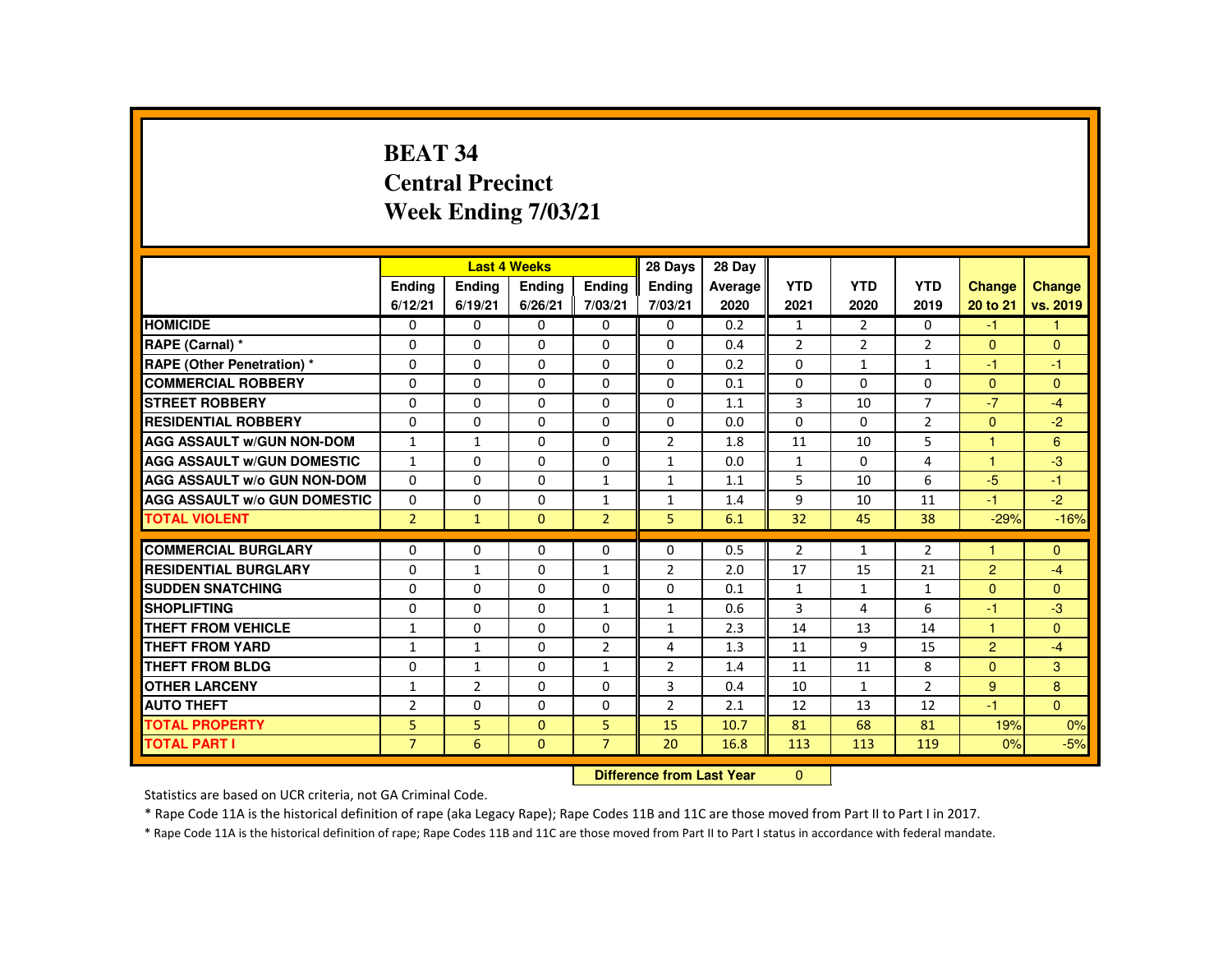## **BEAT 35 Central PrecinctWeek Ending 7/03/21**

|                                     |                          | <b>Last 4 Weeks</b> |                          |                | 28 Days                    | 28 Day    |                |                |                |                |                |
|-------------------------------------|--------------------------|---------------------|--------------------------|----------------|----------------------------|-----------|----------------|----------------|----------------|----------------|----------------|
|                                     | <b>Endina</b>            | <b>Ending</b>       | <b>Ending</b>            | Ending         | Ending                     | Average   | <b>YTD</b>     | <b>YTD</b>     | <b>YTD</b>     | <b>Change</b>  | <b>Change</b>  |
|                                     | 6/12/21                  | 6/19/21             | 6/26/21                  | 7/03/21        | 7/03/21                    | 2020      | 2021           | 2020           | 2019           | 20 to 21       | vs. 2019       |
| <b>HOMICIDE</b>                     | $\Omega$                 | 0                   | 0                        | 0              | 0                          | 0.5       | $\overline{2}$ | 5              | $\mathbf{0}$   | $-3$           | $\overline{2}$ |
| RAPE (Carnal) *                     | 0                        | 0                   | $\Omega$                 | $\Omega$       | $\Omega$                   | 0.2       | $\Omega$       | $\overline{2}$ | 0              | $-2$           | $\Omega$       |
| <b>RAPE (Other Penetration) *</b>   | $\Omega$                 | $\Omega$            | $\Omega$                 | $\Omega$       | $\Omega$                   | 0.1       | $\Omega$       | $\mathbf{1}$   | $\Omega$       | -1             | $\Omega$       |
| <b>COMMERCIAL ROBBERY</b>           | $\Omega$                 | $\Omega$            | $\Omega$                 | $\Omega$       | $\Omega$                   | 0.3       | $\overline{2}$ | $\mathbf{1}$   | $\Omega$       | $\overline{1}$ | $\overline{2}$ |
| <b>STREET ROBBERY</b>               | $\Omega$                 | $\Omega$            | $\Omega$                 | $\mathbf{1}$   | $\mathbf{1}$               | 0.5       | 4              | 3              | $\overline{7}$ | $\overline{1}$ | $-3$           |
| <b>RESIDENTIAL ROBBERY</b>          | $\Omega$                 | 0                   | 0                        | 0              | 0                          | 0.1       | $\Omega$       | $\mathbf{1}$   | 0              | $-1$           | $\Omega$       |
| <b>AGG ASSAULT W/GUN NON-DOM</b>    | $\Omega$                 | $\mathbf{1}$        | $\Omega$                 | $\mathbf{1}$   | $\overline{2}$             | 1.7       | 11             | 9              | 15             | $\overline{2}$ | $-4$           |
| <b>AGG ASSAULT W/GUN DOMESTIC</b>   | $\Omega$                 | $\Omega$            | 1                        | $\Omega$       | $\mathbf{1}$               | 0.2       | $\mathbf{1}$   | $\mathbf{1}$   | $\mathbf{1}$   | $\Omega$       | $\mathbf{0}$   |
| <b>AGG ASSAULT W/o GUN NON-DOM</b>  | $\Omega$                 | $\Omega$            | $\Omega$                 | $\mathbf{1}$   | $\mathbf{1}$               | 0.5       | 4              | $\overline{2}$ | 3              | $\overline{2}$ | $\mathbf{1}$   |
| <b>AGG ASSAULT W/o GUN DOMESTIC</b> | $\Omega$                 | $\Omega$            | $\Omega$                 | $\Omega$       | $\Omega$                   | 1.1       | 9              | 6              | 6              | 3              | 3              |
| <b>TOTAL VIOLENT</b>                | $\mathbf{0}$             | $\mathbf{1}$        | $\mathbf{1}$             | 3              | 5                          | 5.1       | 33             | 31             | 32             | 6%             | 3%             |
| <b>COMMERCIAL BURGLARY</b>          | 0                        | $\Omega$            | $\mathbf{1}$             | $\Omega$       | $\mathbf{1}$               | 0.5       | 4              | 5              | 3              | -1             | 1              |
| <b>RESIDENTIAL BURGLARY</b>         | $\Omega$                 | $\Omega$            | 2                        | $\mathbf{1}$   | 3                          | 2.3       | 15             | 16             | 16             | $-1$           | $-1$           |
| <b>SUDDEN SNATCHING</b>             | 0                        | 0                   | $\Omega$                 | 0              | 0                          | 0.0       | 0              | 0              | $\Omega$       | $\Omega$       | $\mathbf{0}$   |
| <b>SHOPLIFTING</b>                  | $\mathbf{1}$             | $\Omega$            | $\mathbf{1}$             | $\Omega$       | $\overline{2}$             | 2.5       | 20             | 18             | 20             | 2              | $\Omega$       |
| <b>THEFT FROM VEHICLE</b>           | $\Omega$                 | $\Omega$            | $\mathbf{1}$             | $\mathbf{1}$   | $\overline{2}$             | 3.0       | 20             | 16             | 43             | $\overline{4}$ | $-23$          |
| <b>THEFT FROM YARD</b>              |                          | $\Omega$            |                          | $\Omega$       |                            | 0.5       | 12             | 3              | 4              | 9              | 8              |
| <b>THEFT FROM BLDG</b>              | $\mathbf{1}$<br>$\Omega$ | $\Omega$            | $\mathbf{1}$<br>$\Omega$ | $\Omega$       | $\overline{2}$<br>$\Omega$ |           | 5              |                |                | $-6$           | $-5$           |
|                                     |                          |                     |                          |                |                            | 1.2       |                | 11             | 10             | $\overline{1}$ |                |
| <b>OTHER LARCENY</b>                | $\Omega$                 | $\Omega$            | $\mathbf{1}$             | $\Omega$       | $\mathbf{1}$               | 0.3       | 4              | 3              | 8              |                | $-4$           |
| <b>AUTO THEFT</b>                   | $\mathbf{1}$             | $\Omega$            | $\Omega$                 | $\Omega$       | $\mathbf{1}$               | 2.8       | 13             | 19             | 14             | $-6$           | $-1$           |
| <b>TOTAL PROPERTY</b>               | $\overline{3}$           | $\mathbf{0}$        | $\overline{7}$           | $\overline{2}$ | 12                         | 13.1      | 93             | 91             | 118            | 2%             | $-21%$         |
| <b>TOTAL PART I</b>                 | 3                        | $\mathbf{1}$        | 8                        | 5              | 17                         | 18.3      | 126            | 122            | 150            | 3%             | $-16%$         |
|                                     |                          |                     |                          | <b>CARLES</b>  | . <b>.</b>                 | $-1 - -1$ |                |                |                |                |                |

 **Difference from Last Year**r 4

Statistics are based on UCR criteria, not GA Criminal Code.

\* Rape Code 11A is the historical definition of rape (aka Legacy Rape); Rape Codes 11B and 11C are those moved from Part II to Part I in 2017.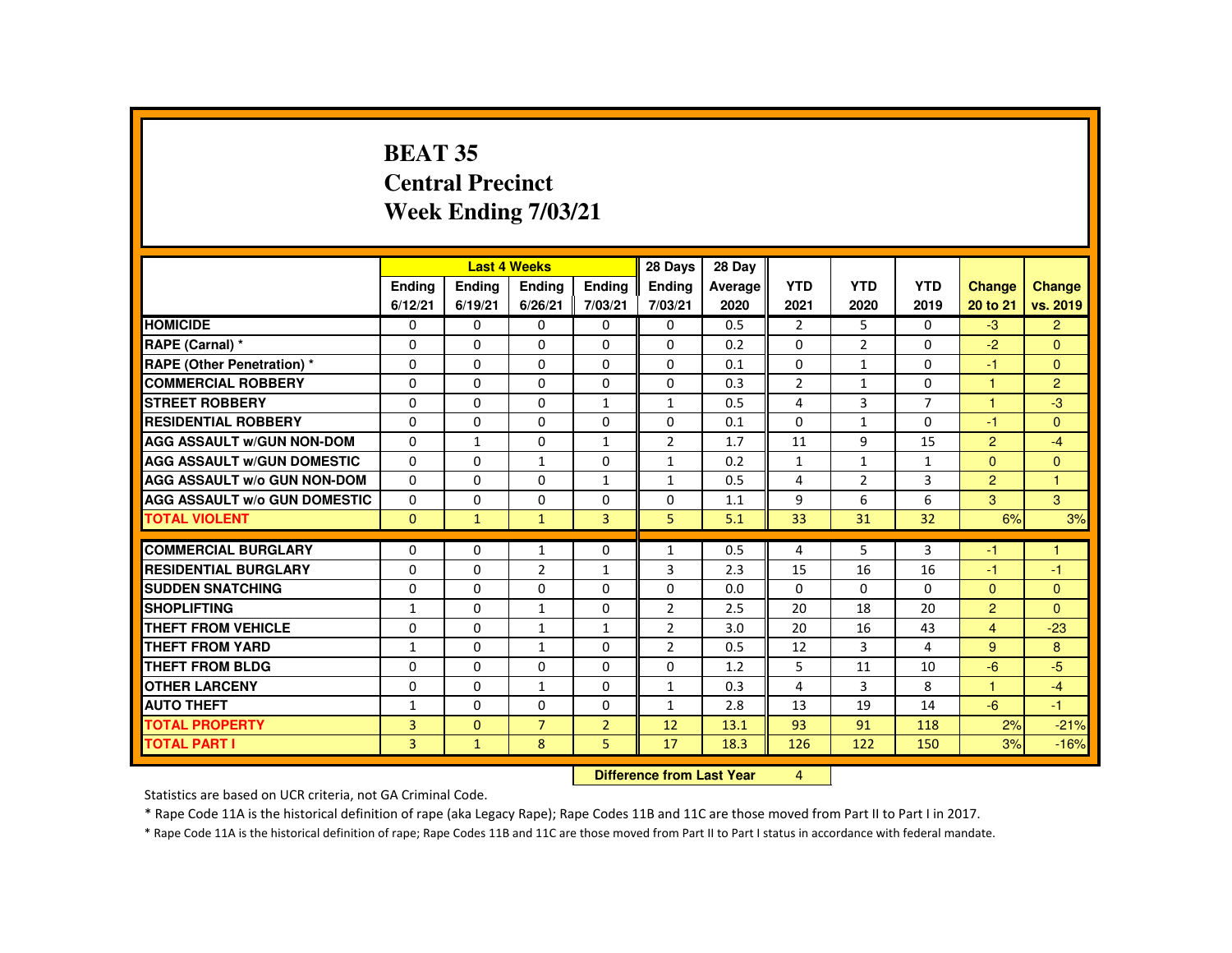#### **BEAT 36 Central PrecinctWeek Ending 7/03/21**

|                                     |                |                           | <b>Last 4 Weeks</b> |                | 28 Days        | 28 Day  |                |                |                |                |                |
|-------------------------------------|----------------|---------------------------|---------------------|----------------|----------------|---------|----------------|----------------|----------------|----------------|----------------|
|                                     | Ending         | <b>Ending</b>             | <b>Ending</b>       | Ending         | <b>Ending</b>  | Average | <b>YTD</b>     | <b>YTD</b>     | <b>YTD</b>     | <b>Change</b>  | Change         |
|                                     | 6/12/21        | 6/19/21                   | 6/26/21             | 7/03/21        | 7/03/21        | 2020    | 2021           | 2020           | 2019           | 20 to 21       | vs. 2019       |
| <b>HOMICIDE</b>                     | $\Omega$       | 0                         | 0                   | $\Omega$       | 0              | 0.2     | $\mathbf{1}$   | $\mathbf{1}$   | $\mathbf{0}$   | $\Omega$       | $\mathbf{1}$   |
| RAPE (Carnal) *                     | $\Omega$       | $\Omega$                  | $\Omega$            | $\Omega$       | $\Omega$       | 0.4     | $\Omega$       | $\overline{2}$ | $\mathbf{1}$   | $-2$           | $-1$           |
| <b>RAPE (Other Penetration) *</b>   | $\Omega$       | $\Omega$                  | $\Omega$            | $\Omega$       | $\Omega$       | 0.0     | $\mathbf{1}$   | 0              | $\Omega$       | $\mathbf{1}$   | $\mathbf{1}$   |
| <b>COMMERCIAL ROBBERY</b>           | $\Omega$       | $\Omega$                  | $\Omega$            | $\Omega$       | $\Omega$       | 0.0     | $\mathbf{1}$   | $\Omega$       | $\Omega$       | $\overline{1}$ | $\overline{1}$ |
| <b>STREET ROBBERY</b>               | $\Omega$       | $\Omega$                  | $\Omega$            | $\Omega$       | $\Omega$       | 0.2     | $\mathbf{1}$   | $\mathbf{1}$   | 4              | $\Omega$       | $-3$           |
| <b>RESIDENTIAL ROBBERY</b>          | $\Omega$       | 0                         | $\Omega$            | $\Omega$       | $\Omega$       | 0.3     | $\overline{2}$ | 3              | $\mathbf{1}$   | $-1$           | $\mathbf{1}$   |
| <b>AGG ASSAULT W/GUN NON-DOM</b>    | $\mathbf{1}$   | $\mathbf{1}$              | 0                   | 0              | $\overline{2}$ | 0.4     | 12             | $\mathbf{1}$   | $\overline{7}$ | 11             | 5              |
| <b>AGG ASSAULT W/GUN DOMESTIC</b>   | $\Omega$       | 0                         | $\Omega$            | 0              | 0              | 0.2     | $\mathbf{0}$   | $\mathbf{1}$   | $\mathbf{1}$   | $-1$           | $-1$           |
| <b>AGG ASSAULT W/o GUN NON-DOM</b>  | 0              | 0                         | 0                   | $\Omega$       | 0              | 0.5     | 4              | $\mathbf{1}$   | $\mathbf{1}$   | 3              | 3              |
| <b>AGG ASSAULT W/o GUN DOMESTIC</b> | $\Omega$       | $\Omega$                  | $\Omega$            | $\Omega$       | $\Omega$       | 1.0     | 6              | 9              | 3              | $-3$           | 3 <sup>1</sup> |
| <b>TOTAL VIOLENT</b>                | $\mathbf{1}$   | $\mathbf{1}$              | $\mathbf{0}$        | $\mathbf{0}$   | $\overline{2}$ | 3.0     | 28             | 19             | 18             | 47%            | 56%            |
| <b>COMMERCIAL BURGLARY</b>          |                |                           |                     |                |                |         |                |                |                |                |                |
|                                     | 1              | $\mathbf{1}$              | $\Omega$            | $\Omega$       | $\overline{2}$ | 0.6     | 8              | 3              | 6              | 5              | $\overline{2}$ |
| <b>RESIDENTIAL BURGLARY</b>         | $\Omega$       | $\Omega$                  | $\Omega$            | $\Omega$       | $\Omega$       | 1.0     | 5              | 8              | 11             | $-3$           | $-6$           |
| <b>SUDDEN SNATCHING</b>             | 0              | 0                         | 0                   | 0              | 0              | 0.2     | $\mathbf{1}$   | $\mathbf{1}$   | $\mathbf{0}$   | $\Omega$       | $\mathbf{1}$   |
| <b>SHOPLIFTING</b>                  | 0              | $\Omega$                  | $\Omega$            | $\Omega$       | $\Omega$       | 3.9     | 22             | 25             | 22             | $-3$           | $\overline{0}$ |
| <b>THEFT FROM VEHICLE</b>           | $\Omega$       | $\Omega$                  | $\mathbf{1}$        | $\Omega$       | $\mathbf{1}$   | 2.8     | 18             | 23             | 19             | $-5$           | $-1$           |
| <b>THEFT FROM YARD</b>              | $\Omega$       | $\mathbf{1}$              | $\Omega$            | $\mathbf{1}$   | $\overline{2}$ | 1.4     | 8              | 8              | 5              | $\Omega$       | 3              |
| <b>THEFT FROM BLDG</b>              | $\Omega$       | $\Omega$                  | $\Omega$            | $\Omega$       | $\Omega$       | 1.5     | 4              | 11             | 13             | $-7$           | $-9$           |
| <b>OTHER LARCENY</b>                | 0              | 0                         | $\mathbf{1}$        | $\mathbf{1}$   | $\overline{2}$ | 0.2     | 5              | 2              | $\Omega$       | 3              | 5              |
| <b>AUTO THEFT</b>                   | $\Omega$       | $\overline{2}$            | $\Omega$            | $\Omega$       | $\overline{2}$ | 2.5     | 13             | 15             | 16             | $-2$           | $-3$           |
| <b>TOTAL PROPERTY</b>               | $\mathbf{1}$   | $\overline{4}$            | $\overline{2}$      | $\overline{2}$ | $\overline{9}$ | 14.0    | 84             | 96             | 92             | $-13%$         | $-9%$          |
| <b>TOTAL PART I</b>                 | $\overline{2}$ | 5.                        | $\overline{2}$      | $\overline{2}$ | 11             | 17.0    | 112            | 115            | 110            | $-3%$          | 2%             |
|                                     |                | Difference from Loot Voor |                     | $\sim$         |                |         |                |                |                |                |                |

 **Difference from Last Year**-3

Statistics are based on UCR criteria, not GA Criminal Code.

\* Rape Code 11A is the historical definition of rape (aka Legacy Rape); Rape Codes 11B and 11C are those moved from Part II to Part I in 2017.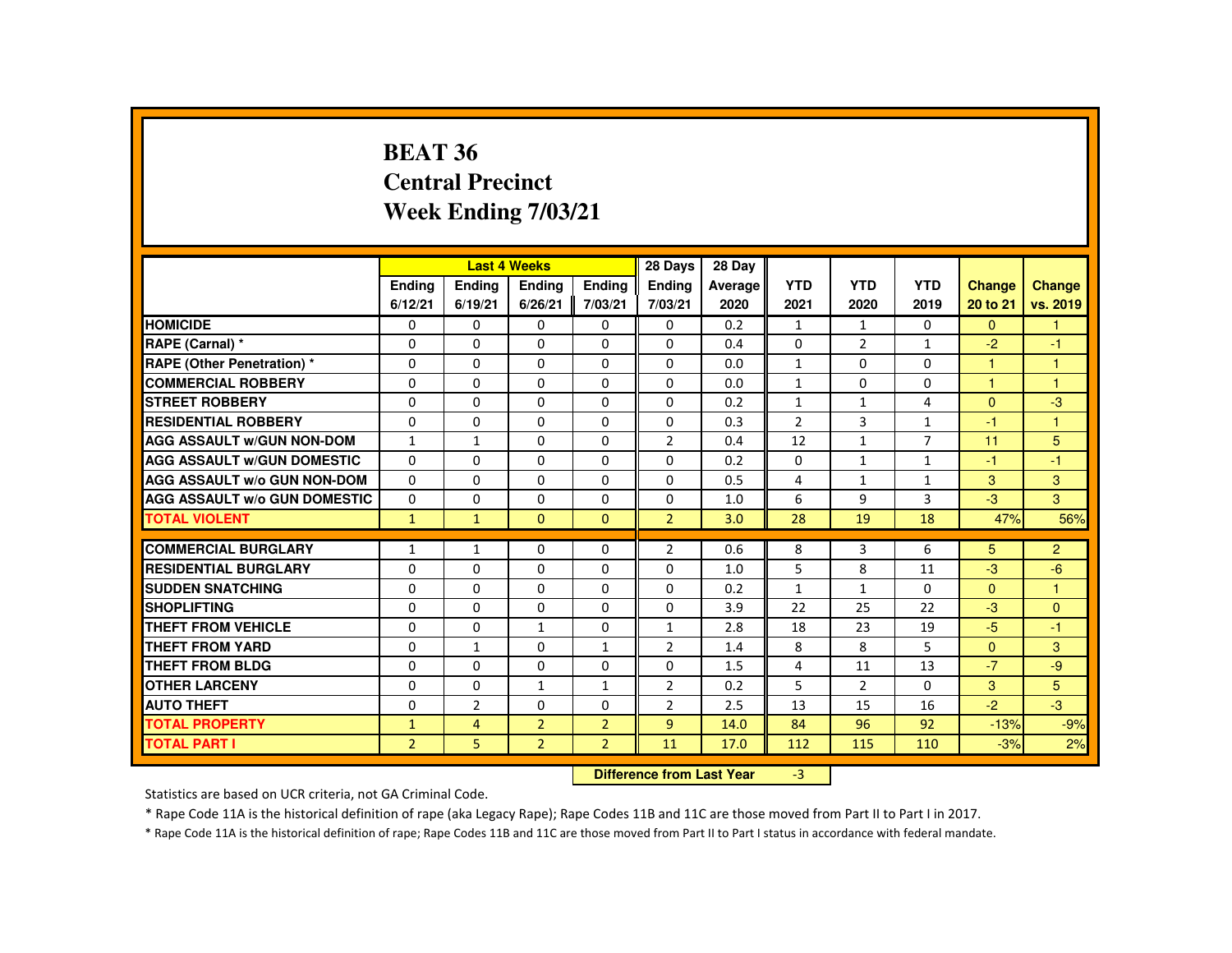#### **BEAT 41 South PrecinctWeek Ending 7/03/21**

|                                     |                |                | <b>Last 4 Weeks</b> |                | 28 Days        | 28 Day                    |                |                |                |                |                |
|-------------------------------------|----------------|----------------|---------------------|----------------|----------------|---------------------------|----------------|----------------|----------------|----------------|----------------|
|                                     | <b>Ending</b>  | <b>Ending</b>  | <b>Ending</b>       | Ending         | <b>Endina</b>  | Average                   | <b>YTD</b>     | <b>YTD</b>     | <b>YTD</b>     | <b>Change</b>  | Change         |
|                                     | 6/12/21        | 6/19/21        | 6/26/21             | 7/03/21        | 7/03/21        | 2020                      | 2021           | 2020           | 2019           | 20 to 21       | vs. 2019       |
| <b>HOMICIDE</b>                     | $\Omega$       | $\Omega$       | $\mathbf{0}$        | $\mathbf{0}$   | 0              | 0.0                       | 0              | $\Omega$       | $\mathbf{1}$   | $\Omega$       | $-1$           |
| RAPE (Carnal) *                     | $\Omega$       | $\Omega$       | $\Omega$            | $\Omega$       | $\Omega$       | 0.1                       | $\Omega$       | $\mathbf{1}$   | $\overline{2}$ | $-1$           | $-2$           |
| RAPE (Other Penetration) *          | $\Omega$       | $\Omega$       | $\Omega$            | $\Omega$       | $\Omega$       | 0.1                       | 3              | $\Omega$       | $\Omega$       | 3              | 3 <sup>1</sup> |
| <b>COMMERCIAL ROBBERY</b>           | $\mathbf{0}$   | $\Omega$       | $\Omega$            | $\Omega$       | 0              | 0.2                       | $\mathbf{1}$   | $\Omega$       | $\mathbf{1}$   | $\overline{1}$ | $\mathbf{0}$   |
| <b>STREET ROBBERY</b>               | $\Omega$       | $\Omega$       | $\Omega$            | $\Omega$       | $\Omega$       | 0.6                       | 3              | 4              | 5              | $-1$           | $-2$           |
| <b>RESIDENTIAL ROBBERY</b>          | $\mathbf{0}$   | $\Omega$       | $\mathbf{0}$        | 0              | 0              | 0.1                       | 0              | 0              | $\mathbf{1}$   | $\overline{0}$ | $-1$           |
| <b>AGG ASSAULT w/GUN NON-DOM</b>    | $\mathbf{0}$   | $\Omega$       | $\mathbf{1}$        | $\Omega$       | $\mathbf{1}$   | 0.5                       | 6              | $\overline{2}$ | $\mathbf{1}$   | $\overline{4}$ | 5              |
| <b>AGG ASSAULT W/GUN DOMESTIC</b>   | $\Omega$       | $\Omega$       | $\Omega$            | $\Omega$       | $\Omega$       | 0.1                       | $\Omega$       | $\mathbf{1}$   | $\mathbf{1}$   | $-1$           | $-1$           |
| AGG ASSAULT w/o GUN NON-DOM         | $\Omega$       | $\Omega$       | $\Omega$            | $\mathbf{1}$   | $\mathbf{1}$   | 0.5                       | 3              | $\mathbf{1}$   | $\overline{2}$ | $\overline{2}$ | $\mathbf{1}$   |
| <b>AGG ASSAULT W/o GUN DOMESTIC</b> | $\Omega$       | $\Omega$       | $\Omega$            | $\Omega$       | $\Omega$       | 0.6                       | $\mathbf{1}$   | 3              | 4              | $-2$           | $-3$           |
| <b>TOTAL VIOLENT</b>                | $\mathbf{0}$   | $\mathbf{0}$   | $\mathbf{1}$        | $\mathbf{1}$   | $\overline{2}$ | 2.6                       | 17             | 12             | 18             | 42%            | $-6%$          |
| <b>COMMERCIAL BURGLARY</b>          | $\Omega$       | $\Omega$       | $\Omega$            | $\Omega$       | $\Omega$       | 0.5                       | 9              | 5              | 8              | $\overline{4}$ | 1              |
| <b>RESIDENTIAL BURGLARY</b>         | 0              | $\Omega$       | $\Omega$            | $\Omega$       | $\Omega$       | 0.9                       | $\overline{2}$ | $\overline{2}$ | 3              | $\Omega$       | $-1$           |
| <b>SUDDEN SNATCHING</b>             | $\Omega$       | $\Omega$       | $\Omega$            | $\Omega$       | $\Omega$       | 0.1                       | $\mathbf{1}$   | $\Omega$       | $\Omega$       | 1              | $\mathbf{1}$   |
| <b>SHOPLIFTING</b>                  | $\Omega$       | $\overline{2}$ | $\Omega$            | $\Omega$       | $\overline{2}$ | 0.9                       | 17             | 3              | 17             | 14             | $\Omega$       |
| <b>THEFT FROM VEHICLE</b>           | $\Omega$       | $\mathbf{1}$   | $\Omega$            | $\mathbf{1}$   | $\overline{2}$ | 3.5                       | 17             | 25             | 43             | $-8$           | $-26$          |
| <b>THEFT FROM YARD</b>              | $\Omega$       | $\Omega$       | $\Omega$            | $\Omega$       | $\Omega$       | 0.8                       | 5              | 6              | 6              | $-1$           | $-1$           |
| <b>THEFT FROM BLDG</b>              | 1              | $\mathbf{1}$   | $\mathbf{0}$        | $\mathbf{0}$   | $\overline{2}$ | 2.3                       | $\overline{7}$ | 10             | 23             | $-3$           | $-16$          |
| <b>OTHER LARCENY</b>                | $\Omega$       | $\Omega$       | $\Omega$            | $\Omega$       | 0              | 0.4                       | 4              | 3              | $\overline{2}$ | $\mathbf{1}$   | $\overline{2}$ |
| <b>AUTO THEFT</b>                   | $\mathbf{1}$   | $\Omega$       | $\Omega$            | $\Omega$       | $\mathbf{1}$   | 1.7                       | 8              | 11             | 12             | $-3$           | $-4$           |
| <b>TOTAL PROPERTY</b>               | $\overline{2}$ | $\overline{4}$ | $\Omega$            | $\mathbf{1}$   | $\overline{7}$ | 11.1                      | 70             | 65             | 114            | 8%             | $-39%$         |
| <b>TOTAL PART I</b>                 | $\overline{2}$ | $\overline{4}$ | $\mathbf{1}$        | $\overline{2}$ | 9              | 13.7                      | 87             | 77             | 132            | 13%            | $-34%$         |
|                                     |                |                |                     |                |                | Difference from Loot Voor |                |                |                |                |                |

 **Difference from Last Year**<sup>10</sup>

Statistics are based on UCR criteria, not GA Criminal Code.

\* Rape Code 11A is the historical definition of rape (aka Legacy Rape); Rape Codes 11B and 11C are those moved from Part II to Part I in 2017.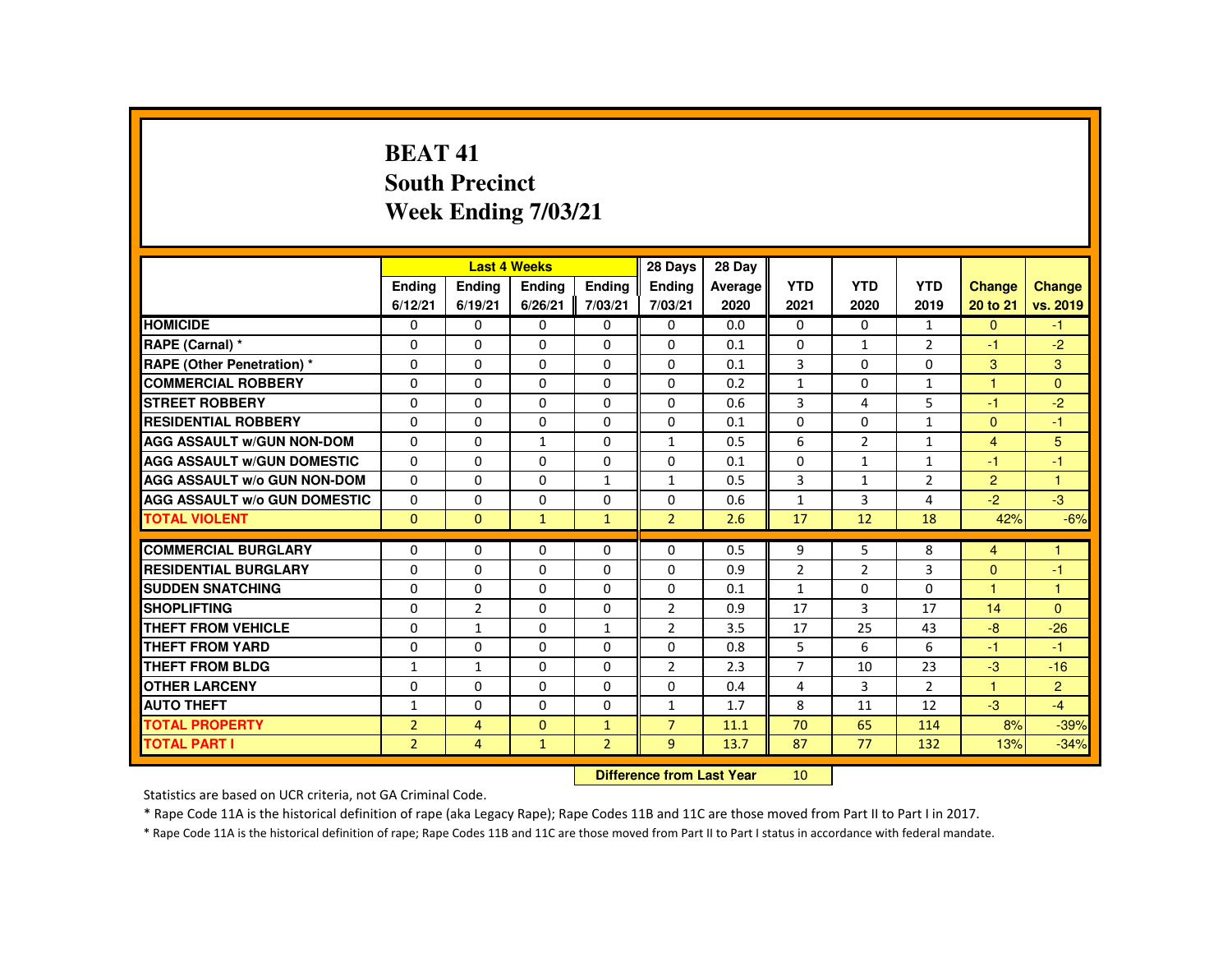# **BEAT 42 South PrecinctWeek Ending 7/03/21**

|                                     |                |                | <b>Last 4 Weeks</b> |               | 28 Days                   | 28 Day  |                |                |                |                |                |
|-------------------------------------|----------------|----------------|---------------------|---------------|---------------------------|---------|----------------|----------------|----------------|----------------|----------------|
|                                     | <b>Endina</b>  | <b>Endina</b>  | <b>Ending</b>       | <b>Endina</b> | <b>Endina</b>             | Average | <b>YTD</b>     | <b>YTD</b>     | <b>YTD</b>     | <b>Change</b>  | <b>Change</b>  |
|                                     | 6/12/21        | 6/19/21        | 6/26/21             | 7/03/21       | 7/03/21                   | 2020    | 2021           | 2020           | 2019           | 20 to 21       | vs. 2019       |
| <b>HOMICIDE</b>                     | $\Omega$       | $\mathbf{0}$   | 0                   | 0             | 0                         | 0.0     | 0              | 0              | $\Omega$       | $\mathbf{0}$   | $\mathbf{0}$   |
| RAPE (Carnal) *                     | $\Omega$       | $\Omega$       | $\Omega$            | $\Omega$      | $\Omega$                  | 0.3     | $\Omega$       | 2              | $\Omega$       | $-2$           | $\Omega$       |
| <b>RAPE (Other Penetration) *</b>   | 0              | $\mathbf{0}$   | $\Omega$            | 0             | 0                         | 0.2     | 0              | $\mathbf{1}$   | 0              | $-1$           | $\mathbf{0}$   |
| <b>COMMERCIAL ROBBERY</b>           | $\Omega$       | $\Omega$       | $\Omega$            | $\Omega$      | $\Omega$                  | 0.5     | $\mathbf{1}$   | 6              | $\overline{2}$ | $-5$           | $-1$           |
| <b>STREET ROBBERY</b>               | $\Omega$       | $\Omega$       | $\mathbf{1}$        | $\Omega$      | $\mathbf{1}$              | 0.2     | 3              | $\Omega$       | $\overline{2}$ | 3              | $\mathbf{1}$   |
| <b>RESIDENTIAL ROBBERY</b>          | $\Omega$       | $\Omega$       | $\Omega$            | $\Omega$      | $\Omega$                  | 0.2     | $\mathbf{1}$   | 2              | $\mathbf{1}$   | $-1$           | $\Omega$       |
| <b>AGG ASSAULT W/GUN NON-DOM</b>    | $\Omega$       | $\Omega$       | $\Omega$            | $\Omega$      | $\Omega$                  | 0.3     | 3              | $\overline{2}$ | 3              | $\mathbf{1}$   | $\Omega$       |
| <b>AGG ASSAULT W/GUN DOMESTIC</b>   | $\Omega$       | $\Omega$       | $\Omega$            | $\Omega$      | $\Omega$                  | 0.0     | $\Omega$       | $\Omega$       | $\mathbf{1}$   | $\mathbf{0}$   | $-1$           |
| <b>AGG ASSAULT W/o GUN NON-DOM</b>  | $\Omega$       | $\Omega$       | $\Omega$            | $\Omega$      | $\Omega$                  | 0.6     | 4              | $\mathbf{1}$   | 3              | 3              | $\mathbf{1}$   |
| <b>AGG ASSAULT W/o GUN DOMESTIC</b> | $\mathbf{0}$   | $\Omega$       | 0                   | 0             | 0                         | 0.2     | 3              | $\mathbf{1}$   | $\mathbf{1}$   | $\overline{2}$ | $\overline{2}$ |
| <b>TOTAL VIOLENT</b>                | $\Omega$       | $\Omega$       | $\mathbf{1}$        | $\Omega$      | $\mathbf{1}$              | 2.5     | 15             | 15             | 13             | 0%             | 15%            |
| <b>COMMERCIAL BURGLARY</b>          | $\Omega$       | $\Omega$       | $\Omega$            | $\Omega$      | $\Omega$                  | 0.7     | $\overline{7}$ | 3              | $\overline{7}$ | $\overline{4}$ | $\mathbf{0}$   |
| <b>RESIDENTIAL BURGLARY</b>         | $\Omega$       | $\Omega$       | 1                   | 1             | 2                         | 0.2     | 4              | $\Omega$       | 3              | $\overline{4}$ | 1              |
| <b>SUDDEN SNATCHING</b>             | $\Omega$       | $\Omega$       | $\Omega$            | $\Omega$      | $\Omega$                  | 0.2     | $\mathbf{1}$   | $\Omega$       | $\overline{2}$ | $\overline{1}$ | $-1$           |
| <b>SHOPLIFTING</b>                  | $\overline{2}$ | 3              | $\overline{2}$      | 4             | 11                        | 13.3    | 82             | 76             | 148            | 6              | $-66$          |
| THEFT FROM VEHICLE                  | 3              | $\overline{2}$ | $\overline{2}$      | $\Omega$      | $\overline{7}$            | 3.8     | 33             | 28             | 25             | 5              | 8              |
| <b>THEFT FROM YARD</b>              | $\Omega$       | $\Omega$       | $\Omega$            | $\Omega$      | $\Omega$                  | 1.4     | 10             | 9              | 4              | $\mathbf{1}$   | 6              |
| <b>THEFT FROM BLDG</b>              | 0              | $\Omega$       | $\Omega$            | $\Omega$      | $\Omega$                  | 2.1     | 7              | 14             | 13             | $-7$           | $-6$           |
| <b>OTHER LARCENY</b>                | $\mathbf{1}$   | $\Omega$       | $\Omega$            | $\mathbf{1}$  | $\overline{2}$            | 0.6     | $\overline{7}$ | $\overline{2}$ | $\overline{7}$ | 5              | $\mathbf{0}$   |
| <b>AUTO THEFT</b>                   | $\Omega$       | $\Omega$       | $\Omega$            | $\Omega$      | $\Omega$                  | 1.8     | 9              | 10             | 8              | $-1$           | $\mathbf{1}$   |
| <b>TOTAL PROPERTY</b>               | 6              | 5              | 5                   | 6             | 22                        | 24.1    | 160            | 142            | 217            | 13%            | $-26%$         |
| <b>TOTAL PART I</b>                 | 6              | 5              | 6                   | 6             | 23                        | 26.5    | 175            | 157            | 230            | 11%            | $-24%$         |
|                                     |                |                |                     |               | Difference from Loot Voor |         | 10             |                |                |                |                |

 **Difference from Last Year**<sup>18</sup>

Statistics are based on UCR criteria, not GA Criminal Code.

\* Rape Code 11A is the historical definition of rape (aka Legacy Rape); Rape Codes 11B and 11C are those moved from Part II to Part I in 2017.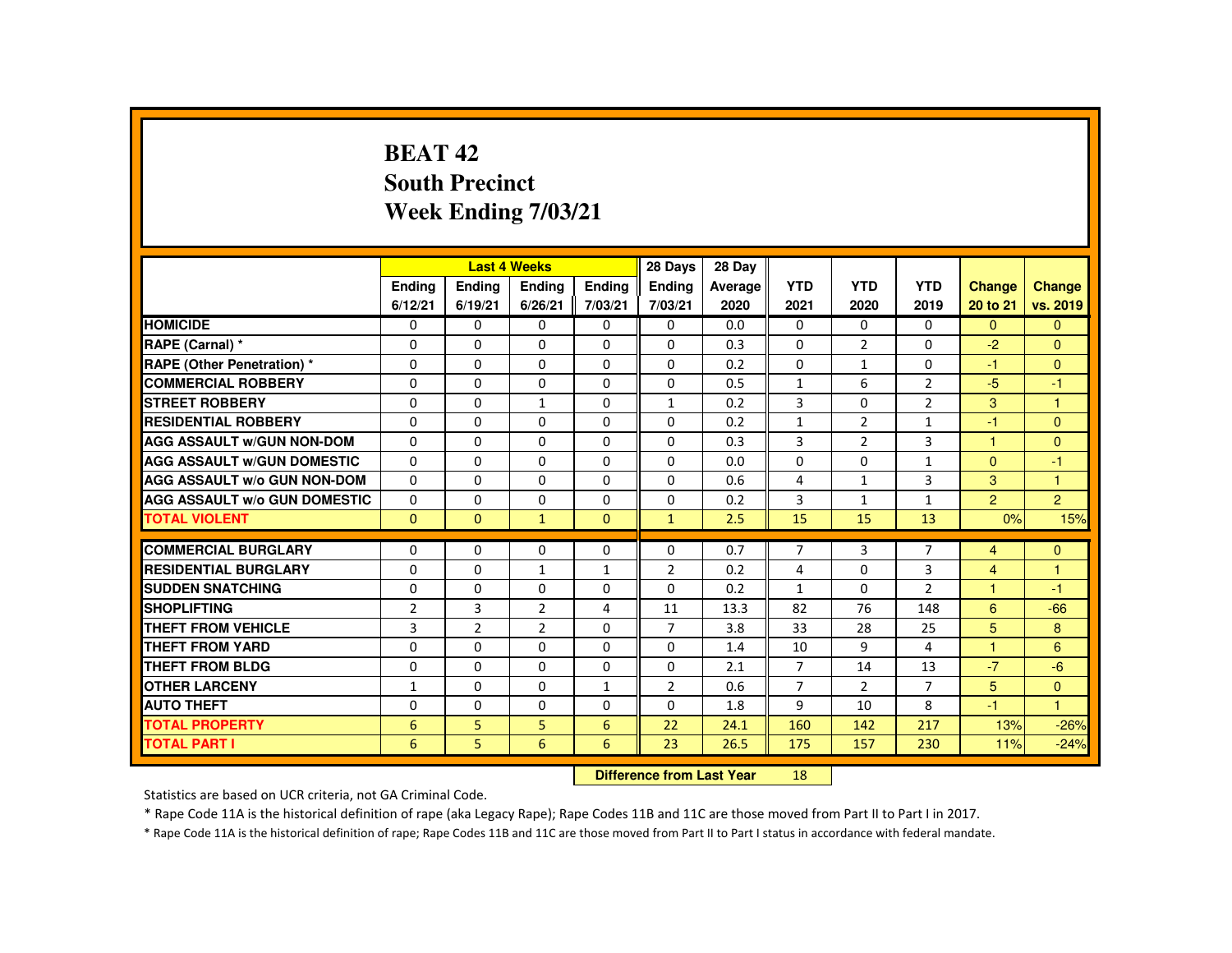# **BEAT 43 South PrecinctWeek Ending 7/03/21**

|                                     |                |                | <b>Last 4 Weeks</b>              |                | 28 Days        | 28 Day  |                |                |                |                |                |
|-------------------------------------|----------------|----------------|----------------------------------|----------------|----------------|---------|----------------|----------------|----------------|----------------|----------------|
|                                     | <b>Ending</b>  | <b>Ending</b>  | <b>Ending</b>                    | Ending         | Ending         | Average | <b>YTD</b>     | <b>YTD</b>     | <b>YTD</b>     | <b>Change</b>  | Change         |
|                                     | 6/12/21        | 6/19/21        | 6/26/21                          | 7/03/21        | 7/03/21        | 2020    | 2021           | 2020           | 2019           | 20 to 21       | vs. 2019       |
| <b>HOMICIDE</b>                     | $\Omega$       | $\Omega$       | 0                                | 0              | 0              | 0.0     | $\mathbf{1}$   | $\Omega$       | $\mathbf{1}$   | 1              | $\mathbf{0}$   |
| RAPE (Carnal) *                     | 1              | $\Omega$       | $\Omega$                         | $\Omega$       | $\mathbf{1}$   | 0.0     | $\mathbf{1}$   | $\Omega$       | $\overline{2}$ | -1             | -1             |
| <b>RAPE (Other Penetration)*</b>    | $\Omega$       | $\Omega$       | $\Omega$                         | $\Omega$       | $\Omega$       | 0.0     | $\Omega$       | $\mathbf{1}$   | $\Omega$       | $-1$           | $\Omega$       |
| <b>COMMERCIAL ROBBERY</b>           | $\Omega$       | $\Omega$       | $\Omega$                         | $\Omega$       | $\Omega$       | 0.1     | $\mathbf{1}$   | 4              | $\mathbf{1}$   | $-3$           | $\Omega$       |
| <b>STREET ROBBERY</b>               | 0              | $\Omega$       | $\Omega$                         | $\Omega$       | $\Omega$       | 0.1     | 3              | $\overline{2}$ | 3              |                | $\Omega$       |
| <b>RESIDENTIAL ROBBERY</b>          | 1              | $\Omega$       | $\Omega$                         | $\Omega$       | 1              | 0.0     | 1              | $\Omega$       | $\Omega$       | 1              | $\overline{1}$ |
| <b>AGG ASSAULT W/GUN ON-DOM</b>     | $\Omega$       | $\mathbf{1}$   | $\mathbf{1}$                     | $\Omega$       | 2              | 0.2     | 6              | 11             | $\overline{7}$ | $-5$           | $-1$           |
| <b>AGG ASSAULT W/GUN DOMESTIC</b>   | $\Omega$       | $\Omega$       | $\Omega$                         | $\Omega$       | $\Omega$       | 0.0     | $\Omega$       | $\Omega$       | $\mathbf{1}$   | $\Omega$       | $-1$           |
| <b>AGG ASSAULT W/o GUN NON-DOM</b>  | $\Omega$       | $\mathbf{1}$   | $\Omega$                         | 0              | $\mathbf{1}$   | 0.1     | 3              | 4              | 3              | $-1$           | $\mathbf{0}$   |
| <b>AGG ASSAULT w/o GUN DOMESTIC</b> | $\Omega$       | $\Omega$       | $\Omega$                         | $\Omega$       | $\Omega$       | 0.2     | 8              | 11             | 5              | $-3$           | 3              |
| <b>TOTAL VIOLENT</b>                | $\overline{2}$ | $\overline{2}$ | $\mathbf{1}$                     | $\Omega$       | 5              | 0.7     | 24             | 33             | 23             | $-27%$         | 4%             |
| <b>COMMERCIAL BURGLARY</b>          | $\mathbf{1}$   | $\Omega$       | $\Omega$                         | $\Omega$       | 1              | 0.1     | 5              | 3              | 6              | $\overline{2}$ | $-1$           |
| <b>RESIDENTIAL BURGLARY</b>         | $\Omega$       | $\Omega$       | $\Omega$                         | $\Omega$       | $\Omega$       | 0.3     | 3              | 11             | 10             | $-8$           | $-7$           |
| <b>SUDDEN SNATCHING</b>             | $\mathbf{1}$   | $\Omega$       | $\Omega$                         | $\Omega$       | $\mathbf{1}$   | 0.0     | $\mathbf{1}$   | $\mathbf{1}$   | $\mathbf{1}$   | $\Omega$       | $\Omega$       |
| <b>SHOPLIFTING</b>                  | $\mathbf{1}$   | $\mathbf{0}$   | 1                                | $\mathbf{1}$   | 3              | 0.4     | 31             | 18             | 48             | 13             | $-17$          |
| <b>THEFT FROM VEHICLE</b>           | $\Omega$       | $\overline{2}$ | $\Omega$                         | $\overline{3}$ | 5              | 0.6     | 25             | 25             | 18             | $\mathbf{0}$   | $\overline{7}$ |
| <b>THEFT FROM YARD</b>              | $\mathbf{1}$   | $\Omega$       | $\Omega$                         | $\Omega$       | $\mathbf{1}$   | 0.2     | 6              | $\overline{7}$ | 6              | $-1$           | $\Omega$       |
| <b>THEFT FROM BLDG</b>              | $\Omega$       | $\Omega$       | $\Omega$                         | $\Omega$       | $\Omega$       | 0.2     | 10             | 5              | 17             | 5              | $-7$           |
| <b>OTHER LARCENY</b>                | $\Omega$       | $\Omega$       | $\Omega$                         | $\Omega$       | $\Omega$       | 0.1     | 5              | $\overline{4}$ | $\mathbf{1}$   | 1              | $\overline{4}$ |
| <b>AUTO THEFT</b>                   | 0              | $\Omega$       | $\Omega$                         | $\overline{2}$ | $\overline{2}$ | 0.3     | $\overline{7}$ | 8              | 10             | $-1$           | $-3$           |
| <b>TOTAL PROPERTY</b>               | $\overline{4}$ | $\overline{2}$ | $\mathbf{1}$                     | 6              | 13             | 2.2     | 93             | 82             | 117            | 13%            | $-21%$         |
| <b>TOTAL PART I</b>                 | 6              | $\overline{4}$ | $\overline{2}$                   | 6              | 18             | 2.9     | 117            | 115            | 140            | 2%             | $-16%$         |
|                                     |                |                | <b>Difference from Last Year</b> |                | $\overline{2}$ |         |                |                |                |                |                |

 **Difference from Last Year**

Statistics are based on UCR criteria, not GA Criminal Code.

\* Rape Code 11A is the historical definition of rape (aka Legacy Rape); Rape Codes 11B and 11C are those moved from Part II to Part I in 2017.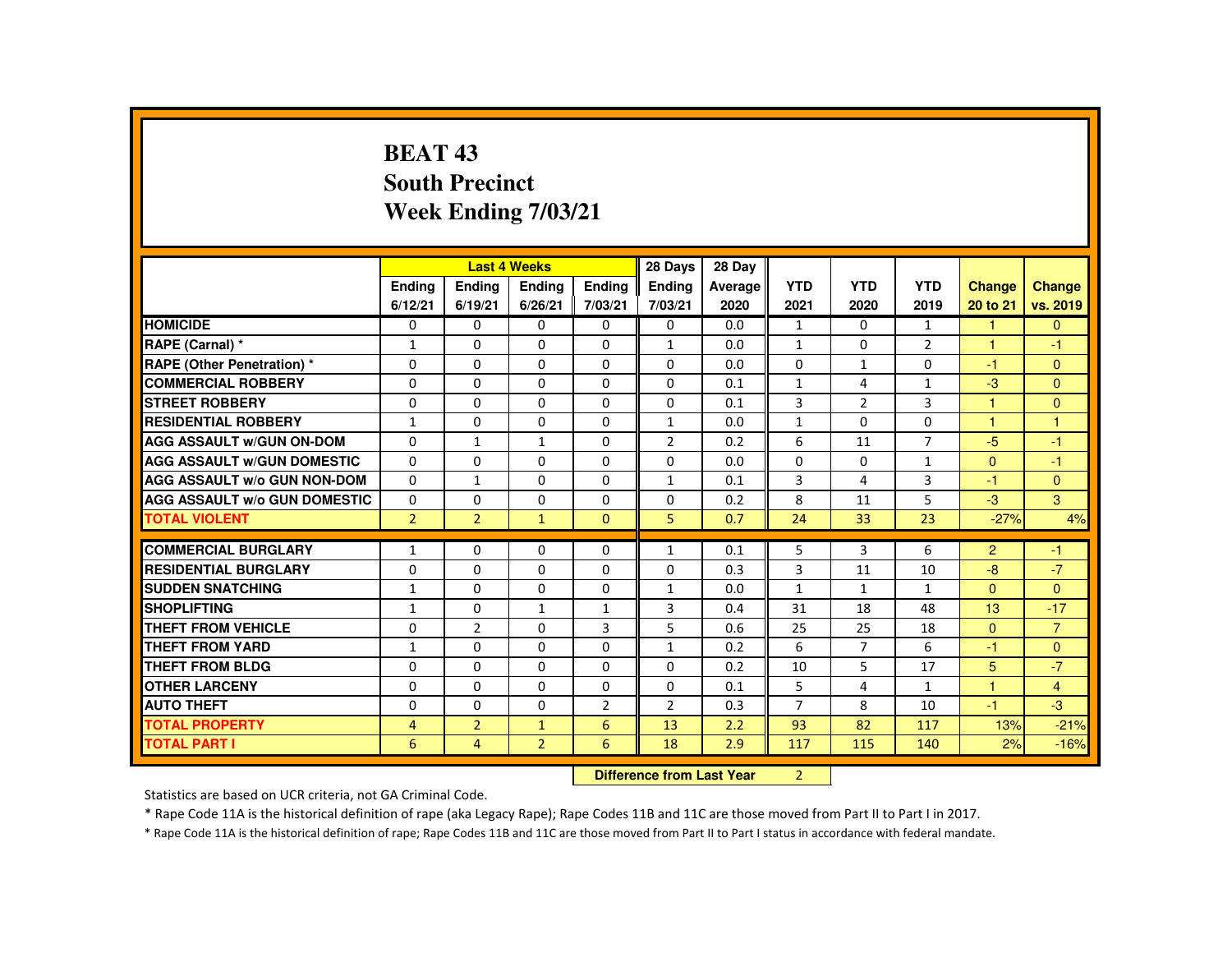## **BEAT 44 South PrecinctWeek Ending 7/03/21**

|                                     |                |                | <b>Last 4 Weeks</b> |                | 28 Days                   | 28 Day  |                |                |                |                |                |
|-------------------------------------|----------------|----------------|---------------------|----------------|---------------------------|---------|----------------|----------------|----------------|----------------|----------------|
|                                     | <b>Endina</b>  | Ending         | Ending              | <b>Endina</b>  | <b>Endina</b>             | Average | <b>YTD</b>     | <b>YTD</b>     | <b>YTD</b>     | <b>Change</b>  | Change         |
|                                     | 6/12/21        | 6/19/21        | 6/26/21             | 7/03/21        | 7/03/21                   | 2020    | 2021           | 2020           | 2019           | 20 to 21       | vs. 2019       |
| <b>HOMICIDE</b>                     | $\mathbf{0}$   | $\Omega$       | $\Omega$            | 0              | 0                         | 0.1     | $\overline{2}$ | 1              | $\mathbf{1}$   | 1              |                |
| RAPE (Carnal) *                     | $\mathbf{1}$   | $\mathbf{1}$   | $\Omega$            | $\Omega$       | $\overline{2}$            | 0.2     | 3              | $\overline{2}$ | $\overline{2}$ | 1              |                |
| RAPE (Other Penetration) *          | 0              | $\Omega$       | $\Omega$            | $\Omega$       | $\Omega$                  | 0.2     | $\Omega$       | 2              | $\Omega$       | $-2$           | $\mathbf{0}$   |
| <b>COMMERCIAL ROBBERY</b>           | $\Omega$       | $\Omega$       | $\Omega$            | $\Omega$       | $\Omega$                  | 0.1     | $\mathbf{1}$   | $\mathbf{1}$   | $\Omega$       | $\Omega$       | $\overline{1}$ |
| <b>STREET ROBBERY</b>               | $\Omega$       | $\Omega$       | $\Omega$            | $\Omega$       | $\Omega$                  | 0.5     | $\Omega$       | 4              | 4              | $-4$           | $-4$           |
| <b>RESIDENTIAL ROBBERY</b>          | 0              | 0              | 0                   | 0              | 0                         | 0.2     | 5              | $\mathbf{1}$   | 0              | $\overline{4}$ | 5              |
| <b>AGG ASSAULT w/GUN NON-DOM</b>    | $\Omega$       | $\Omega$       | $\Omega$            | $\Omega$       | $\Omega$                  | 0.9     | $\overline{7}$ | 8              | 8              | -1             | $-1$           |
| <b>AGG ASSAULT W/GUN DOMESTIC</b>   | $\Omega$       | $\Omega$       | $\Omega$            | $\Omega$       | $\Omega$                  | 0.1     | $\Omega$       | $\mathbf{1}$   | $\overline{2}$ | $-1$           | $-2$           |
| <b>AGG ASSAULT W/o GUN NON-DOM</b>  | $\mathbf{1}$   | $\Omega$       | $\Omega$            | $\Omega$       | $\mathbf{1}$              | 0.5     | 3              | $\overline{3}$ | 3              | $\Omega$       | $\Omega$       |
| <b>AGG ASSAULT W/o GUN DOMESTIC</b> | $\Omega$       | $\Omega$       | $\mathbf{1}$        | $\Omega$       | $\mathbf{1}$              | 1.1     | 10             | 5              | 8              | 5              | $\overline{2}$ |
| <b>TOTAL VIOLENT</b>                | $\overline{2}$ | $\mathbf{1}$   | $\mathbf{1}$        | $\Omega$       | $\overline{4}$            | 3.6     | 31             | 28             | 28             | 11%            | 11%            |
| <b>COMMERCIAL BURGLARY</b>          | $\Omega$       | $\Omega$       | $\Omega$            | $\Omega$       | $\Omega$                  | 0.2     | 4              | $\overline{2}$ | 8              | $\overline{2}$ | $-4$           |
| <b>RESIDENTIAL BURGLARY</b>         | $\Omega$       | $\mathbf{1}$   | 0                   | 0              | $\mathbf{1}$              | 2.1     | 3              | 17             | 10             | $-14$          | $-7$           |
| <b>SUDDEN SNATCHING</b>             | $\Omega$       | $\Omega$       | $\Omega$            | 0              | $\Omega$                  | 0.0     | $\Omega$       | $\Omega$       | $\overline{2}$ | $\mathbf{0}$   | $-2$           |
| <b>SHOPLIFTING</b>                  | $\Omega$       | $\Omega$       | $\Omega$            | $\Omega$       | $\Omega$                  | 1.8     | 10             | 10             | 17             | $\Omega$       | $-7$           |
| <b>THEFT FROM VEHICLE</b>           | $\Omega$       | $\Omega$       | $\mathbf{1}$        | $\overline{2}$ | 3                         | 3.8     | 22             | 27             | 48             | $-5$           | $-26$          |
| <b>THEFT FROM YARD</b>              | $\Omega$       | $\Omega$       | $\mathbf{1}$        | $\mathbf{1}$   | $\overline{2}$            | 1.0     | 9              | $\overline{7}$ | 6              | 2              | 3              |
| <b>THEFT FROM BLDG</b>              | $\overline{2}$ | $\Omega$       | $\mathbf{1}$        | $\Omega$       | 3                         | 2.1     | 19             | 8              | 11             | 11             | 8              |
| <b>OTHER LARCENY</b>                | $\Omega$       | $\mathbf{1}$   | $\Omega$            | $\mathbf{1}$   | $\overline{2}$            | 0.7     | 6              | 6              | 5              | $\Omega$       | $\overline{1}$ |
| <b>AUTO THEFT</b>                   | $\mathbf{1}$   | $\Omega$       | $\Omega$            | $\Omega$       | $\mathbf{1}$              | 1.7     | 13             | 13             | 16             | $\mathbf{0}$   | $-3$           |
| <b>TOTAL PROPERTY</b>               | $\overline{3}$ | $\overline{2}$ | $\overline{3}$      | $\overline{4}$ | 12                        | 13.2    | 86             | 90             | 123            | $-4%$          | $-30%$         |
| <b>TOTAL PART I</b>                 | 5              | 3              | 4                   | 4              | 16                        | 16.8    | 117            | 118            | 151            | $-1%$          | $-23%$         |
|                                     |                |                |                     |                | Difference from Leat Vacu |         | $\sim$         |                |                |                |                |

 **Difference from Last Year**r  $-1$ 

Statistics are based on UCR criteria, not GA Criminal Code.

\* Rape Code 11A is the historical definition of rape (aka Legacy Rape); Rape Codes 11B and 11C are those moved from Part II to Part I in 2017.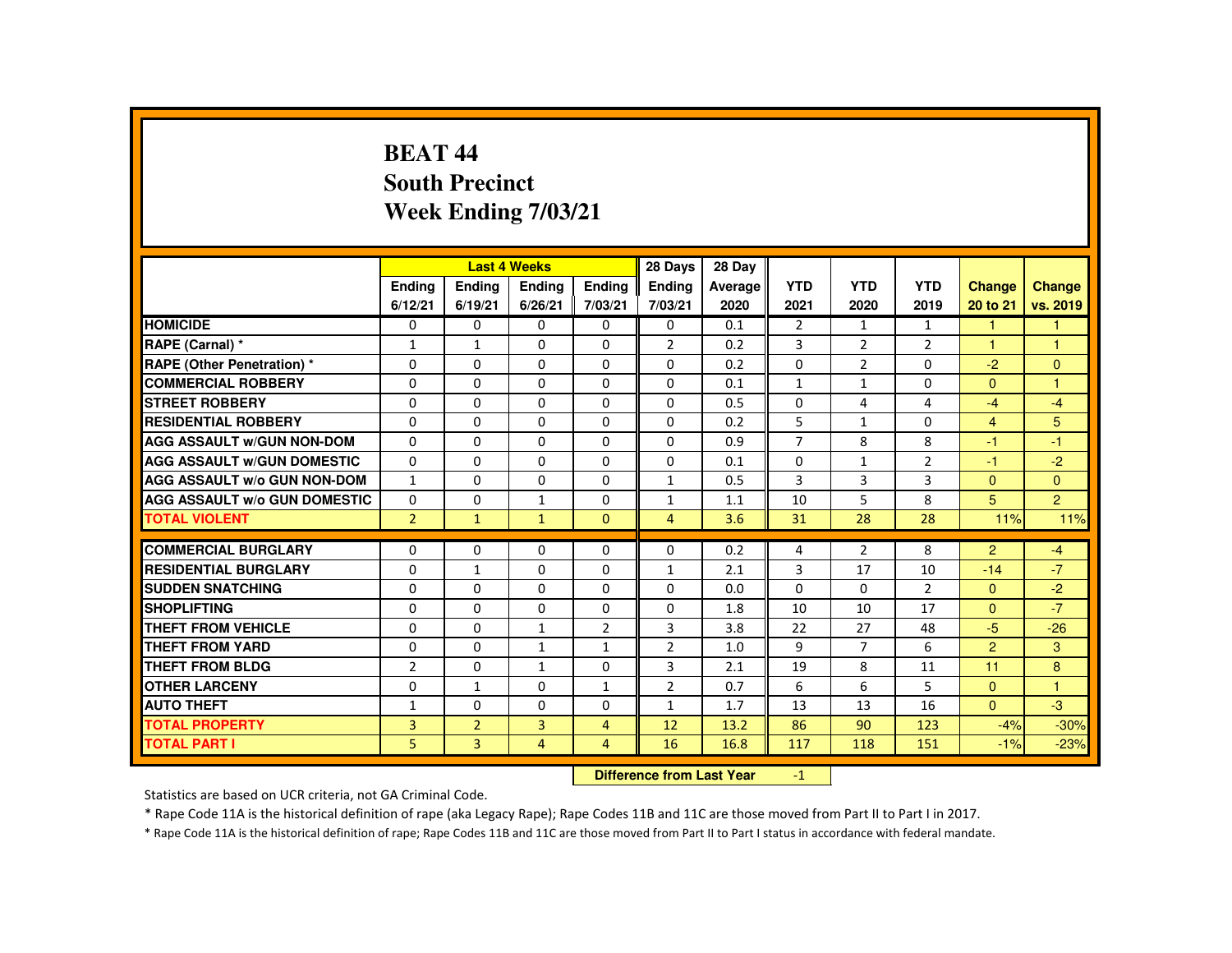# **BEAT 45 South PrecinctWeek Ending 7/03/21**

|                                     |               |                | <b>Last 4 Weeks</b> |                | 28 Days                   | 28 Day  |                |                |                |                |                  |
|-------------------------------------|---------------|----------------|---------------------|----------------|---------------------------|---------|----------------|----------------|----------------|----------------|------------------|
|                                     | <b>Endina</b> | <b>Ending</b>  | <b>Ending</b>       | Ending         | <b>Endina</b>             | Average | <b>YTD</b>     | <b>YTD</b>     | <b>YTD</b>     | <b>Change</b>  | <b>Change</b>    |
|                                     | 6/12/21       | 6/19/21        | 6/26/21             | 7/03/21        | 7/03/21                   | 2020    | 2021           | 2020           | 2019           | 20 to 21       | vs. 2019         |
| <b>HOMICIDE</b>                     | 0             | 0              | 0                   | 0              | 0                         | 0.1     | 0              | $\mathbf{1}$   | $\Omega$       | $-1$           | $\mathbf{0}$     |
| RAPE (Carnal) *                     | 0             | 0              | 0                   | 0              | 0                         | 0.2     | $\overline{2}$ | 3              | 0              | $-1$           | $\overline{2}$   |
| RAPE (Other Penetration) *          | $\Omega$      | $\Omega$       | $\Omega$            | $\Omega$       | $\Omega$                  | 0.1     | $\Omega$       | $\mathbf{1}$   | $\Omega$       | $-1$           | $\Omega$         |
| <b>COMMERCIAL ROBBERY</b>           | $\Omega$      | $\Omega$       | $\Omega$            | $\Omega$       | $\Omega$                  | 0.3     | $\Omega$       | 2              | $\Omega$       | $-2$           | $\Omega$         |
| <b>STREET ROBBERY</b>               | $\Omega$      | $\Omega$       | $\Omega$            | $\Omega$       | $\Omega$                  | 0.2     | 4              | $\overline{2}$ | $\overline{2}$ | $\overline{2}$ | $\overline{2}$   |
| <b>RESIDENTIAL ROBBERY</b>          | 0             | 0              | 0                   | 0              | 0                         | 0.1     | 0              | 0              | $\mathbf{1}$   | $\mathbf{0}$   | $-1$             |
| <b>AGG ASSAULT w/GUN NON-DOM</b>    | $\Omega$      | $\Omega$       | $\Omega$            | $\Omega$       | $\Omega$                  | 0.6     | $\mathbf{1}$   | 2              | $\overline{2}$ | -1             | $-1$             |
| <b>AGG ASSAULT W/GUN DOMESTIC</b>   | $\Omega$      | $\Omega$       | $\Omega$            | $\Omega$       | $\Omega$                  | 0.2     | $\mathbf{1}$   | $\mathbf{1}$   | $\mathbf{1}$   | $\Omega$       | $\mathbf{0}$     |
| <b>AGG ASSAULT W/o GUN NON-DOM</b>  | $\Omega$      | $\Omega$       | $\Omega$            | $\Omega$       | $\Omega$                  | 0.6     | $\overline{7}$ | $\overline{2}$ | $\mathbf{1}$   | 5              | 6                |
| <b>AGG ASSAULT W/o GUN DOMESTIC</b> | $\mathbf{1}$  | $\Omega$       | $\mathbf{1}$        | $\Omega$       | $\overline{2}$            | 0.5     | 12             | $\overline{2}$ | $\overline{2}$ | 10             | 10 <sup>10</sup> |
| <b>TOTAL VIOLENT</b>                | $\mathbf{1}$  | $\Omega$       | $\mathbf{1}$        | $\Omega$       | $\overline{2}$            | 2.9     | 27             | 16             | $\overline{9}$ | 69%            | 200%             |
| <b>COMMERCIAL BURGLARY</b>          | $\Omega$      | $\Omega$       | $\Omega$            | $\Omega$       | $\Omega$                  | 0.2     | $\Omega$       | $\overline{2}$ | $\mathbf{1}$   | $-2$           | $-1$             |
| <b>RESIDENTIAL BURGLARY</b>         | $\mathbf{1}$  | 0              | 0                   | $\mathbf{1}$   | 2                         | 0.8     | 9              | 5              | $\overline{7}$ | $\overline{4}$ | 2                |
| <b>SUDDEN SNATCHING</b>             | $\Omega$      | $\Omega$       | $\mathbf{1}$        | $\Omega$       | $\mathbf{1}$              | 0.1     | $\mathbf{1}$   | $\Omega$       | $\Omega$       | 1              |                  |
| <b>SHOPLIFTING</b>                  | $\Omega$      | $\Omega$       | $\overline{2}$      | $\overline{2}$ | 4                         | 2.5     | 40             | 16             | 71             | 24             | $-31$            |
| <b>THEFT FROM VEHICLE</b>           | $\mathbf{1}$  | $\mathbf{1}$   | $\mathbf{1}$        | $\overline{2}$ | 5                         | 3.7     | 30             | 33             | 19             | $-3$           | 11               |
| <b>THEFT FROM YARD</b>              | $\mathbf{1}$  | $\mathbf{1}$   | $\Omega$            | $\Omega$       | $\overline{2}$            | 1.2     | 6              | $\overline{7}$ | 11             | $-1$           | $-5$             |
| <b>THEFT FROM BLDG</b>              | 0             | $\Omega$       | $\mathbf{1}$        | $\Omega$       | $\mathbf{1}$              | 1.0     | 10             | 8              | 10             | $\overline{2}$ | $\Omega$         |
| <b>OTHER LARCENY</b>                | 1             | $\mathbf{1}$   | $\Omega$            | $\Omega$       | $\overline{2}$            | 0.7     | 8              | 4              | $\Omega$       | $\overline{4}$ | 8                |
| <b>AUTO THEFT</b>                   | $\mathbf{1}$  | 0              | $\mathbf{1}$        | 0              | $\overline{2}$            | 1.7     | 9              | 10             | 6              | $-1$           | 3                |
| <b>TOTAL PROPERTY</b>               | 5             | $\overline{3}$ | 6                   | 5              | 19                        | 11.9    | 113            | 85             | 125            | 33%            | $-10%$           |
| <b>TOTAL PART I</b>                 | 6             | 3              | $\overline{7}$      | 5              | 21                        | 14.8    | 140            | 101            | 134            | 39%            | 4%               |
|                                     |               |                |                     |                | Difference from Loot Voor |         | 20             |                |                |                |                  |

 **Difference from Last Year**<sup>39</sup>

Statistics are based on UCR criteria, not GA Criminal Code.

\* Rape Code 11A is the historical definition of rape (aka Legacy Rape); Rape Codes 11B and 11C are those moved from Part II to Part I in 2017.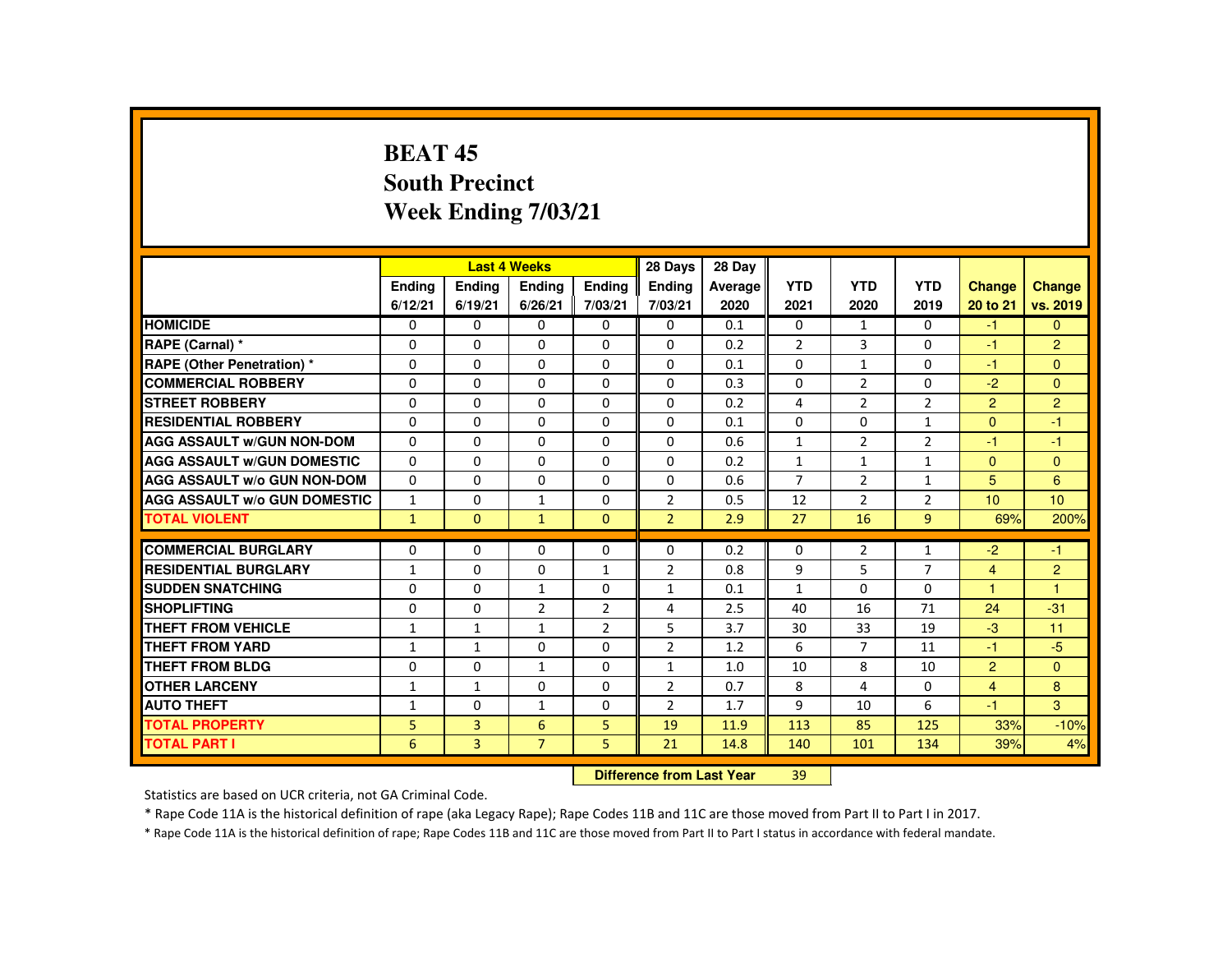### **BEAT 46 South PrecinctWeek Ending 7/03/21**

|                                     |                |                | <b>Last 4 Weeks</b> |                | 28 Days                   | 28 Day  |                |                |                |                |                |
|-------------------------------------|----------------|----------------|---------------------|----------------|---------------------------|---------|----------------|----------------|----------------|----------------|----------------|
|                                     | <b>Ending</b>  | <b>Endina</b>  | <b>Ending</b>       | <b>Endina</b>  | <b>Endina</b>             | Average | <b>YTD</b>     | <b>YTD</b>     | <b>YTD</b>     | <b>Change</b>  | Change         |
|                                     | 6/12/21        | 6/19/21        | 6/26/21             | 7/03/21        | 7/03/21                   | 2020    | 2021           | 2020           | 2019           | 20 to 21       | vs. 2020       |
| <b>HOMICIDE</b>                     | $\mathbf{0}$   | $\mathbf{0}$   | 0                   | 0              | 0                         | 0.0     | $\mathbf{1}$   | 0              | $\overline{2}$ | 1              | $-1$           |
| RAPE (Carnal) *                     | $\Omega$       | $\Omega$       | $\Omega$            | $\Omega$       | $\Omega$                  | 0.4     | $\mathbf{1}$   | 2              | $\mathbf{1}$   | $-1$           | $\Omega$       |
| <b>RAPE (Other Penetration) *</b>   | 0              | $\mathbf{0}$   | $\Omega$            | 0              | 0                         | 0.1     | $\mathbf{1}$   | 0              | 0              | 1              | $\mathbf{1}$   |
| <b>COMMERCIAL ROBBERY</b>           | $\Omega$       | $\Omega$       | $\Omega$            | $\Omega$       | $\Omega$                  | 0.1     | $\mathbf{1}$   | $\mathbf{1}$   | $\overline{2}$ | $\Omega$       | $-1$           |
| <b>STREET ROBBERY</b>               | $\Omega$       | $\Omega$       | $\Omega$            | $\Omega$       | $\Omega$                  | 0.5     | $\mathbf{1}$   | 3              | $\mathbf{1}$   | $-2$           | $\Omega$       |
| <b>RESIDENTIAL ROBBERY</b>          | $\Omega$       | $\Omega$       | $\Omega$            | $\Omega$       | $\Omega$                  | 0.0     | $\mathbf{1}$   | $\Omega$       | $\Omega$       | $\mathbf{1}$   | 1              |
| <b>AGG ASSAULT W/GUN NON-DOM</b>    | $\mathbf{1}$   | $\Omega$       | $\mathbf{1}$        | $\Omega$       | $\overline{2}$            | 0.8     | 5              | 6              | $\overline{2}$ | $-1$           | 3              |
| <b>AGG ASSAULT W/GUN DOMESTIC</b>   | $\Omega$       | $\Omega$       | $\Omega$            | $\Omega$       | 0                         | 0.2     | $\mathbf{1}$   | $\mathbf{1}$   | $\overline{2}$ | $\mathbf{0}$   | $-1$           |
| <b>AGG ASSAULT W/o GUN NON-DOM</b>  | $\Omega$       | $\Omega$       | $\Omega$            | $\mathbf{1}$   | $\mathbf{1}$              | 0.5     | 5              | 5              | $\overline{2}$ | $\Omega$       | 3              |
| <b>AGG ASSAULT W/o GUN DOMESTIC</b> | $\mathbf{1}$   | $\mathbf{1}$   | $\mathbf{1}$        | 0              | 3                         | 0.7     | 13             | $\overline{2}$ | 6              | 11             | $\overline{7}$ |
| <b>TOTAL VIOLENT</b>                | $\overline{2}$ | $\mathbf{1}$   | $\overline{2}$      | $\mathbf{1}$   | 6                         | 3.1     | 30             | 20             | 18             | 50%            | 67%            |
| <b>COMMERCIAL BURGLARY</b>          | $\Omega$       | $\mathbf{1}$   | $\Omega$            | $\Omega$       | 1                         | 0.3     | 5              | 3              | $\overline{7}$ | $\overline{2}$ | $-2$           |
| <b>RESIDENTIAL BURGLARY</b>         | $\Omega$       | $\Omega$       | $\Omega$            | 1              | 1                         | 1.6     | 5              | $\overline{7}$ | 15             | $-2$           | $-10$          |
| <b>SUDDEN SNATCHING</b>             | $\Omega$       | $\Omega$       | $\Omega$            | $\Omega$       | $\Omega$                  | 0.2     | $\Omega$       | 2              | $\overline{2}$ | $-2$           | $-2$           |
| <b>SHOPLIFTING</b>                  | $\overline{2}$ | $\overline{2}$ | $\mathbf{1}$        | 5              | 10                        | 5.6     | 59             | 32             | 71             | 27             | $-12$          |
| THEFT FROM VEHICLE                  | $\mathbf{1}$   | $\mathbf{1}$   | $\mathbf{1}$        | $\mathbf{1}$   | 4                         | 2.5     | 27             | 20             | 30             | $\overline{7}$ | $-3$           |
| <b>THEFT FROM YARD</b>              | $\Omega$       | $\Omega$       | $\Omega$            | $\Omega$       | $\Omega$                  | 0.9     | $\overline{2}$ | $\overline{7}$ | 3              | $-5$           | $-1$           |
| THEFT FROM BLDG                     | 0              | $\Omega$       | $\Omega$            | $\Omega$       | $\Omega$                  | 1.5     | 6              | 10             | 9              | $-4$           | $-3$           |
| <b>OTHER LARCENY</b>                | $\Omega$       | $\Omega$       | $\Omega$            | $\Omega$       | $\Omega$                  | 0.4     | 6              | $\mathbf{1}$   | 5              | 5              | $\mathbf{1}$   |
| <b>AUTO THEFT</b>                   | $\overline{2}$ | $\overline{2}$ | $\mathbf{1}$        | $\mathbf{1}$   | 6                         | 0.7     | 18             | 3              | 16             | 15             | $\overline{2}$ |
| <b>TOTAL PROPERTY</b>               | 5              | 6              | 3                   | 8              | 22                        | 13.7    | 128            | 85             | 158            | 51%            | $-19%$         |
| <b>TOTAL PART I</b>                 | $\overline{7}$ | $\overline{7}$ | 5                   | 9 <sup>°</sup> | 28                        | 16.8    | 158            | 105            | 176            | 50%            | $-10%$         |
|                                     |                |                |                     |                | Difference from Loot Voor |         | ED.            |                |                |                |                |

 **Difference from Last Year**<sup>53</sup>

Statistics are based on UCR criteria, not GA Criminal Code.

\* Rape Code 11A is the historical definition of rape (aka Legacy Rape); Rape Codes 11B and 11C are those moved from Part II to Part I in 2017.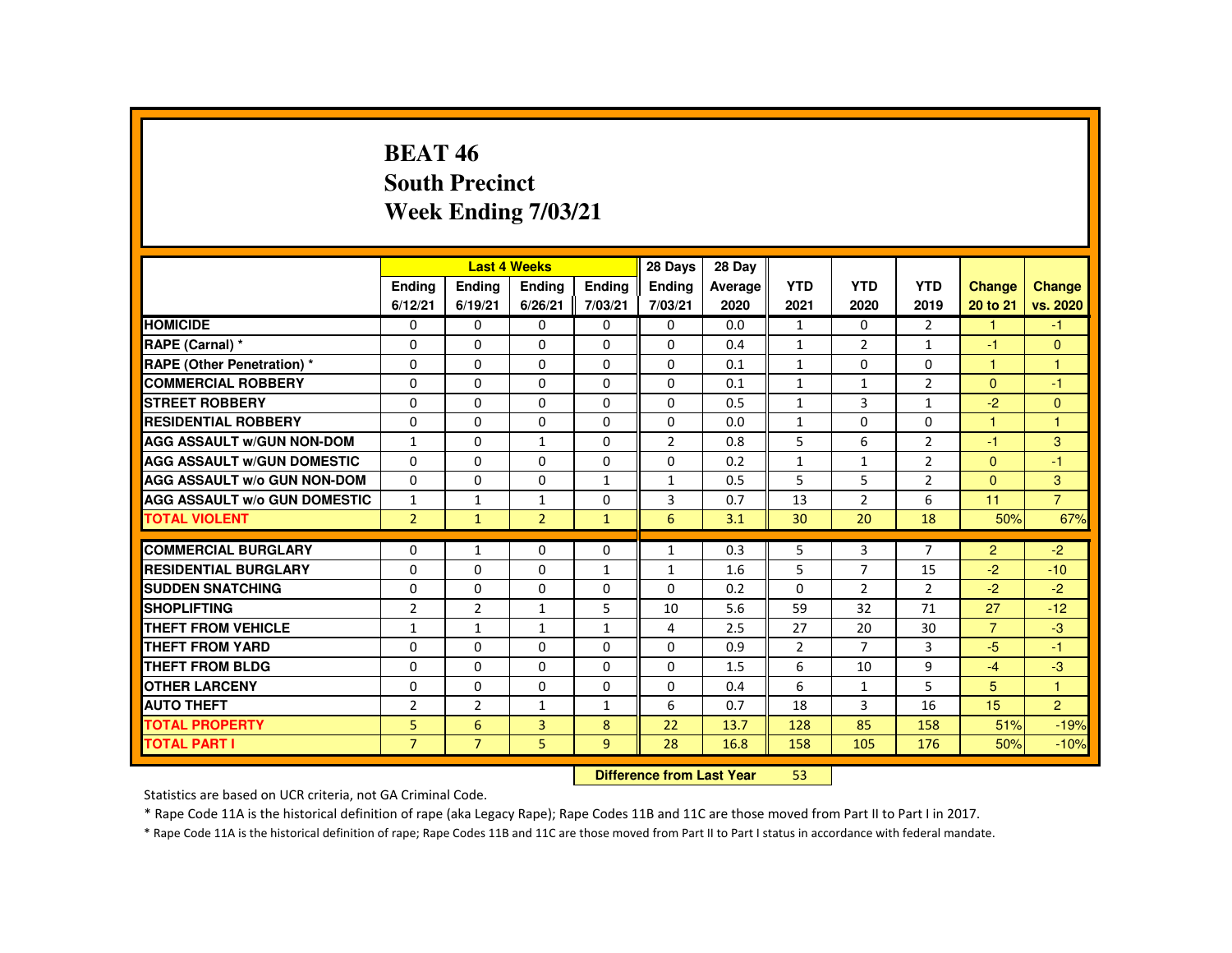# **BEAT 47 South PrecinctWeek Ending 7/03/21**

|                                     |              |              | <b>Last 4 Weeks</b> |               | 28 Days                   | 28 Day  |                |                |                |                |                |
|-------------------------------------|--------------|--------------|---------------------|---------------|---------------------------|---------|----------------|----------------|----------------|----------------|----------------|
|                                     | Ending       | Ending       | Ending              | <b>Endina</b> | Ending                    | Average | <b>YTD</b>     | <b>YTD</b>     | <b>YTD</b>     | Change         | <b>Change</b>  |
|                                     | 6/12/21      | 6/19/21      | 6/26/21             | 7/03/21       | 7/03/21                   | 2020    | 2021           | 2020           | 2019           | 20 to 21       | vs. 2019       |
| <b>HOMICIDE</b>                     | 0            | $\Omega$     | 0                   | $\mathbf{0}$  | 0                         | 0.1     | $\mathbf{0}$   | $\mathbf{1}$   | $\Omega$       | $-1$           | $\mathbf{0}$   |
| RAPE (Carnal) *                     | $\Omega$     | $\Omega$     | $\Omega$            | $\Omega$      | $\Omega$                  | 0.0     | $\Omega$       | $\Omega$       | $\Omega$       | $\Omega$       | $\mathbf{0}$   |
| <b>RAPE (Other Penetration) *</b>   | 0            | $\Omega$     | $\Omega$            | $\Omega$      | 0                         | 0.0     | $\Omega$       | $\Omega$       | $\Omega$       | $\Omega$       | $\mathbf{0}$   |
| <b>COMMERCIAL ROBBERY</b>           | $\Omega$     | $\Omega$     | $\Omega$            | $\Omega$      | $\Omega$                  | 0.0     | $\Omega$       | $\Omega$       | $\Omega$       | $\mathbf{0}$   | $\mathbf{0}$   |
| <b>STREET ROBBERY</b>               | $\Omega$     | $\Omega$     | $\Omega$            | $\Omega$      | $\Omega$                  | 0.0     | $\Omega$       | $\Omega$       | $\Omega$       | $\Omega$       | $\Omega$       |
| <b>RESIDENTIAL ROBBERY</b>          | 0            | $\mathbf{0}$ | 0                   | 0             | $\Omega$                  | 0.1     | 0              | $\mathbf{1}$   | 0              | $-1$           | $\mathbf{0}$   |
| <b>AGG ASSAULT W/GUN NON-GUN</b>    | $\Omega$     | $\Omega$     | $\Omega$            | $\Omega$      | $\Omega$                  | 0.1     | $\Omega$       | $\Omega$       | $\Omega$       | $\mathbf{0}$   | $\Omega$       |
| <b>AGG ASSAULT W/GUN DOMESTIC</b>   | $\Omega$     | $\Omega$     | $\Omega$            | $\Omega$      | $\Omega$                  | 0.0     | $\Omega$       | $\Omega$       | $\Omega$       | $\Omega$       | $\mathbf{0}$   |
| <b>AGG ASSAULT W/o GUN NON-DOM</b>  | $\Omega$     | $\Omega$     | $\Omega$            | $\Omega$      | $\Omega$                  | 0.0     | $\Omega$       | $\Omega$       | $\overline{3}$ | $\Omega$       | $-3$           |
| <b>AGG ASSAULT W/o GUN DOMESTIC</b> | $\Omega$     | $\Omega$     | $\Omega$            | $\Omega$      | $\Omega$                  | 0.2     | $\overline{2}$ | $\Omega$       | 3              | $\overline{2}$ | $-1$           |
| <b>TOTAL VIOLENT</b>                | $\mathbf{0}$ | $\mathbf{0}$ | $\Omega$            | $\Omega$      | $\Omega$                  | 0.4     | $\overline{2}$ | $\overline{2}$ | 6              | 0%             | $-67%$         |
| <b>COMMERCIAL BURGLARY</b>          | $\Omega$     | $\Omega$     | $\Omega$            | $\Omega$      | $\Omega$                  | 0.0     | $\Omega$       | 0              | $\mathbf{1}$   | $\Omega$       | $-1$           |
| <b>RESIDENTIAL BURGLARY</b>         | $\Omega$     | $\Omega$     | 0                   | 0             | 0                         | 0.5     | 4              | 2              | $\mathbf{1}$   | $\overline{2}$ | 3              |
| <b>SUDDEN SNATCHING</b>             | $\Omega$     | $\mathbf{0}$ | $\Omega$            | $\Omega$      | $\Omega$                  | 0.0     | $\Omega$       | $\Omega$       | $\Omega$       | $\Omega$       | $\Omega$       |
| <b>SHOPLIFTING</b>                  | $\Omega$     | $\Omega$     | $\Omega$            | $\Omega$      | $\Omega$                  | 0.0     | $\Omega$       | $\Omega$       | $\Omega$       | $\Omega$       | $\mathbf{0}$   |
| <b>THEFT FROM VEHICLE</b>           | $\Omega$     | $\Omega$     | $\Omega$            | $\Omega$      | $\Omega$                  | 1.0     | 4              | 8              | 8              | $-4$           | $-4$           |
| <b>THEFT FROM YARD</b>              | $\Omega$     | $\Omega$     | $\Omega$            | $\Omega$      | $\Omega$                  | 0.5     | 3              | 5              | 5              | $-2$           | $-2$           |
| THEFT FROM BLDG                     | 0            | $\Omega$     | 0                   | $\Omega$      | $\Omega$                  | 0.2     | 5              | $\overline{2}$ | $\mathbf{1}$   | 3              | $\overline{4}$ |
| <b>OTHER LARCENY</b>                | $\Omega$     | $\Omega$     | $\Omega$            | $\Omega$      | $\Omega$                  | 0.2     | 3              | $\mathbf{1}$   | 5              | $\overline{2}$ | $-2$           |
| <b>AUTO THEFT</b>                   | $\Omega$     | $\Omega$     | $\Omega$            | $\Omega$      | $\Omega$                  | 0.6     | $\mathbf{1}$   | 5              | 3              | $-4$           | $-2$           |
| <b>TOTAL PROPERTY</b>               | $\Omega$     | $\Omega$     | $\Omega$            | $\Omega$      | $\Omega$                  | 3.1     | 20             | 23             | 24             | $-13%$         | $-17%$         |
| <b>TOTAL PART I</b>                 | $\mathbf{0}$ | $\Omega$     | $\mathbf{0}$        | $\mathbf{0}$  | $\mathbf{0}$              | 3.5     | 22             | 25             | 30             | $-12%$         | $-27%$         |
|                                     |              |              |                     |               | Difference from Load Vacu |         | $\sim$         |                |                |                |                |

 **Difference from Last Year**r -3

Statistics are based on UCR criteria, not GA Criminal Code.

\* Rape Code 11A is the historical definition of rape (aka Legacy Rape); Rape Codes 11B and 11C are those moved from Part II to Part I in 2017.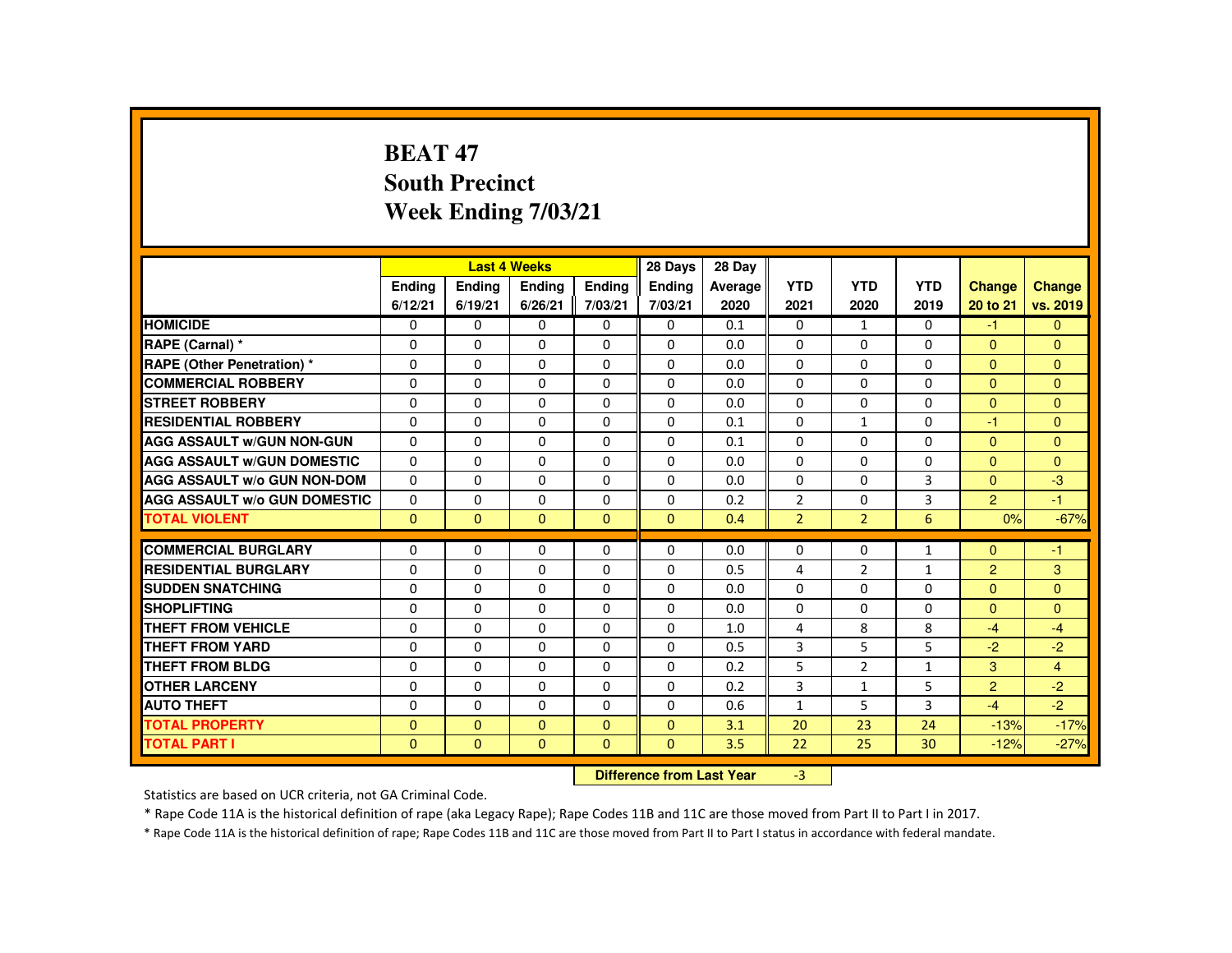# **BEAT 51 East PrecinctWeek Ending 7/03/21**

|                                     |                   |                   | <b>Last 4 Weeks</b>              |                   | 28 Days                  | 28 Day          |                    |                    |                    |                           |                           |
|-------------------------------------|-------------------|-------------------|----------------------------------|-------------------|--------------------------|-----------------|--------------------|--------------------|--------------------|---------------------------|---------------------------|
|                                     | Ending<br>6/12/21 | Ending<br>6/19/21 | Ending<br>6/26/21                | Ending<br>7/03/21 | <b>Ending</b><br>7/03/21 | Average<br>2020 | <b>YTD</b><br>2021 | <b>YTD</b><br>2020 | <b>YTD</b><br>2019 | <b>Change</b><br>20 to 21 | <b>Change</b><br>vs. 2019 |
| <b>HOMICIDE</b>                     | $\overline{2}$    | 0                 | 0                                | $\mathbf{1}$      | 3                        | 0.2             | 3                  | $\overline{2}$     | $\mathbf{1}$       | 1                         | $\overline{2}$            |
| RAPE (Carnal) *                     | $\Omega$          | $\Omega$          | $\Omega$                         | $\Omega$          | $\Omega$                 | 0.1             | $\overline{2}$     | $\Omega$           | 1                  | $\overline{2}$            | 1                         |
| <b>RAPE (Other Penetration) *</b>   | 0                 | $\Omega$          | $\Omega$                         | $\Omega$          | $\Omega$                 | 0.1             | $\mathbf{1}$       | $\Omega$           | $\Omega$           | 1                         | $\overline{1}$            |
| <b>COMMERCIAL ROBBERY</b>           | $\Omega$          | $\Omega$          | $\Omega$                         | $\Omega$          | $\Omega$                 | 0.0             | $\mathbf{1}$       | $\Omega$           | $\Omega$           | $\overline{1}$            | $\overline{1}$            |
| <b>STREET ROBBERY</b>               | $\mathbf{1}$      | $\mathbf{1}$      | $\Omega$                         | $\Omega$          | $\overline{2}$           | 0.3             | 6                  | $\overline{2}$     | $\overline{7}$     | $\overline{4}$            | $-1$                      |
| <b>RESIDENTIAL ROBBERY</b>          | $\mathbf{1}$      | $\Omega$          | $\mathbf{1}$                     | $\Omega$          | $\overline{2}$           | 0.1             | 5                  | $\Omega$           | $\Omega$           | 5                         | 5                         |
| <b>AGG ASSAULT W/GUN NON-DOM</b>    | $\mathbf{1}$      | $\mathbf{1}$      | $\Omega$                         | $\Omega$          | $\overline{2}$           | 2.1             | $\overline{7}$     | 10                 | 8                  | $-3$                      | $-1$                      |
| <b>AGG ASSAULT W/GUN DOMESTIC</b>   | $\Omega$          | $\Omega$          | $\Omega$                         | $\Omega$          | $\Omega$                 | 0.2             | $\Omega$           | $\mathbf{1}$       | $\mathbf{1}$       | $-1$                      | $-1$                      |
| <b>AGG ASSAULT W/o GUN NON-DOM</b>  | $\Omega$          | $\mathbf{1}$      | $\Omega$                         | $\Omega$          | $\mathbf{1}$             | 1.5             | 10                 | 9                  | 11                 | ◆                         | $-1$                      |
| <b>AGG ASSAULT W/o GUN DOMESTIC</b> | $\Omega$          | $\mathbf{1}$      | $\Omega$                         | $\Omega$          | $\mathbf{1}$             | 1.5             | $\overline{7}$     | 9                  | 10                 | $-2$                      | $-3$                      |
| <b>TOTAL VIOLENT</b>                | 5                 | $\overline{4}$    | $\mathbf{1}$                     | $\mathbf{1}$      | 11                       | 6.0             | 42                 | 33                 | 39                 | 27%                       | 8%                        |
| <b>COMMERCIAL BURGLARY</b>          | $\Omega$          | $\Omega$          | $\Omega$                         | $\Omega$          | $\Omega$                 | 0.3             | $\mathbf{1}$       | $\overline{2}$     | $\mathbf{1}$       | $-1$                      | $\Omega$                  |
| <b>RESIDENTIAL BURGLARY</b>         | $\Omega$          | $\mathbf{1}$      | $\Omega$                         | $\mathbf{1}$      | $\overline{2}$           | 1.5             | 12                 | 12                 | 21                 | $\Omega$                  | $-9$                      |
| <b>SUDDEN SNATCHING</b>             | $\Omega$          | $\Omega$          | $\Omega$                         | $\Omega$          | $\Omega$                 | 0.1             | $\Omega$           | $\Omega$           | $\Omega$           | $\Omega$                  | $\Omega$                  |
| <b>SHOPLIFTING</b>                  | $\Omega$          | $\Omega$          | $\Omega$                         | $\Omega$          | $\Omega$                 | 1.2             | $\overline{7}$     | 11                 | 13                 | $-4$                      | $-6$                      |
| <b>THEFT FROM VEHICLE</b>           | $\mathbf{1}$      | $\Omega$          | $\Omega$                         | $\Omega$          | $\mathbf{1}$             | 2.2             | 16                 | 17                 | 16                 | $-1$                      | $\Omega$                  |
| <b>THEFT FROM YARD</b>              | $\Omega$          | $\mathbf{1}$      | $\Omega$                         | $\Omega$          | $\mathbf{1}$             | 1.2             | 4                  | 11                 | $\overline{7}$     | $-7$                      | $-3$                      |
| <b>THEFT FROM BLDG</b>              | $\Omega$          | 0                 | $\Omega$                         | 0                 | 0                        | 1.8             | 9                  | 16                 | $\overline{7}$     | $-7$                      | $\overline{2}$            |
| <b>OTHER LARCENY</b>                | 0                 | 0                 | 0                                | 0                 | 0                        | 0.6             | $\overline{7}$     | 6                  | 12                 | $\overline{1}$            | $-5$                      |
| <b>AUTO THEFT</b>                   | $\Omega$          | $\mathbf{1}$      | $\Omega$                         | $\mathbf{1}$      | $\overline{2}$           | 1.5             | $\overline{7}$     | 9                  | 15                 | $-2$                      | $-8$                      |
| <b>TOTAL PROPERTY</b>               | $\mathbf{1}$      | $\overline{3}$    | $\Omega$                         | $\overline{2}$    | 6                        | 10.4            | 63                 | 84                 | 92                 | $-25%$                    | $-32%$                    |
| <b>TOTAL PART I</b>                 | 6                 | $\overline{7}$    | $\mathbf{1}$                     | 3                 | 17                       | 16.4            | 105                | 117                | 131                | $-10%$                    | $-20%$                    |
|                                     |                   |                   | <b>Difference from Last Year</b> |                   | $-12$                    |                 |                    |                    |                    |                           |                           |

Statistics are based on UCR criteria, not GA Criminal Code.

\* Rape Code 11A is the historical definition of rape (aka Legacy Rape); Rape Codes 11B and 11C are those moved from Part II to Part I in 2017.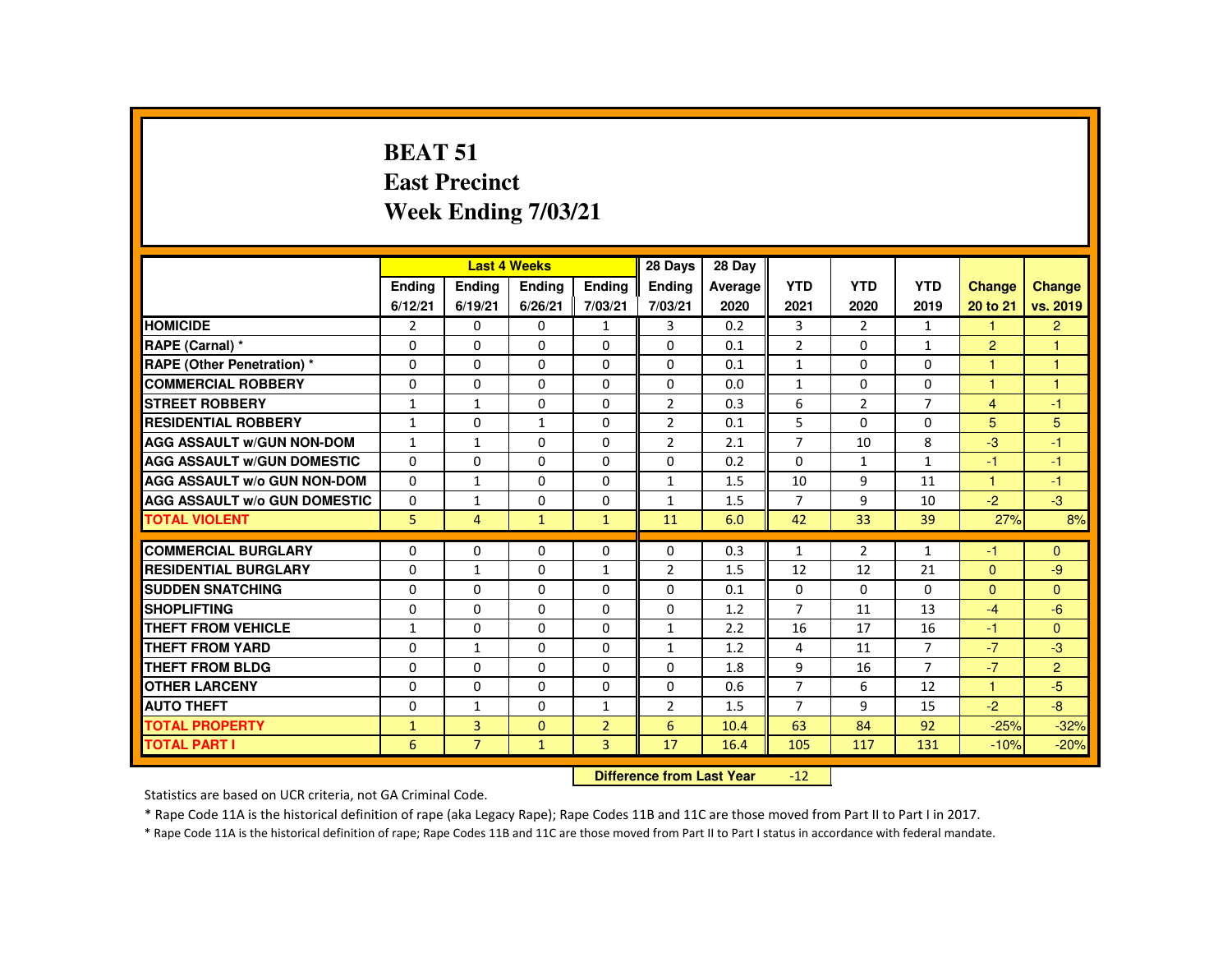# **BEAT 52 East PrecinctWeek Ending 7/03/21**

|                                     |                      |                                                                                                                                                                                                                                | <b>Last 4 Weeks</b>      |               | 28 Days        | 28 Day     |                     |                                  |                                |                |                  |
|-------------------------------------|----------------------|--------------------------------------------------------------------------------------------------------------------------------------------------------------------------------------------------------------------------------|--------------------------|---------------|----------------|------------|---------------------|----------------------------------|--------------------------------|----------------|------------------|
|                                     | <b>Endina</b>        | <b>Ending</b>                                                                                                                                                                                                                  | <b>Ending</b>            | <b>Ending</b> | Ending         | Average    | <b>YTD</b>          | <b>YTD</b>                       | <b>YTD</b>                     | <b>Change</b>  | <b>Change</b>    |
|                                     | 6/12/21              | 6/19/21                                                                                                                                                                                                                        | 6/26/21                  | 7/03/21       | 7/03/21        | 2020       | 2021                | 2020                             | 2019                           | 20 to 21       | vs. 2019         |
| <b>HOMICIDE</b>                     | 0                    | 0                                                                                                                                                                                                                              | 0                        | 0             | 0              | 0.0        | 0                   | $\Omega$                         | $\mathbf{0}$                   | $\Omega$       | $\Omega$         |
| RAPE (Carnal) *                     | 0                    | 0                                                                                                                                                                                                                              | $\Omega$                 | $\Omega$      | $\Omega$       | 0.0        | $\mathbf{1}$        | 0                                | $\overline{2}$                 | 1              | $-1$             |
| <b>RAPE (Other Penetration) *</b>   | $\Omega$             | $\Omega$                                                                                                                                                                                                                       | $\Omega$                 | $\Omega$      | $\Omega$       | 0.0        | $\Omega$            | $\Omega$                         | $\Omega$                       | $\Omega$       | $\Omega$         |
| <b>COMMERCIAL ROBBERY</b>           | $\Omega$             | $\Omega$                                                                                                                                                                                                                       | $\Omega$                 | $\Omega$      | $\Omega$       | 0.0        | $\Omega$            | $\Omega$                         | $\mathbf{1}$                   | $\Omega$       | $-1$             |
| <b>STREET ROBBERY</b>               | $\mathbf{1}$         | $\Omega$                                                                                                                                                                                                                       | $\Omega$                 | $\Omega$      | $\mathbf{1}$   | 0.1        | 3                   | $\overline{2}$                   | 6                              | $\overline{1}$ | $-3$             |
| <b>RESIDENTIAL ROBBERY</b>          | $\Omega$             | 0                                                                                                                                                                                                                              | $\Omega$                 | 0             | 0              | 0.0        | $\Omega$            | 0                                | $\overline{2}$                 | $\Omega$       | $-2$             |
| <b>AGG ASSAULT w/GUN NON-DOM</b>    | $\mathbf{1}$         | 0                                                                                                                                                                                                                              | $\mathbf{1}$             | 0             | $\overline{2}$ | 0.1        | 8                   | 3                                | 5                              | 5              | 3                |
| <b>AGG ASSAULT W/GUN DOMESTIC</b>   | $\Omega$             | $\Omega$                                                                                                                                                                                                                       | $\Omega$                 | $\Omega$      | $\Omega$       | 0.0        | $\mathbf{1}$        | 4                                | $\overline{2}$                 | $-3$           | $-1$             |
| <b>AGG ASSAULT W/o GUN NON-DOM</b>  | $\mathbf{1}$         | $\Omega$                                                                                                                                                                                                                       | $\Omega$                 | $\Omega$      | $\mathbf{1}$   | 0.1        | $\overline{2}$      | 9                                | 8                              | $-7$           | $-6$             |
| <b>AGG ASSAULT W/o GUN DOMESTIC</b> | $\Omega$             | $\Omega$                                                                                                                                                                                                                       | $\overline{2}$           | $\Omega$      | $\overline{2}$ | 0.2        | 6                   | 10                               | 6                              | $-4$           | $\Omega$         |
| <b>TOTAL VIOLENT</b>                | 3                    | $\mathbf{0}$                                                                                                                                                                                                                   | 3                        | $\mathbf{0}$  | 6              | 0.6        | 21                  | 28                               | 32                             | $-25%$         | $-34%$           |
| <b>COMMERCIAL BURGLARY</b>          | 0                    | $\Omega$                                                                                                                                                                                                                       | $\Omega$                 | $\Omega$      | $\Omega$       | 0.0        | $\mathbf{1}$        | $\overline{2}$                   | $\Omega$                       | -1             | $\overline{1}$   |
| <b>RESIDENTIAL BURGLARY</b>         | $\Omega$             | $\Omega$                                                                                                                                                                                                                       |                          | $\Omega$      | $\mathbf{1}$   | 0.4        | 13                  | 14                               | 29                             | $-1$           | $-16$            |
| <b>SUDDEN SNATCHING</b>             |                      |                                                                                                                                                                                                                                | $\mathbf{1}$<br>$\Omega$ |               |                |            |                     |                                  |                                |                |                  |
| <b>SHOPLIFTING</b>                  | $\Omega$<br>$\Omega$ | 0<br>$\Omega$                                                                                                                                                                                                                  | $\Omega$                 | 0<br>$\Omega$ | 0<br>$\Omega$  | 0.0<br>0.1 | 0<br>$\overline{2}$ | $\overline{2}$<br>$\overline{7}$ | $\mathbf{1}$<br>$\overline{2}$ | $-2$<br>$-5$   | $-1$<br>$\Omega$ |
| <b>THEFT FROM VEHICLE</b>           | $\overline{2}$       | 3                                                                                                                                                                                                                              | $\Omega$                 |               | 6              | 0.7        |                     | 38                               | 32                             | $-24$          | $-18$            |
|                                     |                      |                                                                                                                                                                                                                                |                          | $\mathbf{1}$  |                |            | 14                  |                                  |                                |                |                  |
| <b>THEFT FROM YARD</b>              | $\mathbf{1}$         | $\mathbf{1}$                                                                                                                                                                                                                   | $\Omega$                 | $\mathbf{1}$  | 3              | 0.3        | 8                   | 19                               | 19                             | $-11$          | $-11$            |
| <b>THEFT FROM BLDG</b>              | $\Omega$             | $\Omega$                                                                                                                                                                                                                       | $\Omega$                 | $\Omega$      | $\Omega$       | 0.2        | 5                   | 13                               | 20                             | $-8$           | $-15$            |
| <b>OTHER LARCENY</b>                | $\Omega$             | $\Omega$                                                                                                                                                                                                                       | $\Omega$                 | $\Omega$      | $\Omega$       | 0.3        | 15                  | 9                                | 4                              | 6              | 11               |
| <b>AUTO THEFT</b>                   | $\Omega$             | $\mathbf{1}$                                                                                                                                                                                                                   | 3                        | $\mathbf{1}$  | 5              | 0.2        | 11                  | $\overline{7}$                   | 14                             | $\overline{4}$ | $-3$             |
| <b>TOTAL PROPERTY</b>               | $\overline{3}$       | 5                                                                                                                                                                                                                              | $\overline{4}$           | 3             | 15             | 2.2        | 69                  | 111                              | 121                            | $-38%$         | $-43%$           |
| <b>TOTAL PART I</b>                 | 6                    | 5                                                                                                                                                                                                                              | $\overline{7}$           | 3             | 21             | 2.9        | 90                  | 139                              | 153                            | $-35%$         | $-41%$           |
|                                     | <b>CONTRACTOR</b>    | and the company of the company of the company of the company of the company of the company of the company of the company of the company of the company of the company of the company of the company of the company of the comp |                          | $\sim$        |                |            |                     |                                  |                                |                |                  |

 **Difference from Last Year**-49

Statistics are based on UCR criteria, not GA Criminal Code.

\* Rape Code 11A is the historical definition of rape (aka Legacy Rape); Rape Codes 11B and 11C are those moved from Part II to Part I in 2017.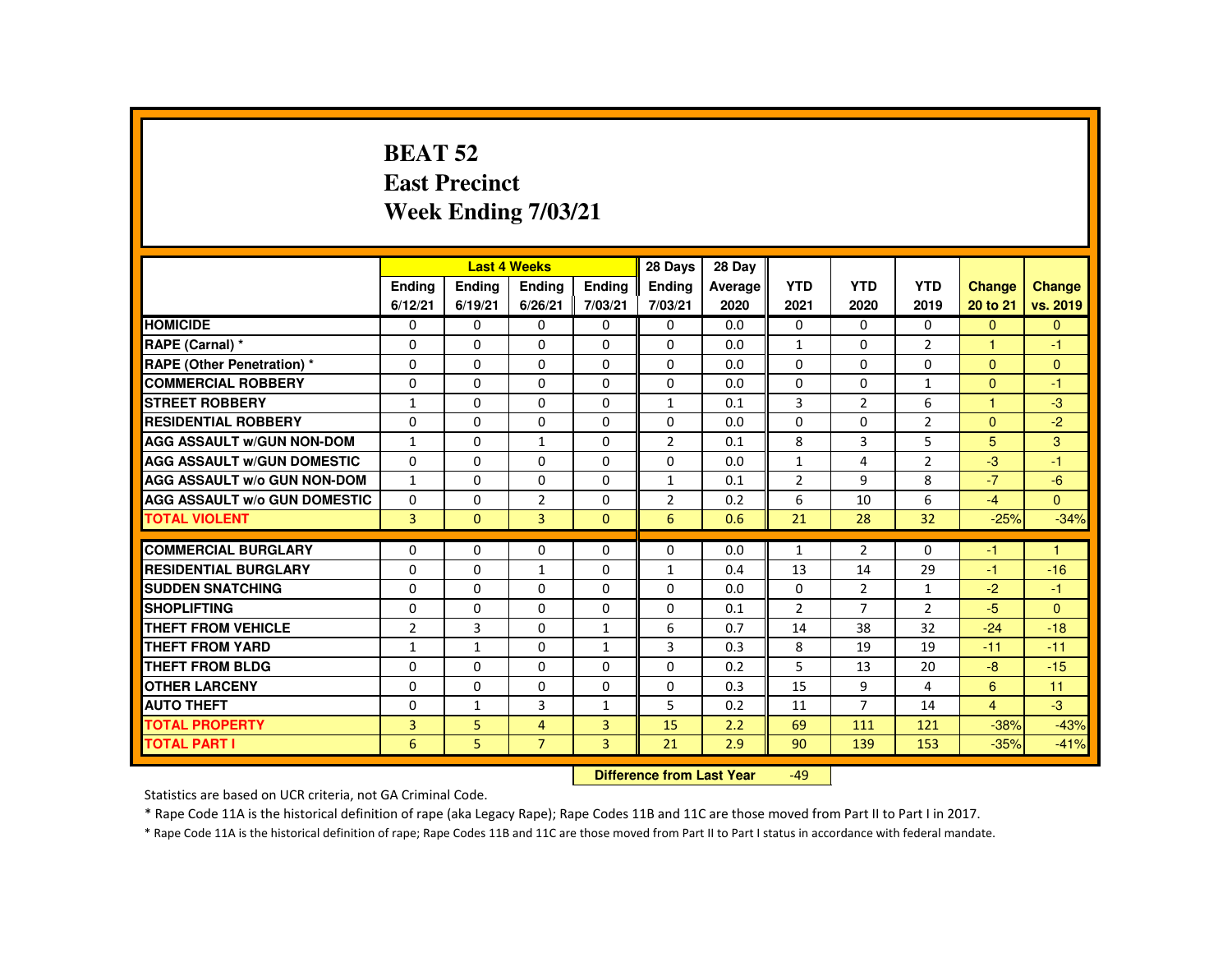# **BEAT 53 East PrecinctWeek Ending 7/03/21**

|                                     |                            |                | <b>Last 4 Weeks</b> |                | 28 Days                      | 28 Day     |                  |                |                              |                |                |
|-------------------------------------|----------------------------|----------------|---------------------|----------------|------------------------------|------------|------------------|----------------|------------------------------|----------------|----------------|
|                                     | Ending                     | Ending         | Ending              | Ending         | <b>Endina</b>                | Average    | <b>YTD</b>       | <b>YTD</b>     | <b>YTD</b>                   | <b>Change</b>  | Change         |
|                                     | 6/12/21                    | 6/19/21        | 6/26/21             | 7/03/21        | 7/03/21                      | 2020       | 2021             | 2020           | 2019                         | 20 to 21       | vs. 2019       |
| <b>HOMICIDE</b>                     | $\Omega$                   | $\Omega$       | $\Omega$            | $\Omega$       | 0                            | 0.1        | $\mathbf{1}$     | $\Omega$       | $\Omega$                     | $\mathbf{1}$   |                |
| RAPE (Carnal) *                     | $\Omega$                   | $\Omega$       | $\Omega$            | $\Omega$       | $\Omega$                     | 0.0        | 3                | $\Omega$       | $\Omega$                     | 3              | 3              |
| RAPE (Other Penetration) *          | 0                          | $\Omega$       | $\Omega$            | $\Omega$       | 0                            | 0.2        | 0                | $\mathbf{1}$   | $\Omega$                     | $-1$           | $\mathbf{0}$   |
| <b>COMMERCIAL ROBBERY</b>           | $\Omega$                   | $\Omega$       | $\Omega$            | $\Omega$       | $\Omega$                     | 0.0        | $\Omega$         | $\Omega$       | $\Omega$                     | $\Omega$       | $\Omega$       |
| <b>STREET ROBBERY</b>               | $\Omega$                   | $\Omega$       | $\Omega$            | $\Omega$       | $\Omega$                     | 0.6        | 3                | $\overline{3}$ | 4                            | $\Omega$       | $-1$           |
| <b>RESIDENTIAL ROBBERY</b>          | $\mathbf{0}$               | $\Omega$       | $\mathbf{0}$        | $\mathbf{0}$   | 0                            | 0.1        | $\Omega$         | 1              | 0                            | -1             | $\mathbf{0}$   |
| <b>AGG ASSAULT W/GUN NON-DOM</b>    | $\Omega$                   | $\Omega$       | $\Omega$            | $\mathbf{1}$   | $\mathbf{1}$                 | 1.2        | $\overline{7}$   | 8              | 4                            | $-1$           | 3              |
| <b>AGG ASSAULT W/GUN DOMESTIC</b>   | $\Omega$                   | $\Omega$       | $\Omega$            | $\Omega$       | $\Omega$                     | 0.4        | $\mathbf{1}$     | $\overline{3}$ | $\overline{2}$               | $-2$           | $-1$           |
| <b>AGG ASSAULT W/o GUN NON-DOM</b>  | $\Omega$                   | $\Omega$       | $\Omega$            | $\mathbf{1}$   | $\mathbf{1}$                 | 1.2        | 8                | 8              | 4                            | $\mathbf{0}$   | $\overline{4}$ |
| <b>AGG ASSAULT W/o GUN DOMESTIC</b> | $\mathbf{1}$               | $\Omega$       | $\Omega$            | $\Omega$       | $\mathbf{1}$                 | 1.5        | 12               | 9              | 12                           | 3              | $\Omega$       |
| <b>TOTAL VIOLENT</b>                | $\mathbf{1}$               | $\mathbf{0}$   | $\Omega$            | 2 <sup>1</sup> | $\overline{3}$               | 5.2        | 35               | 33             | 26                           | 6%             | 35%            |
| <b>COMMERCIAL BURGLARY</b>          | $\Omega$                   | $\Omega$       | $\Omega$            | $\Omega$       | $\Omega$                     | 0.2        | $\mathbf{1}$     | $\overline{2}$ | $\mathbf{1}$                 | $-1$           | $\Omega$       |
| <b>RESIDENTIAL BURGLARY</b>         |                            | 4              | 3                   | $\mathbf{1}$   | 10                           | 3.0        | 22               | 13             | 29                           | 9              | $-7$           |
| <b>SUDDEN SNATCHING</b>             | $\overline{2}$<br>$\Omega$ | $\Omega$       | $\Omega$            | $\Omega$       | $\Omega$                     | 0.0        | $\Omega$         | $\Omega$       |                              | $\Omega$       | $-1$           |
| <b>SHOPLIFTING</b>                  | $\Omega$                   | $\Omega$       | $\Omega$            | $\Omega$       | $\Omega$                     | 0.2        | $\mathbf{1}$     | $\mathbf{1}$   | $\mathbf{1}$<br>$\mathbf{1}$ | $\Omega$       | $\mathbf{0}$   |
| <b>THEFT FROM VEHICLE</b>           | $\mathbf{1}$               | $\Omega$       | 4                   | 6              | 11                           | 3.6        | 27               | 21             | 26                           | 6              | $\mathbf{1}$   |
| <b>THEFT FROM YARD</b>              | $\Omega$                   | $\Omega$       | $\Omega$            | $\mathbf{1}$   |                              |            | 5                | 9              | 4                            | $-4$           | $\mathbf{1}$   |
| <b>THEFT FROM BLDG</b>              |                            | $\Omega$       | $\Omega$            | $\Omega$       | $\mathbf{1}$<br>$\mathbf{1}$ | 1.0        | 9                | 15             | 17                           | $-6$           | $-8$           |
| <b>OTHER LARCENY</b>                | $\mathbf{1}$<br>$\Omega$   | $\Omega$       | $\Omega$            | $\overline{2}$ | $\overline{2}$               | 2.4<br>0.5 | 5                | 3              | 9                            | $\overline{2}$ | $-4$           |
|                                     |                            |                |                     |                |                              |            |                  |                |                              |                |                |
| <b>AUTO THEFT</b>                   | $\overline{2}$             | $\overline{2}$ | $\Omega$            | $\mathbf{1}$   | 5                            | 1.6        | 14               | 9              | 12                           | 5              | $\overline{2}$ |
| <b>TOTAL PROPERTY</b>               | 6                          | 6              | $\overline{7}$      | 11             | 30                           | 12.4       | 84               | 73             | 100                          | 15%            | $-16%$         |
| <b>TOTAL PART I</b>                 | $\overline{7}$             | 6              | $\overline{7}$      | 13             | 33                           | 17.6       | 119              | 106            | 126                          | 12%            | $-6%$          |
|                                     |                            |                |                     |                | Difference from Leat Vacu    |            | 4.2 <sub>1</sub> |                |                              |                |                |

 **Difference from Last Year**<sup>13</sup>

Statistics are based on UCR criteria, not GA Criminal Code.

\* Rape Code 11A is the historical definition of rape (aka Legacy Rape); Rape Codes 11B and 11C are those moved from Part II to Part I in 2017.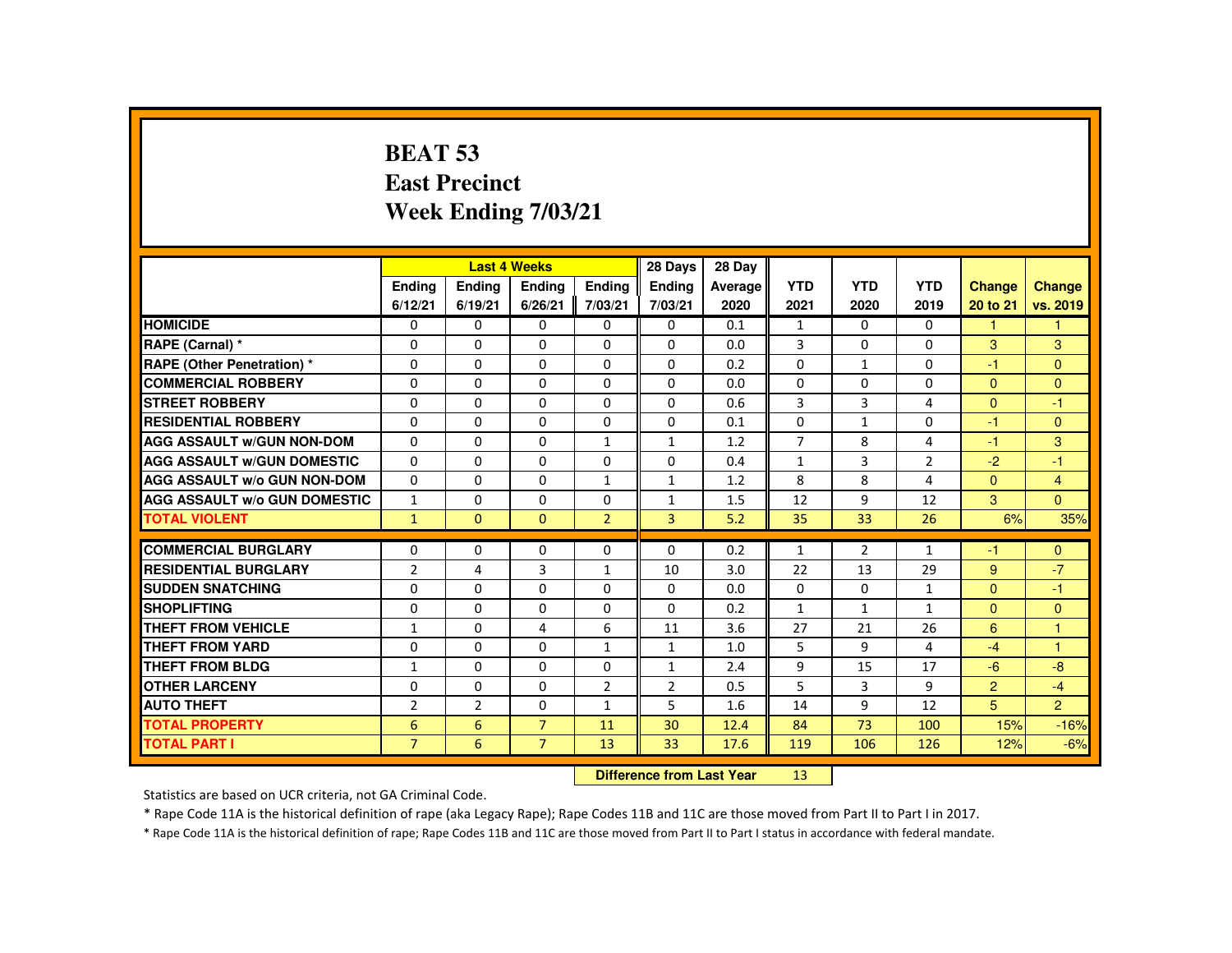### **BEAT 54 East PrecinctWeek Ending 7/03/21**

|                                     |                |                | <b>Last 4 Weeks</b> |                | 28 Days        | 28 Day  |                |                |                |                |                |
|-------------------------------------|----------------|----------------|---------------------|----------------|----------------|---------|----------------|----------------|----------------|----------------|----------------|
|                                     | <b>Endina</b>  | <b>Ending</b>  | <b>Ending</b>       | Ending         | <b>Endina</b>  | Average | <b>YTD</b>     | <b>YTD</b>     | <b>YTD</b>     | <b>Change</b>  | <b>Change</b>  |
|                                     | 6/12/21        | 6/19/21        | 6/26/21             | 7/03/21        | 7/03/21        | 2020    | 2021           | 2020           | 2019           | 20 to 21       | vs. 2019       |
| <b>HOMICIDE</b>                     | $\Omega$       | $\Omega$       | $\Omega$            | 0              | $\Omega$       | 0.0     | $\Omega$       | $\Omega$       | $\Omega$       | $\Omega$       | $\overline{0}$ |
| RAPE (Carnal) *                     | $\mathbf{1}$   | $\Omega$       | $\Omega$            | $\Omega$       | 1              | 0.0     | $\overline{2}$ | $\Omega$       | $\mathbf{1}$   | $\overline{2}$ | $\mathbf{1}$   |
| <b>RAPE (Other Penetration) *</b>   | 0              | $\Omega$       | $\Omega$            | $\Omega$       | $\Omega$       | 0.2     | $\Omega$       | $\mathbf{1}$   | $\mathbf{1}$   | $-1$           | $-1$           |
| <b>COMMERCIAL ROBBERY</b>           | $\Omega$       | $\Omega$       | $\Omega$            | $\Omega$       | $\Omega$       | 0.5     | $\overline{2}$ | 4              | $\mathbf{1}$   | $-2$           | $\overline{1}$ |
| <b>STREET ROBBERY</b>               | $\Omega$       | $\Omega$       | $\Omega$            | $\Omega$       | $\Omega$       | 0.5     | $\mathbf{1}$   | $\mathbf{1}$   | 4              | $\Omega$       | $-3$           |
| <b>RESIDENTIAL ROBBERY</b>          | 0              | 0              | 0                   | 0              | 0              | 0.0     | $\overline{2}$ | 0              | 0              | $\overline{2}$ | $\overline{2}$ |
| <b>AGG ASSAULT W/GUN NON-DOM</b>    | $\Omega$       | $\Omega$       | $\Omega$            | $\Omega$       | $\Omega$       | 1.5     | 12             | 4              | 9              | 8              | 3              |
| <b>AGG ASSAULT W/GUN DOMESTIC</b>   | $\Omega$       | $\Omega$       | $\Omega$            | $\Omega$       | $\Omega$       | 0.2     | $\Omega$       | $\mathbf{1}$   | $\mathbf{1}$   | $-1$           | $-1$           |
| <b>AGG ASSAULT W/o GUN NON-DOM</b>  | $\Omega$       | $\Omega$       | $\Omega$            | $\Omega$       | $\Omega$       | 0.8     | 5              | $\overline{2}$ | 5              | 3              | $\mathbf{0}$   |
| <b>AGG ASSAULT W/o GUN DOMESTIC</b> | $\Omega$       | $\Omega$       | $\Omega$            | $\Omega$       | $\Omega$       | 0.2     | 5              | 5              | 5              | $\mathbf{0}$   | $\Omega$       |
| <b>TOTAL VIOLENT</b>                | $\mathbf{1}$   | $\Omega$       | $\Omega$            | $\Omega$       | $\mathbf{1}$   | 3.8     | 29             | 18             | 27             | 61%            | 7%             |
| <b>COMMERCIAL BURGLARY</b>          | $\Omega$       | $\Omega$       | $\Omega$            | $\Omega$       | $\Omega$       | 0.1     | $\Omega$       | $\mathbf{1}$   | 3              | $-1$           | $-3$           |
| <b>RESIDENTIAL BURGLARY</b>         | $\overline{2}$ | $\Omega$       | $\Omega$            | $\Omega$       | 2              | 2.5     | 8              | 13             | 19             | $-5$           | $-11$          |
| <b>SUDDEN SNATCHING</b>             | $\Omega$       | 0              | $\Omega$            | 0              | $\Omega$       | 0.2     | $\Omega$       | 0              | $\overline{2}$ | $\mathbf{0}$   | $-2$           |
| <b>SHOPLIFTING</b>                  | $\overline{2}$ | $\overline{2}$ | $\mathbf{1}$        | $\overline{2}$ | $\overline{7}$ | 4.1     | 25             | 30             | 16             | $-5$           | 9              |
| <b>THEFT FROM VEHICLE</b>           | $\overline{2}$ | $\Omega$       | $\Omega$            | $\Omega$       | $\overline{2}$ | 3.5     | 13             | 22             | 40             | $-9$           | $-27$          |
| <b>THEFT FROM YARD</b>              | $\Omega$       | $\Omega$       | $\Omega$            | $\mathbf{1}$   | $\mathbf{1}$   | 2.0     | 10             | 6              | 10             | $\overline{4}$ | $\Omega$       |
| <b>THEFT FROM BLDG</b>              | $\Omega$       | $\mathbf{1}$   | $\Omega$            | $\mathbf{1}$   | $\overline{2}$ | 1.6     | 10             | 13             | 6              | $-3$           | $\overline{4}$ |
| <b>OTHER LARCENY</b>                | $\Omega$       | $\mathbf{1}$   | 1                   | $\Omega$       | $\overline{2}$ | 1.1     | 6              | 4              | 3              | $\overline{2}$ | $\overline{3}$ |
| <b>AUTO THEFT</b>                   | $\mathbf{1}$   | $\Omega$       | $\Omega$            | $\overline{2}$ | 3              | 1.9     | 15             | 10             | 17             | 5              | $-2$           |
| <b>TOTAL PROPERTY</b>               | $\overline{7}$ | $\overline{4}$ | $\overline{2}$      | 6              | 19             | 16.9    | 87             | 99             | 116            | $-12%$         | $-25%$         |
| <b>TOTAL PART I</b>                 | 8              | 4              | $\overline{2}$      | 6              | 20             | 20.7    | 116            | 117            | 143            | $-1%$          | $-19%$         |
|                                     |                |                |                     |                |                |         |                |                |                |                |                |

 **Difference from Last Year**-1

Statistics are based on UCR criteria, not GA Criminal Code.

\* Rape Code 11A is the historical definition of rape (aka Legacy Rape); Rape Codes 11B and 11C are those moved from Part II to Part I in 2017.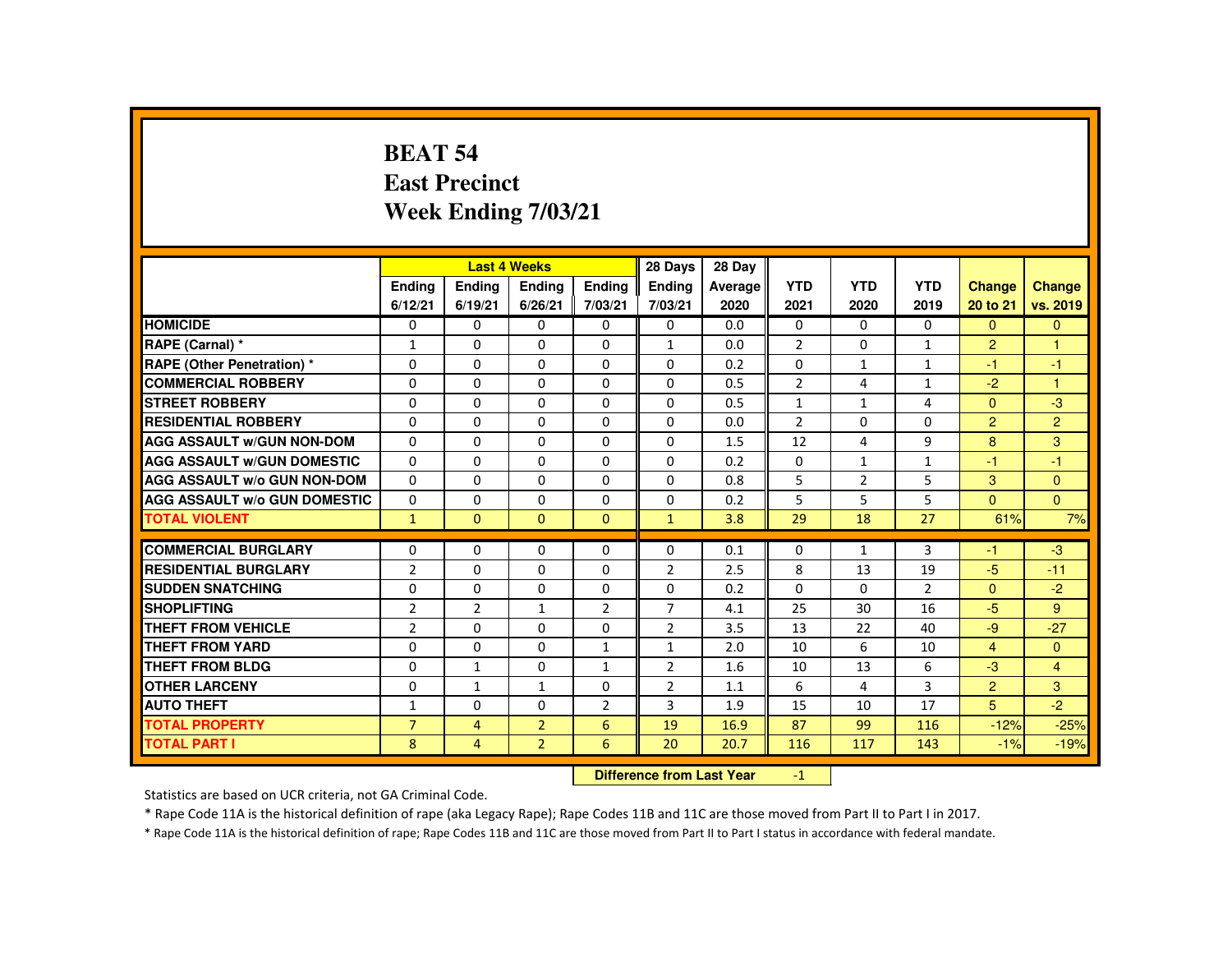## **BEAT 55 East PrecinctWeek Ending 7/03/21**

|                                     |                |                | <b>Last 4 Weeks</b> |                | 28 Days        | 28 Day  |                |              |                |                |                      |
|-------------------------------------|----------------|----------------|---------------------|----------------|----------------|---------|----------------|--------------|----------------|----------------|----------------------|
|                                     | <b>Endina</b>  | Ending         | Ending              | Ending         | <b>Ending</b>  | Average | <b>YTD</b>     | <b>YTD</b>   | <b>YTD</b>     | Change         | <b>Change</b>        |
|                                     | 6/12/21        | 6/19/21        | 6/26/21             | 7/03/21        | 7/03/21        | 2020    | 2021           | 2020         | 2019           | 20 to 21       | vs. 2019             |
| <b>HOMICIDE</b>                     | 0              | $\mathbf{1}$   | 0                   | $\Omega$       | $\mathbf{1}$   | 0.2     | $\mathbf{1}$   | $\mathbf{1}$ | $\mathbf{0}$   | $\mathbf{0}$   | 1                    |
| RAPE (Carnal) *                     | 0              | $\Omega$       | $\Omega$            | $\Omega$       | $\Omega$       | 0.0     | $\Omega$       | 0            | $\overline{2}$ | $\Omega$       | $-2$                 |
| RAPE (Other Penetration) *          | $\Omega$       | $\Omega$       | $\Omega$            | $\Omega$       | $\Omega$       | 0.0     | $\Omega$       | $\mathbf{1}$ | $\Omega$       | $-1$           | $\mathbf{0}$         |
| <b>COMMERCIAL ROBBERY</b>           | $\Omega$       | $\Omega$       | $\Omega$            | $\Omega$       | $\Omega$       | 0.2     | $\mathbf{1}$   | $\Omega$     | $\Omega$       | $\mathbf{1}$   | 1                    |
| <b>STREET ROBBERY</b>               | $\Omega$       | $\Omega$       | $\Omega$            | $\Omega$       | $\Omega$       | 0.2     | $\Omega$       | 4            | $\overline{2}$ | $-4$           | $-2$                 |
| <b>RESIDENTIAL ROBBERY</b>          | 0              | $\mathbf{0}$   | 0                   | 0              | 0              | 0.1     | $\mathbf{1}$   | 0            | $\mathbf{1}$   | 1              | $\mathbf{0}$         |
| <b>AGG ASSAULT w/GUN NON- DOM</b>   | $\overline{2}$ | $\Omega$       | $\Omega$            | $\Omega$       | $\overline{2}$ | 0.5     | 3              | $\mathbf{1}$ | $\overline{2}$ | $\overline{2}$ | $\blacktriangleleft$ |
| <b>AGG ASSAULT W/GUN DOMESTIC</b>   | $\Omega$       | $\Omega$       | $\Omega$            | $\Omega$       | $\Omega$       | 0.1     | $\Omega$       | $\Omega$     | 4              | $\Omega$       | $-4$                 |
| <b>AGG ASSAULT w/o GUN NON-DOM</b>  | $\Omega$       | $\Omega$       | $\Omega$            | $\Omega$       | $\Omega$       | 0.2     | $\overline{2}$ | $\mathbf{1}$ | $\overline{2}$ | $\mathbf{1}$   | $\Omega$             |
| <b>AGG ASSAULT w/o GUN DOMESTIC</b> | $\Omega$       | $\Omega$       | $\Omega$            | $\Omega$       | $\Omega$       | 0.5     | $\overline{2}$ | 3            | 4              | $-1$           | $-2$                 |
| <b>TOTAL VIOLENT</b>                | $\overline{2}$ | $\mathbf{1}$   | $\Omega$            | $\mathbf{0}$   | $\overline{3}$ | 2.0     | 10             | 11           | 17             | $-9%$          | $-41%$               |
|                                     |                |                |                     |                |                |         |                |              |                |                |                      |
| <b>COMMERCIAL BURGLARY</b>          | $\Omega$       | $\Omega$       | $\Omega$            | 0              | 0              | 0.2     | 3              | 3            | 4              | $\Omega$       | $-1$                 |
| <b>RESIDENTIAL BURGLARY</b>         | $\mathbf{1}$   | $\Omega$       | $\mathbf{1}$        | $\Omega$       | $\overline{2}$ | 0.6     | 8              | 6            | 11             | $\overline{2}$ | $-3$                 |
| <b>SUDDEN SNATCHING</b>             | $\Omega$       | $\mathbf{0}$   | 0                   | 0              | $\Omega$       | 0.0     | $\Omega$       | 0            | $\overline{2}$ | $\mathbf{0}$   | $-2$                 |
| <b>SHOPLIFTING</b>                  | 8              | 4              | $\mathbf{1}$        | $\mathbf{1}$   | 14             | 9.7     | 106            | 83           | 127            | 23             | $-21$                |
| <b>THEFT FROM VEHICLE</b>           | 3              | $\Omega$       | $\Omega$            | $\overline{2}$ | 5              | 2.5     | 22             | 19           | 32             | 3              | $-10$                |
| <b>THEFT FROM YARD</b>              | $\Omega$       | $\Omega$       | $\Omega$            | $\Omega$       | $\Omega$       | 1.1     | 5              | 9            | 13             | $-4$           | $-8$                 |
| <b>THEFT FROM BLDG</b>              | $\Omega$       | $\Omega$       | $\Omega$            | $\mathbf{1}$   | $\mathbf{1}$   | 1.1     | 5              | 11           | 9              | $-6$           | $-4$                 |
| <b>OTHER LARCENY</b>                | $\Omega$       | $\Omega$       | $\Omega$            | 0              | 0              | 0.2     | 3              | 5            | $\overline{2}$ | $-2$           | $\mathbf{1}$         |
| <b>AUTO THEFT</b>                   | $\mathbf{1}$   | $\overline{2}$ | $\Omega$            | $\Omega$       | 3              | 1.1     | 19             | 8            | $\overline{7}$ | 11             | 12                   |
| <b>TOTAL PROPERTY</b>               | 13             | 6              | $\overline{2}$      | $\overline{4}$ | 25             | 16.5    | 171            | 144          | 207            | 19%            | $-17%$               |
| <b>TOTAL PART I</b>                 | 15             | $\overline{7}$ | $\overline{2}$      | $\overline{4}$ | 28             | 18.5    | 181            | 155          | 224            | 17%            | $-19%$               |
|                                     |                |                |                     |                |                |         | $\sim$         |              |                |                |                      |

 **Difference from Last Year**<sup>26</sup>

Statistics are based on UCR criteria, not GA Criminal Code.

\* Rape Code 11A is the historical definition of rape (aka Legacy Rape); Rape Codes 11B and 11C are those moved from Part II to Part I in 2017.